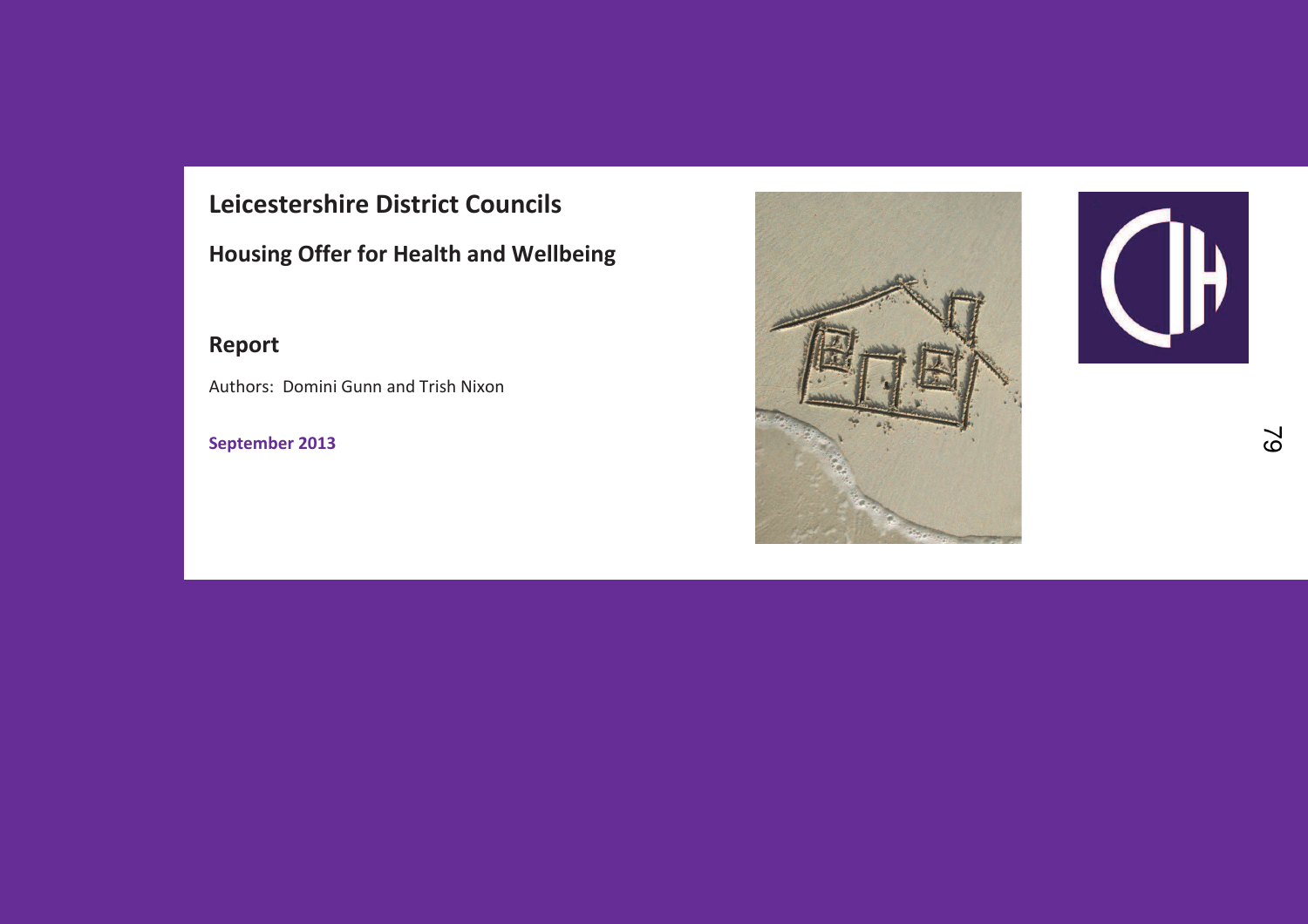

## Contents

| About the Chartered Institute of Housing                                    |                 |  |
|-----------------------------------------------------------------------------|-----------------|--|
| Introduction                                                                |                 |  |
| The Leicestershire Housing Offer                                            |                 |  |
| Assessment of current position against the four Health & Wellbeing Outcomes | 12              |  |
| Outcome 1: Getting it right from childhood                                  | 12              |  |
| Outcome 2: Managing the shift to early intervention and prevention          | 14              |  |
| Outcome 3: Supporting the ageing population                                 | 17              |  |
| Outcome 4: Mental health and wellbeing                                      | 20              |  |
| Partnership working                                                         | $22$ co         |  |
| Next steps                                                                  | $23$ $\bigcirc$ |  |
| Appendix 1 – National overview                                              | 24              |  |
| Appendix 2 – National overview of research and eviden                       |                 |  |
| Appendix 3 – Positive practice                                              |                 |  |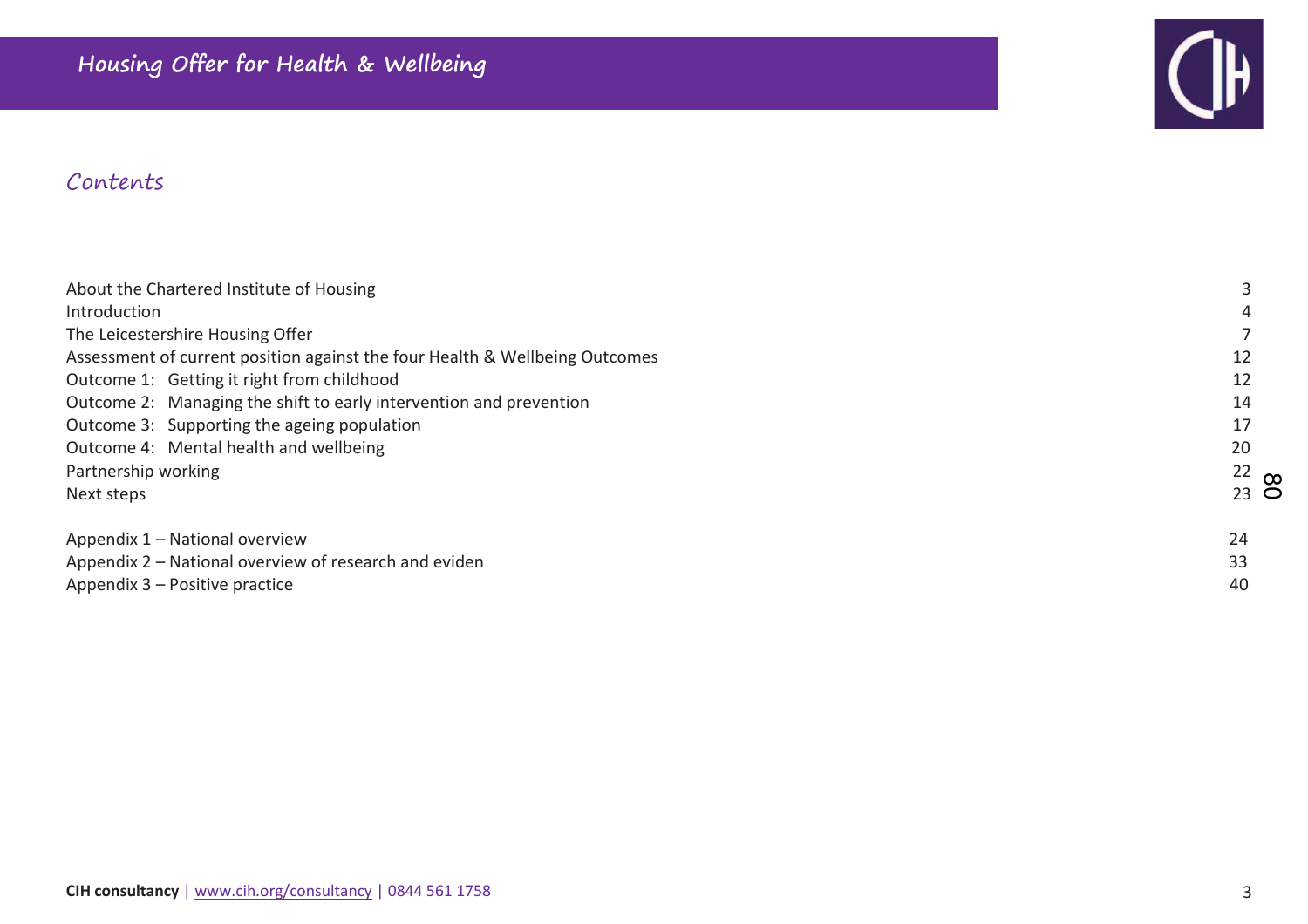

## CIH

#### About the Chartered Institute of Housing

The Chartered Institute of Housing (CIH) is the professional body for the housing industry; we work with the whole sector and with key partners to increase housing supply, improve standards of housing delivery and extend housing choices particularly for vulnerable and marginalised people in communities. We work with government to develop more effective ways to provide housing and support services that respond to and meet the needs of communities. CIH has 22,000 members who work in housing in this country and abroad. Surpluses made from our consultancy services are reinvested back into the sector through the CIH.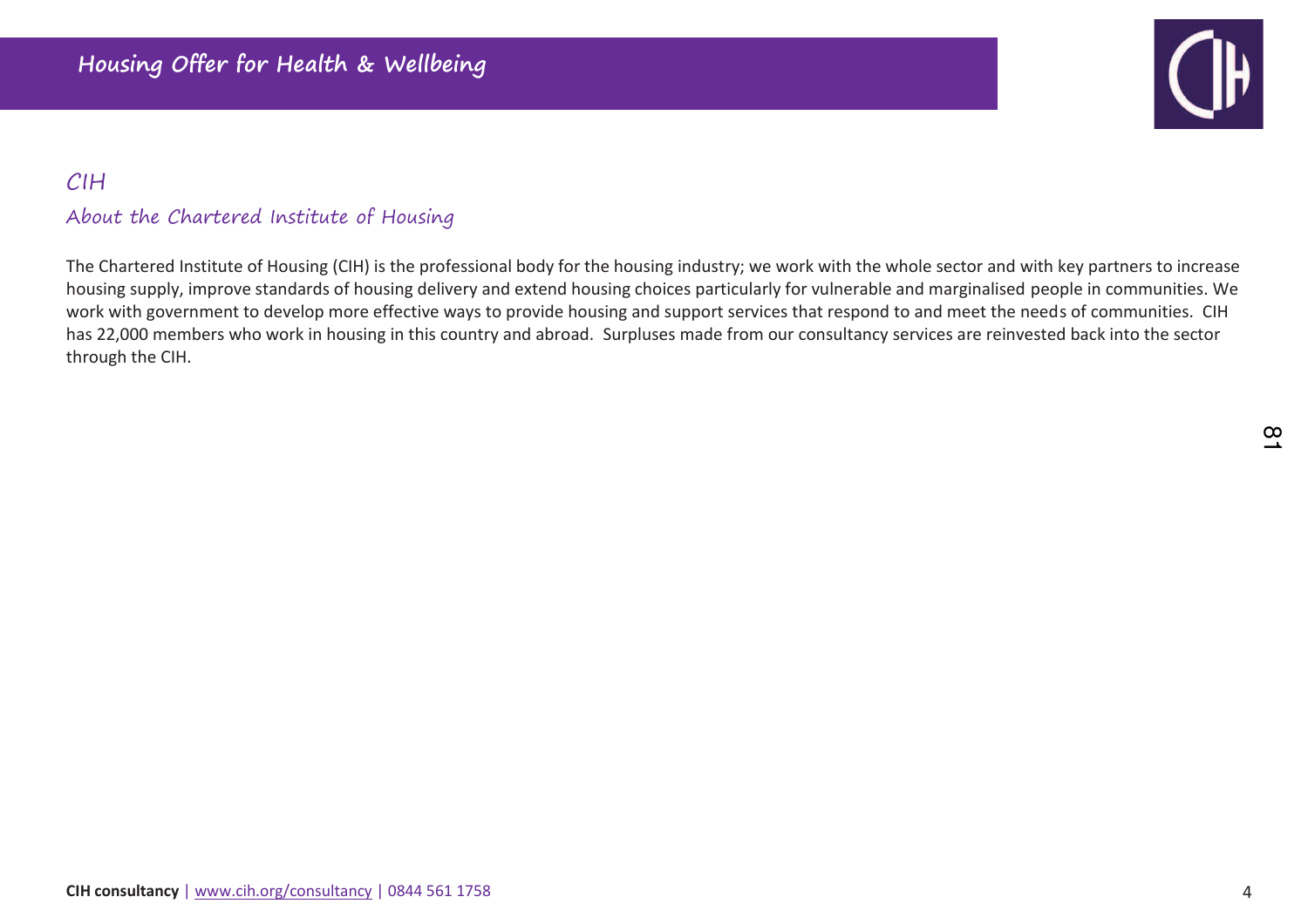

## Introduction

This report describes the 'Housing Offer' that Leicestershire's district councils can deliver to support the delivery of the local Health and Wellbeing Strategy's objectives. It sets out how the district councils' housing services can support and promote the health and wellbeing of residents across Leicestershire.The work was commissioned by the district councils, with support from Leicestershire County Council, and has been steered by a project board made up of representatives from housing, health, public health and social care.

The aims of the report are to:

- Provide the national policy context around the links between health and housing;
- Show the links between health and housing demonstrated through national research;  $\bullet$
- Establish the current position for Leicestershire based on local research, including interviews with key staff from district council housing services,  $\stackrel{\infty}{\infty}$  $\bullet$ health and social care;
- Develop the Leicestershire 'Housing Offer for Health and Wellbeing'.  $\bullet$

The links between housing and health, the costs of poor housing to health and the savings and wider benefits that can be delivered through housing based interventions for health and social care have been well documented. The current national policy context around health and housing is set out in Appendix 1 and national research findings demonstrating the impact that housing interventions make are set out in Appendix 2. See also: CIH publication *Developing your local housing offer for health and care: targeting outcomes*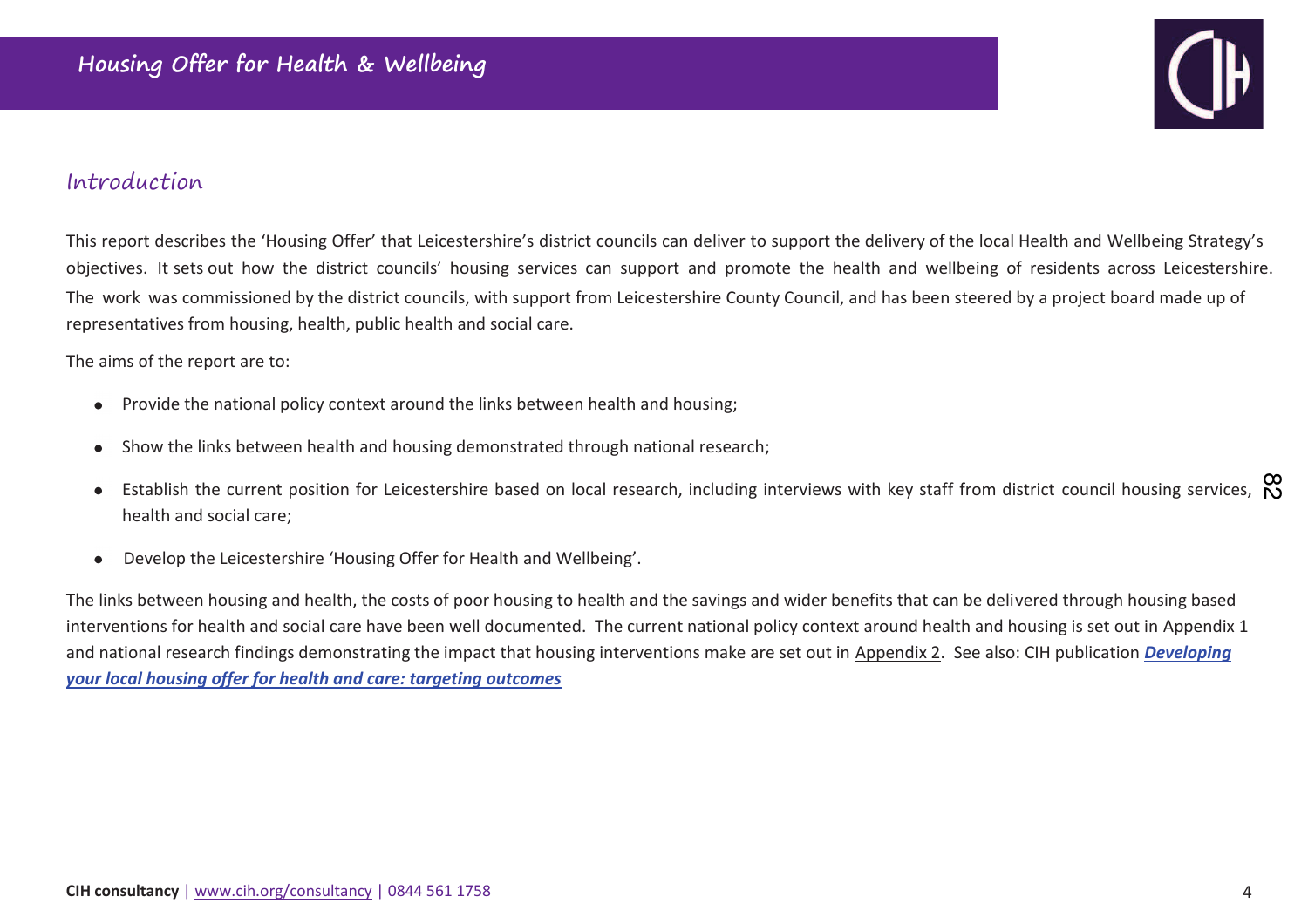

In summary, access to a settled, secure home that is fit for living, combined with timely, appropriate housing support and interventions can help to address a range of issues that adversely impact on individual and community health and wellbeing. These include the following housing interventions:

- providing good quality homes and tackling cold homes and fuel poverty:  $\bullet$
- preventing and reducing homelessness;  $\bullet$
- providing an efficient aids and adaptations service to existing homes;  $\bullet$
- providing new adapted housing and where possible building for Lifetime Homes;  $\bullet$
- offering supported housing and floating support for vulnerable groups including those with mental health, drug and alcohol misuse and learning  $\bullet$ disabilities;
- helping older and vulnerable people remain independent through the use of support services and assistive technology;  $\bullet$
- providing specialist housing and support for people with dementia and their carers;  $\bullet$
- tackling isolation and loneliness; and  $\bullet$
- improving community safety and cohesion.  $\bullet$

The Health and Social Care Act 2012, and Care Bill, when considered with the transfer of public health responsibilities to upper tier local authorities, provide new opportunities for health, care and housing to work together to jointly commission and deliver integrated local services that contribute to improved health and wellbeing and make more effective use of public resources.

ထိ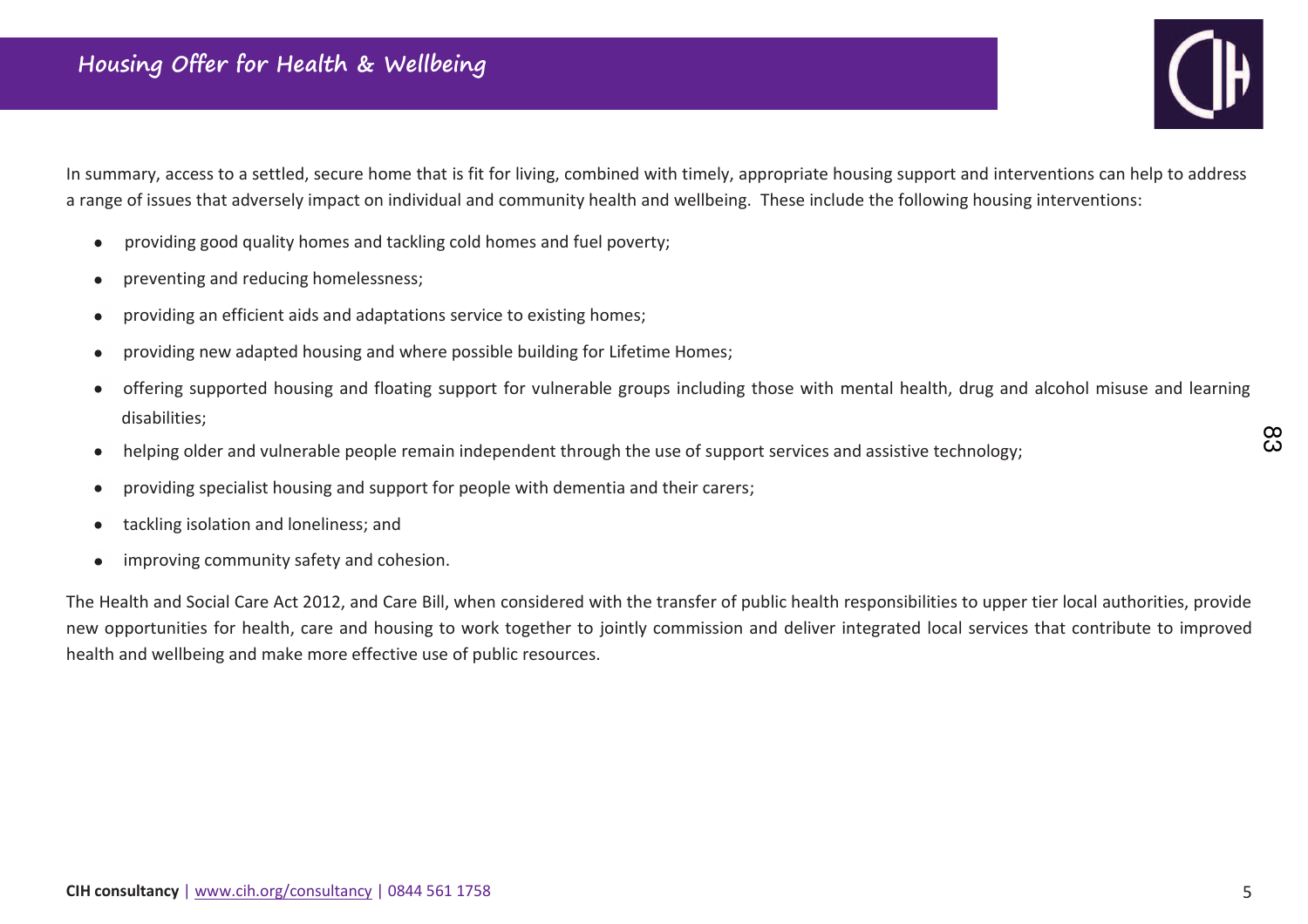

The Leicestershire district councils' 'Housing Offer' is based around the four strategic outcomes in the Leicestershire Health and Wellbeing Strategy and reflects the one cross cutting theme:

- **Outcome 1**: Getting it right from childhood;
- **Outcome 2:** Managing the shift to early intervention and prevention;
- **Outcome 3**: Supporting the ageing population;
- **Outcome 4:** Improving mental wellbeing; and

**Cross cutting theme**: Reducing inequalities.

The Housing Offer draws upon a range of sources to develop options and housing interventions that prevent, reduce or minimise the demands made on health and social care services and deliver better outcomes for the residents. These sources include:

- the outcomes in the Health and Wellbeing Strategy;  $\bullet$
- the eight key priorities in the Joint Strategic Needs Assessment (JSNA);  $\bullet$
- the Public Health Outcomes Framework Indicators; and  $\bullet$
- the Integrated Commissioning Board priorities.  $\bullet$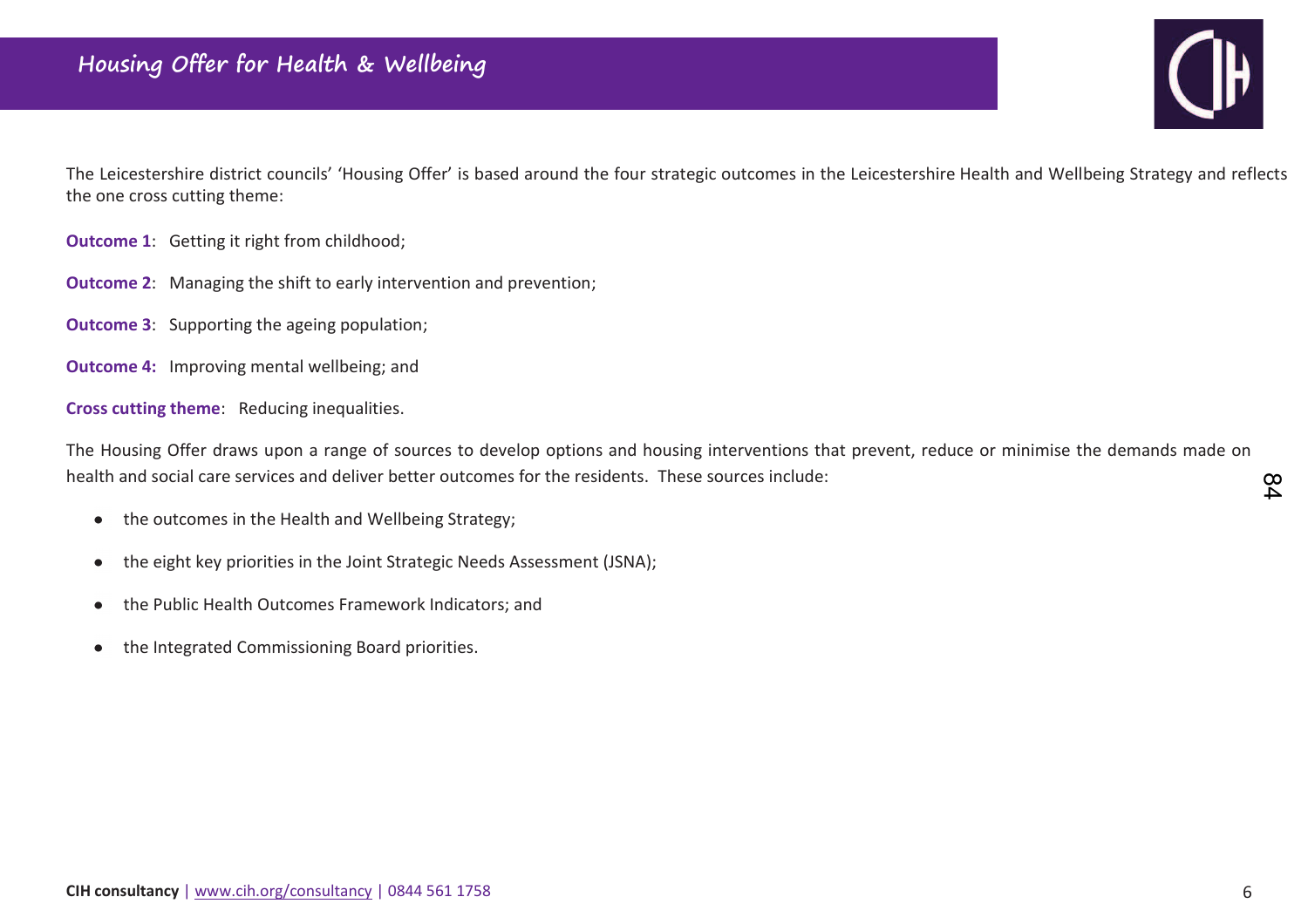

## The Leicestershire Housing Offer

Outcome 1: Getting it right from childhood

Good quality homes Affordable warmth Delivering new homes Safe environments and communities



Outcome 2: Managing the shift to early intervention and prevention Providing supported housing

Homelessness services

Housing advice and assistance Supporting timely & sustainable hospital discharge

#### Outcome 3: Supporting the ageing population

Warm, decent and secure homes Reduced Accident & Emergency admissions

Timey & sustained hospital discharge support

Aids and adaptations

Assistive technology

Home Improvement Agencies

Dementia - early signs, home design & support

Leicestershire District Councils' Housing Offer

> Improving mental health and wellbeing

Outcome 4: Improving mental health & wellbeing

Improved mental health awareness & referral skills amongst local staff

Promotion & implementation of dementia friendly homes & communities

Identify new opportunities for specialised housing provision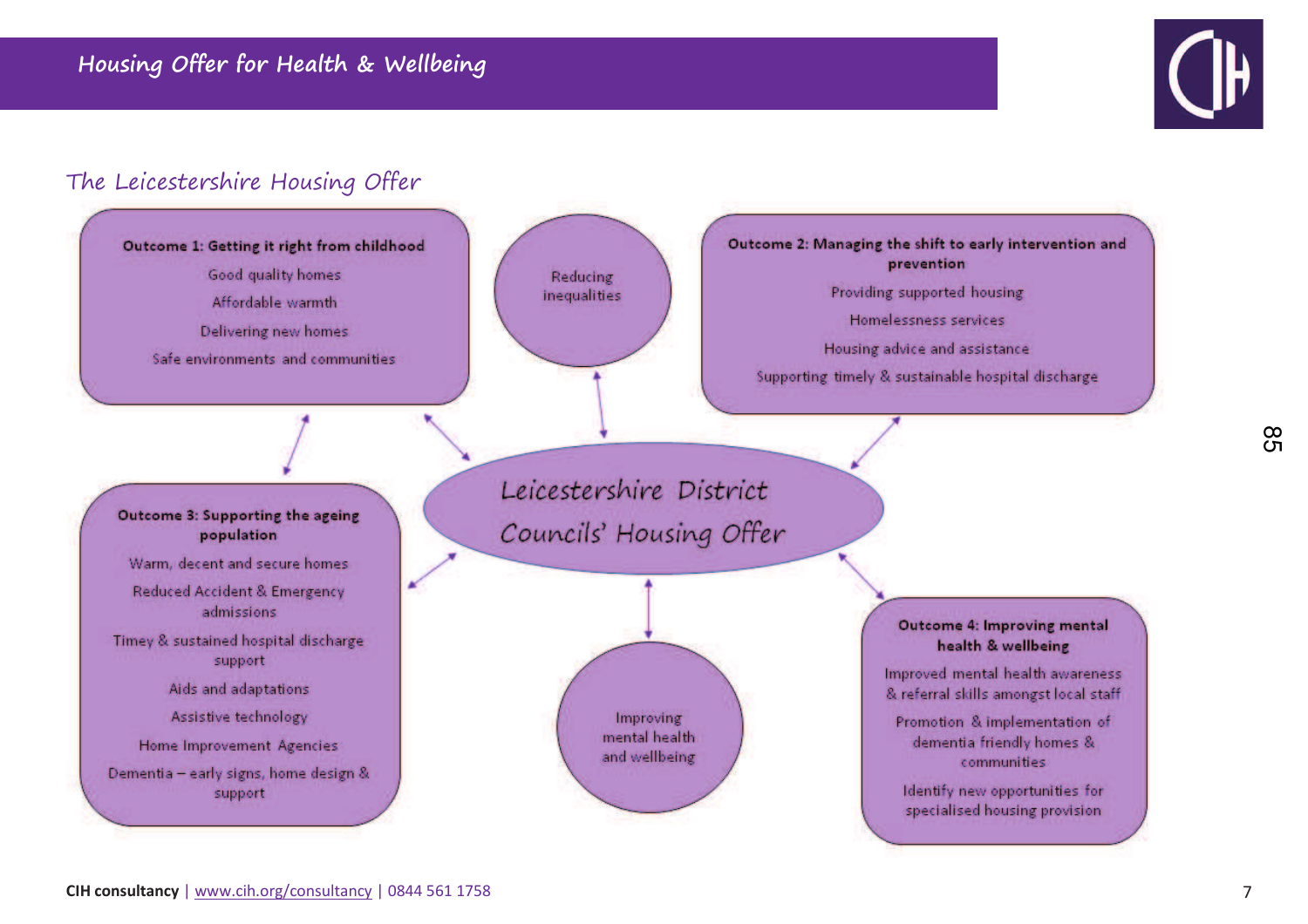

## This model is predicated on the need for some joint funding to deliver shared outcomes and reduce whole system costs

The housing offer is ambitious given the current financial climate but the district councils will seek to work with partners to share expertise, capacity and resources to ensure that housing plays a significant part in contributing to the health and wellbeing of the people of Leicestershire. To deliver the offer, the district councils will work with partners to identify the actions needed and develop these into a resourced improvement plan with a shared commitment across social care, health and housing. We recommend that you read the CIH/HousingLIN publications that align the health, public health and social care outcomes with housing. *http://www.cih.org/policy/display/vpathDCR/templatedata/cih/policy/data/Health\_and\_care\_-\_the\_role\_of\_housing*

### **Outcome 1: Getting it right from childhood**

We will take actions to provide decent and healthy homes and an environment to support children grow and develop by:

- ensuring that all social and affordable homes across the county meet the decent homes standard as a minimum;  $\bullet$
- continuing our work to deliver affordable warmth initiatives across the county seeking external funding to support the most vulnerable households;  $\bullet$
- making best use of the limited resources for tackling poor quality house conditions in the private sector to target the most vulnerable households;  $\bullet$
- helping households to access decent, secure and affordable housing through enabling new affordable homes in communities where people want to  $\bullet$ live; and
- providing safe places and environments through effective partnership working around community safety.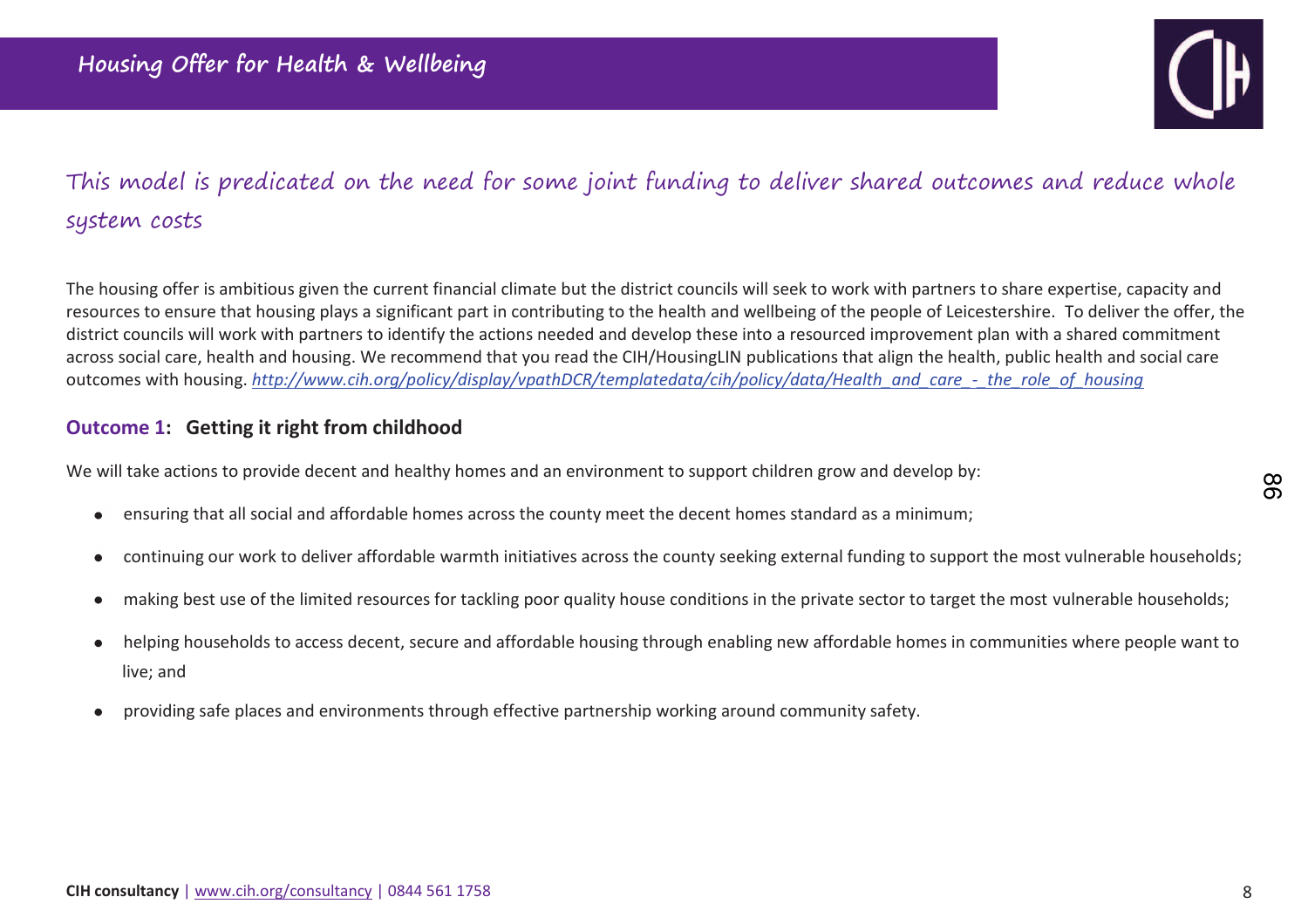

#### **Outcome 2: Managing the shift to early intervention and prevention**

We will provide advice, support and early intervention to improve outcomes for residents in Leicestershire by:

- continuing our focus on preventing people from becoming homeless and minimising the use of temporary accommodation. Working with social  $\bullet$ care to ensure positive outcomes for young people at risk of homelessness;
- developing, with partners, effective hospital discharge policies and procedures to help those patient groups which the health service regards as  $\bullet$ being vulnerable and/or having complex needs. We will aim to help reduce the significant costs to the health services of the high levels of delayed discharges and to offer patients an appropriate return to their own home, minimise the risk of re-admission and help to avoid the use residential and nursing care placements;
- working with health and social care to meet the needs of vulnerable people through supported housing provision including the expansion of reablement services;
- Ɖroviding housing support to help vulnerable households maintain their homes and tenancies regardless of tenure social housing, private rented  $\bullet$ sector and owner occupiers;
- working with a range of statutory and voluntary agencies so that residents can easily access welfare, money and debt advice and other advice services;
- initiating and supporting training and employment initiatives to support residents gain the skills needed to progress in their lives;  $\bullet$
- sharing and implementing positive practice initiatives across the districts, in partnership with social care and the health service, to encourage and  $\bullet$ improve healthy living and preventative health care such as falls prevention, exercise and healthy eating; and
- supporting safeguarding of vulnerable adults and child protection using the 'Everybody's Business' principles.  $\bullet$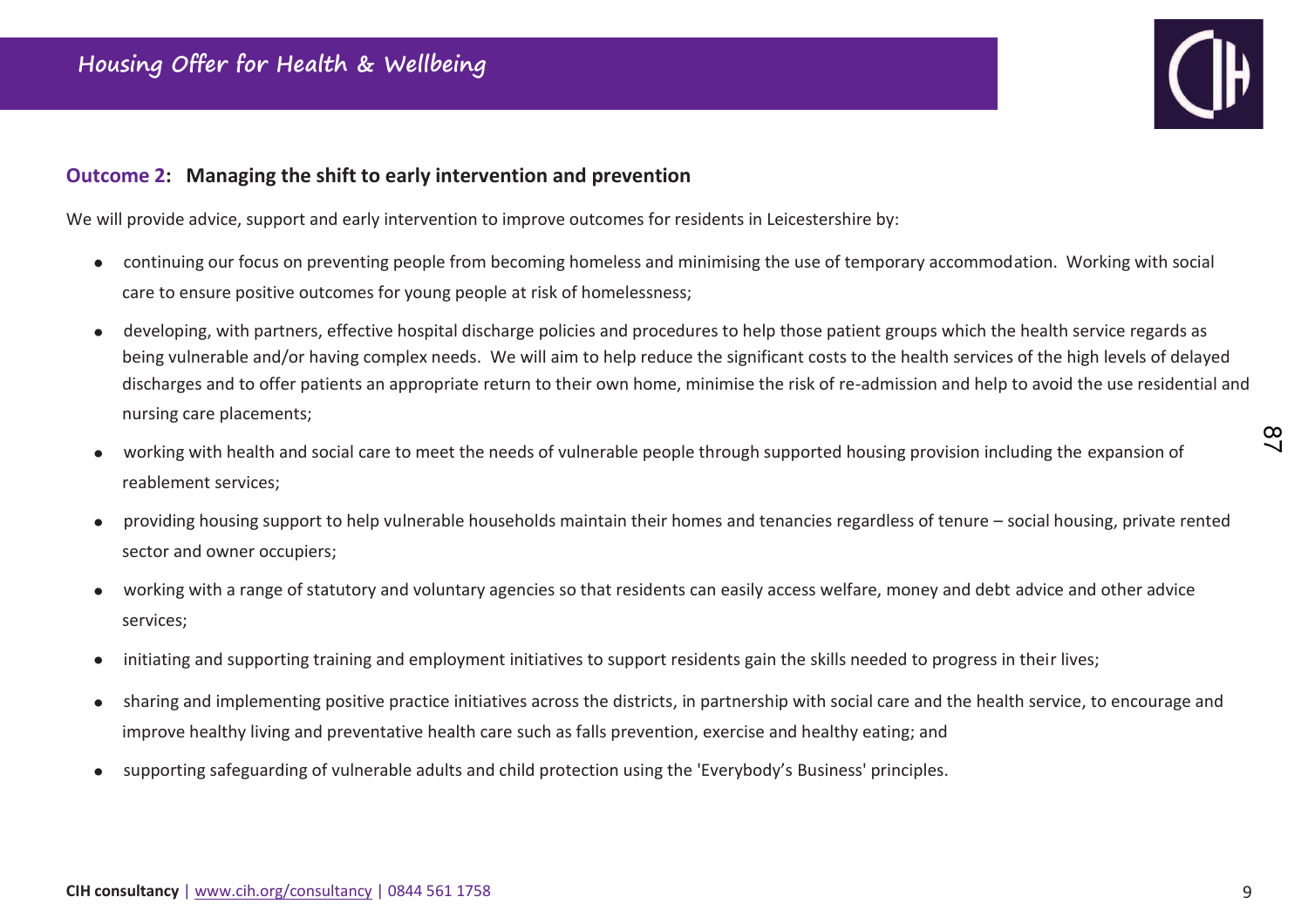### Outcome 3: Supporting the ageing population

We will support the ageing population by enabling independent living and minimising demands on health and social care by:

- working with partners to develop and improve the aids and adaptations service across the county so that people requiring adaptations to their  $\bullet$ homes receive these quickly and effectively, regardless of their tenure. We will monitor the service and measure the outcomes we are achieving;
- offering older and vulnerable owner occupiers access to a quick, reliable and cost effective service for minor repairs and adaptations to help them  $\bullet$ maintain their homes:
- increasing the use of community alarm services linked to assistive technology to help older and vulnerable people feel safe and secure in their  $\bullet$ homes;
- providing homes suitable for older people as part of new developments, and sheltered housing provision with support and extra care schemes for frail elderly;
- ensuring access to a range of advice services to support older people to live independently in their homes, including welfare benefit and money advice;
- promoting initiatives to tackle loneliness and isolation through community involvement activities and improving digital inclusion for older people;  $\bullet$
- helping to ensure that homes and where possible communities are fit for living for people with dementia in terms of design, access and security;  $\bullet$
- exploring and promoting innovation in the design and delivery of a wide range of assistive technology telecare and telehealth and promote the  $\bullet$ use of this technology in people's homes to support them to live and age well; and
- developing and promoting county-wide opportunities for older people based on local knowledge. This will include volunteering, training, paid work,  $\bullet$ education and leisure opportunities to be captured in a prospectus.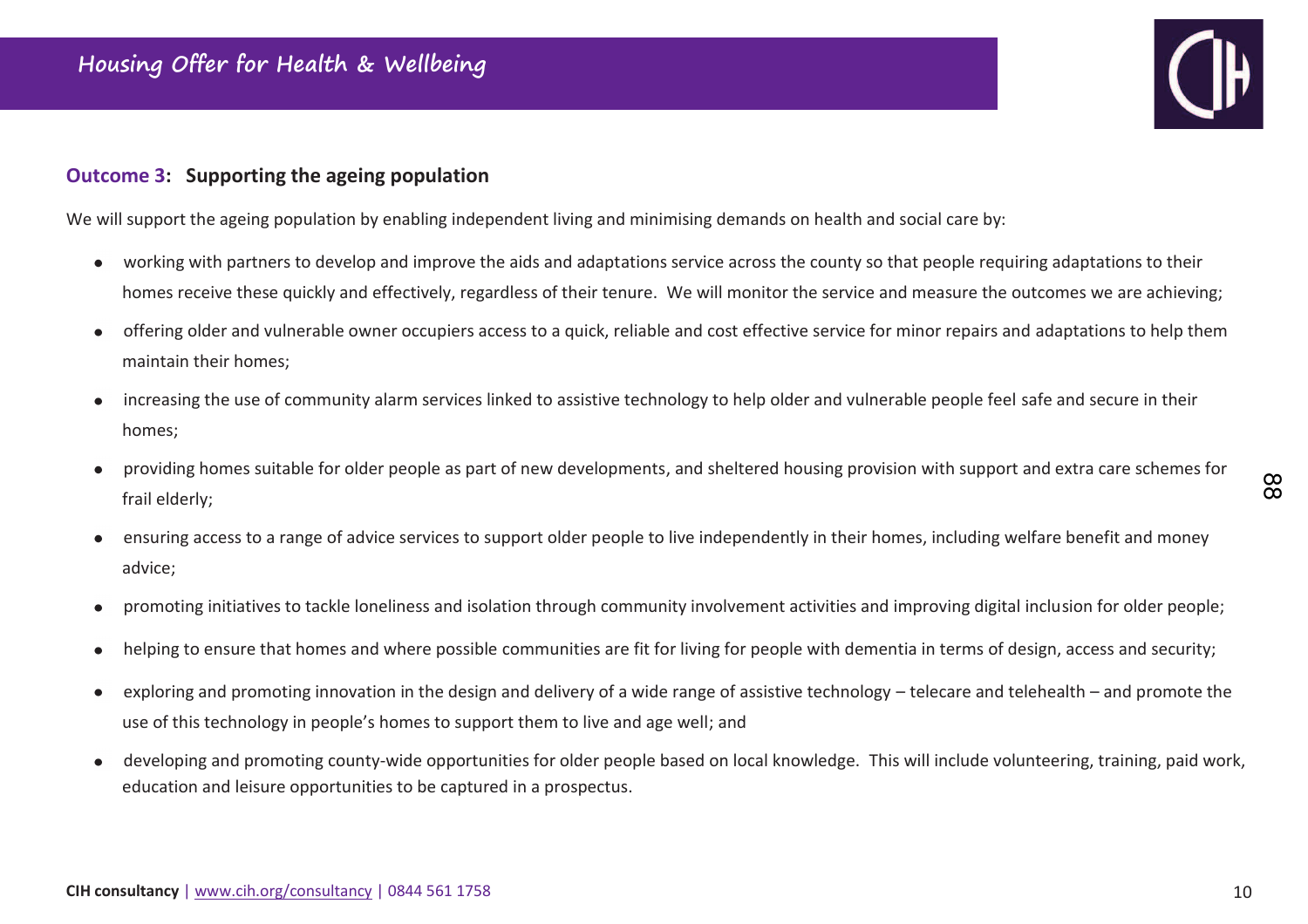# ( ⊪

#### **Outcome 4: Improving mental health and wellbeing**

We will contribute to improving mental health and wellbeing through the following actions:

- ensuring district council staff are able to recognise the signs of mental ill health, including dementia, and are able to support people to seek help  $\bullet$ appropriately;
- working with our colleagues to promote dementia friendly communities, with an offer of housing that whenever possible maximises the use of  $\bullet$ appropriate technology and dementia friendly design principles;
- working with partners to develop more supported housing opportunities either as partners in the supported living programme or as landlords; and  $\bullet$
- working with partners to develop community based programmes to support mental health.  $\bullet$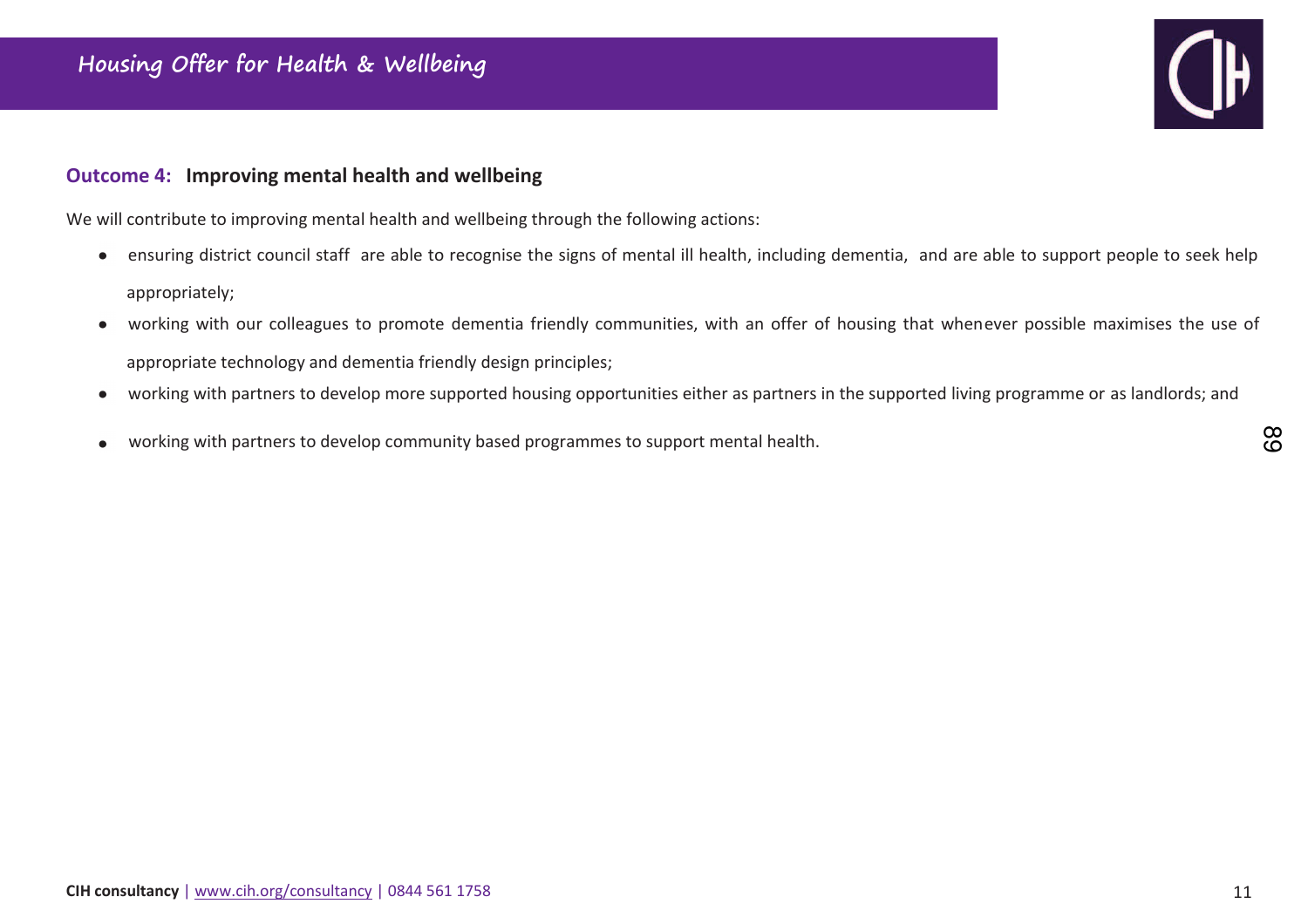

## Assessment of current position against the four Health & Wellbeing Outcomes

The table below shows the current position in relation to the housing contribution to the four strategic outcomes in the health and wellbeing strategy. It identifies the housing activities that are taking place, where the key gaps are and the impact on health. The information has been drawn from the district councils and summarised to present a county wide picture.

| Outcome 1: Getting it right from childhood |                                                                                                                              |                                                                                        |                                                                             |  |
|--------------------------------------------|------------------------------------------------------------------------------------------------------------------------------|----------------------------------------------------------------------------------------|-----------------------------------------------------------------------------|--|
| <b>Descriptor</b>                          | <b>Current position</b>                                                                                                      | Key gaps/issues                                                                        | Impact on health                                                            |  |
| Good quality homes.                        | Most social housing stock meets                                                                                              | Action to tackle poorer quality                                                        | Addressing child poverty - 12,890                                           |  |
|                                            | the Government's decent homes                                                                                                | house conditions in the private                                                        | (10.5%) of children under the age                                           |  |
|                                            | standard.                                                                                                                    | sector is limited - reactive rather                                                    | of 16 in Leicestershire were                                                |  |
|                                            |                                                                                                                              | than pro-active due to lack of                                                         | classed as living in poverty in                                             |  |
|                                            |                                                                                                                              | resources.                                                                             | 2011.                                                                       |  |
|                                            |                                                                                                                              | Limited input from health to<br>identify where housing conditions<br>impact on health. | Minimising accidents and injuries<br>to children in the home.               |  |
|                                            |                                                                                                                              |                                                                                        | Helping children with disabilities<br>remain in their own homes.            |  |
| Affordable warmth.                         | Range of affordable warmth<br>initiatives funded through DECC, 4<br>Ways to Warmth and other<br>energy agencies, targeted at | Largely reliant on external<br>funding.<br>Limited input from health to                | Tackling childhood illnesses -<br>asthma and other respiratory<br>diseases. |  |
|                                            | vulnerable households.                                                                                                       | identify vulnerable households.                                                        | Preventing excess Winter Deaths.                                            |  |
|                                            |                                                                                                                              | Impact made and outcomes<br>achieved not measured and                                  |                                                                             |  |
|                                            |                                                                                                                              | assessed.                                                                              |                                                                             |  |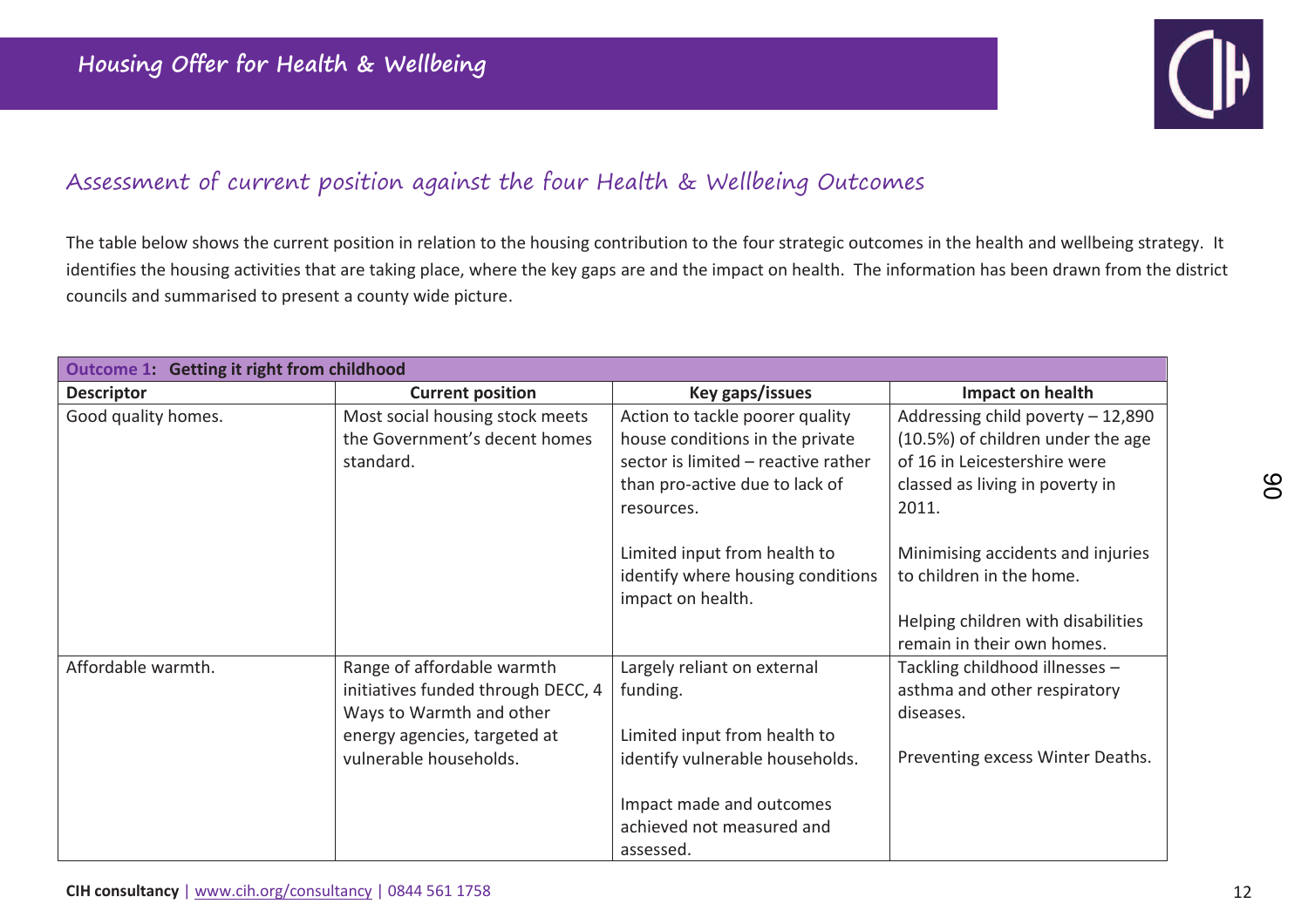

| Delivering new affordable homes.      | New homes are being delivered<br>but in limited numbers and largely<br>reliant on funding through S106<br>agreements. | Significant funding challenges to<br>deliver new affordable homes<br>(possible use of NHS land).<br>Impact of welfare reform in<br>determining new type of<br>provision needed. | Tackle the underlying causes of ill<br>health that are exacerbated by<br>the lack of a home and where<br>existing homes are failing to meet<br>the needs of households due to<br>cold, damp, lack of affordability<br>and access issues.                                                                  |
|---------------------------------------|-----------------------------------------------------------------------------------------------------------------------|---------------------------------------------------------------------------------------------------------------------------------------------------------------------------------|-----------------------------------------------------------------------------------------------------------------------------------------------------------------------------------------------------------------------------------------------------------------------------------------------------------|
| Safe environments and<br>communities. | Good partnership working around<br>community safety.                                                                  | Limited joint working and<br>initiatives to encourage and<br>support healthy living.                                                                                            | Minimising accidents and<br>improving safety outside the<br>home. Provide safe, secure<br>environments to minimise the<br>stress caused by poor<br>neighbourhoods, anti-social<br>behaviour and harassment.<br>Encouraging healthy lifestyles<br>through play and exercise.<br>Improved mental wellbeing. |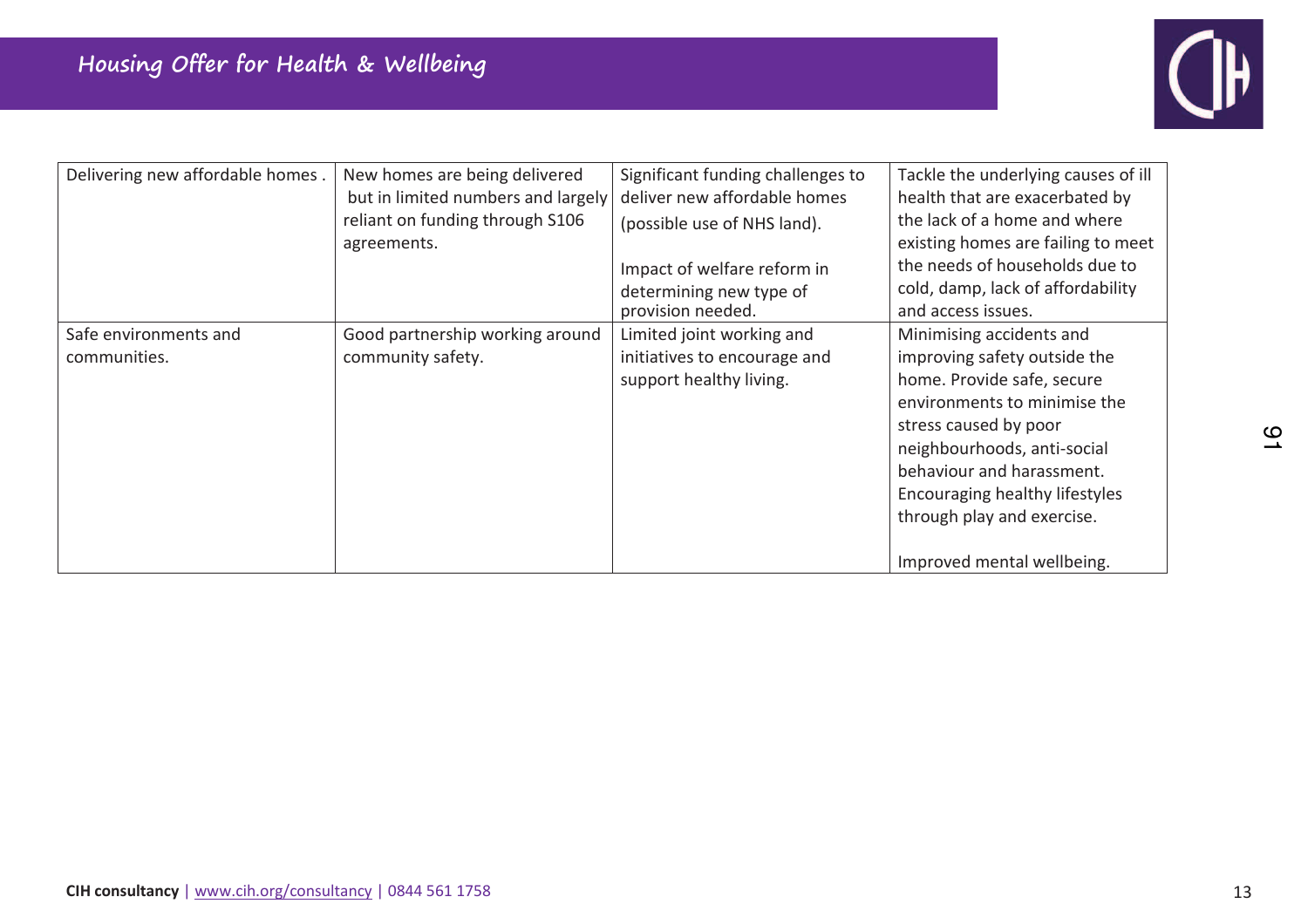

| Outcome 2: Managing the shift to early intervention and prevention                                                                                                                                                                                                                                                                                                                                                      |                                                                                                                                                                                                                                                                                                                                                                                                                                                                                                                                                                                                                                                                  |                                                                                                                                                                                                                                                                                                                                                                                                                                                                                                                                                                                          |
|-------------------------------------------------------------------------------------------------------------------------------------------------------------------------------------------------------------------------------------------------------------------------------------------------------------------------------------------------------------------------------------------------------------------------|------------------------------------------------------------------------------------------------------------------------------------------------------------------------------------------------------------------------------------------------------------------------------------------------------------------------------------------------------------------------------------------------------------------------------------------------------------------------------------------------------------------------------------------------------------------------------------------------------------------------------------------------------------------|------------------------------------------------------------------------------------------------------------------------------------------------------------------------------------------------------------------------------------------------------------------------------------------------------------------------------------------------------------------------------------------------------------------------------------------------------------------------------------------------------------------------------------------------------------------------------------------|
| <b>Current position</b><br><b>Descriptor</b>                                                                                                                                                                                                                                                                                                                                                                            | Key gaps/issues                                                                                                                                                                                                                                                                                                                                                                                                                                                                                                                                                                                                                                                  | Impact on health                                                                                                                                                                                                                                                                                                                                                                                                                                                                                                                                                                         |
| Providing supported housing.<br>A number of supported housing<br>schemes for different client<br>groups, including sheltered and<br>extra care schemes.<br>Floating support for vulnerable<br>and homeless households<br>provided countywide by the<br>Bridge and supplemented by<br>most of the councils.<br>The vulnerable persons group and<br>the Extra Care Board identify<br>future supported housing<br>schemes. | No overall picture of supported<br>housing provision across the<br>county (a team at the County<br>Council is currently mapping<br>provision to inform<br>commissioning).<br>District councils are not all<br>engaged in determining<br>supported housing provision -<br>concerns about bringing capital<br>and revenue expenditure<br>together to deliver viable<br>schemes.<br>Some sheltered schemes across<br>the county are not fit for purpose<br>and are awaiting option<br>appraisals.<br>Demand for supported housing<br>and floating support for<br>vulnerable client groups outstrips<br>supply, especially for low to<br>medium mental health needs. | By supporting vulnerable<br>households to live successfully in<br>the community by:<br>reducing demand on health<br>$\bullet$<br>services;<br>reducing admissions to<br>$\bullet$<br>A & E;<br>contributing to timely and<br>sustainable hospital<br>discharge - acute &<br>psychiatric;<br>preventing hospital<br>$\bullet$<br>admissions;<br>providing supportive living<br>environments for older<br>people that reduce social<br>isolation & loneliness and<br>reduce visits to GPs; and<br>providing alternative housing<br>solutions that reduce the<br>need for care home places. |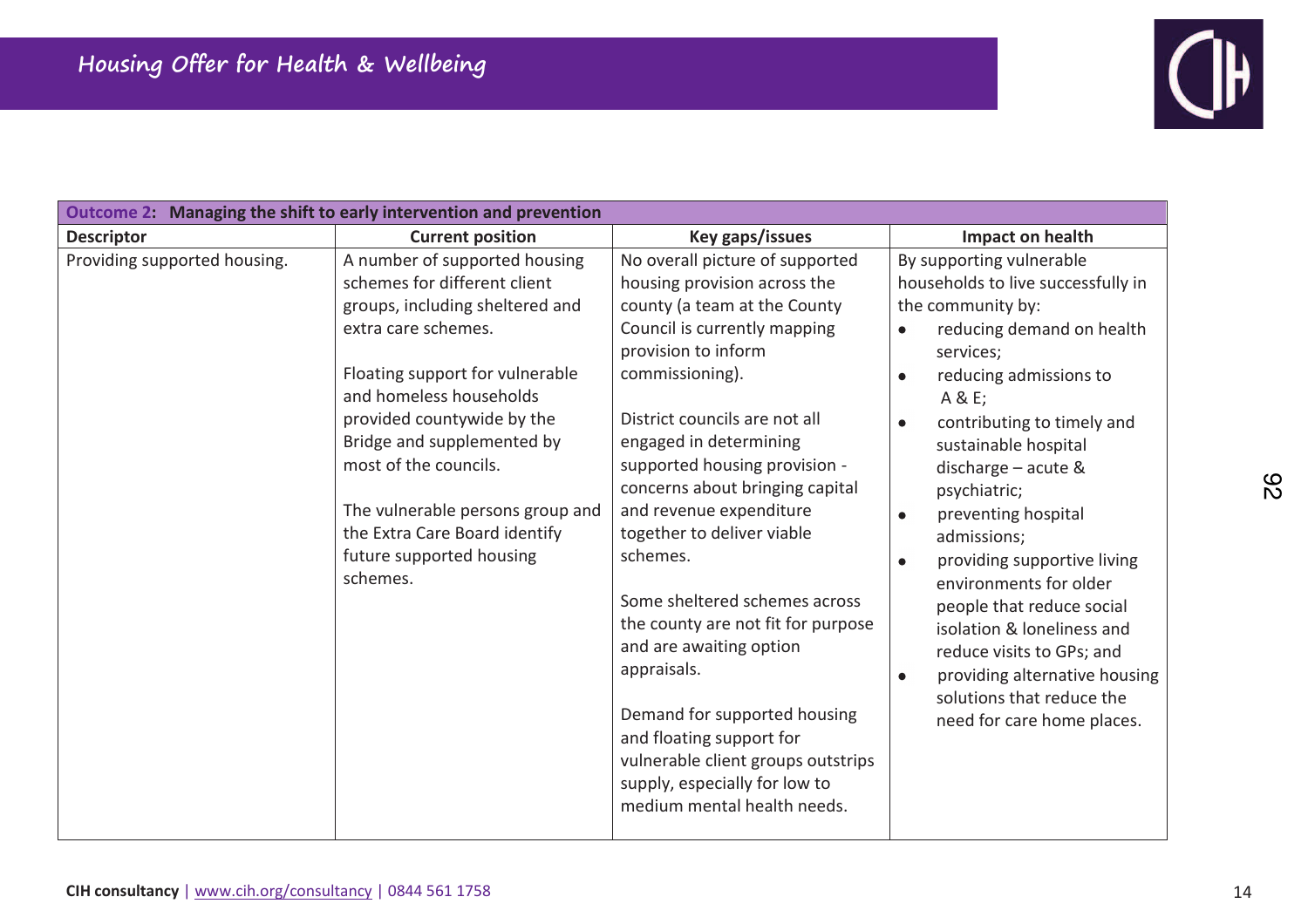

| Homelessness          | The strong focus on homelessness<br>prevention is generally<br>maintaining low levels of<br>homelessness across the county.<br>The number of households in<br>temporary accommodation and in<br>bed and breakfast varies<br>significantly across the county.                                                                                                                                                                                                                                                                                                                                                 | Homelessness likely to increase as<br>welfare reform impact on<br>households.<br>Partnership working around<br>young 16/17 year olds is not<br>working well county-wide due to<br>ineffective protocol and limited<br>information sharing.                | Demands on the health service<br>from homeless households are<br>significantly higher than average:<br>A & E visits;<br>hospital admissions;<br>$\bullet$<br>ambulance journeys;<br>$\bullet$<br>mental health issues; and<br>$\bullet$<br>alcohol and drug misuse.<br>$\bullet$ |
|-----------------------|--------------------------------------------------------------------------------------------------------------------------------------------------------------------------------------------------------------------------------------------------------------------------------------------------------------------------------------------------------------------------------------------------------------------------------------------------------------------------------------------------------------------------------------------------------------------------------------------------------------|-----------------------------------------------------------------------------------------------------------------------------------------------------------------------------------------------------------------------------------------------------------|----------------------------------------------------------------------------------------------------------------------------------------------------------------------------------------------------------------------------------------------------------------------------------|
| Advice and assistance | Positive approach across the<br>county with district councils<br>working with a range of statutory<br>and voluntary agencies so that<br>residents can access services such<br>as money and debt advice.<br>First Contact acts as a central<br>information and referral hub with<br>4,150 referrals for support to<br>vulnerable people made during<br>2011/12. Monitoring information<br>is collected and shared.<br>There is a county/city wide<br>project hosted by Blaby to<br>develop a home finder scheme for<br>the private sector.<br>A variety of training and<br>employment initiatives in place to | Potential to expand the role of<br>the First Contact service in Primary<br>Care to maximise the advice and<br>assistance services available and<br>reduce demand on GPs.<br>Limited sharing of positive<br>practice and initiatives across the<br>County. | Reducing demand on health by<br>tackling the potential causes of ill<br>health and reducing stress<br>through debt and welfare benefit<br>advice, housing options and<br>family support.                                                                                         |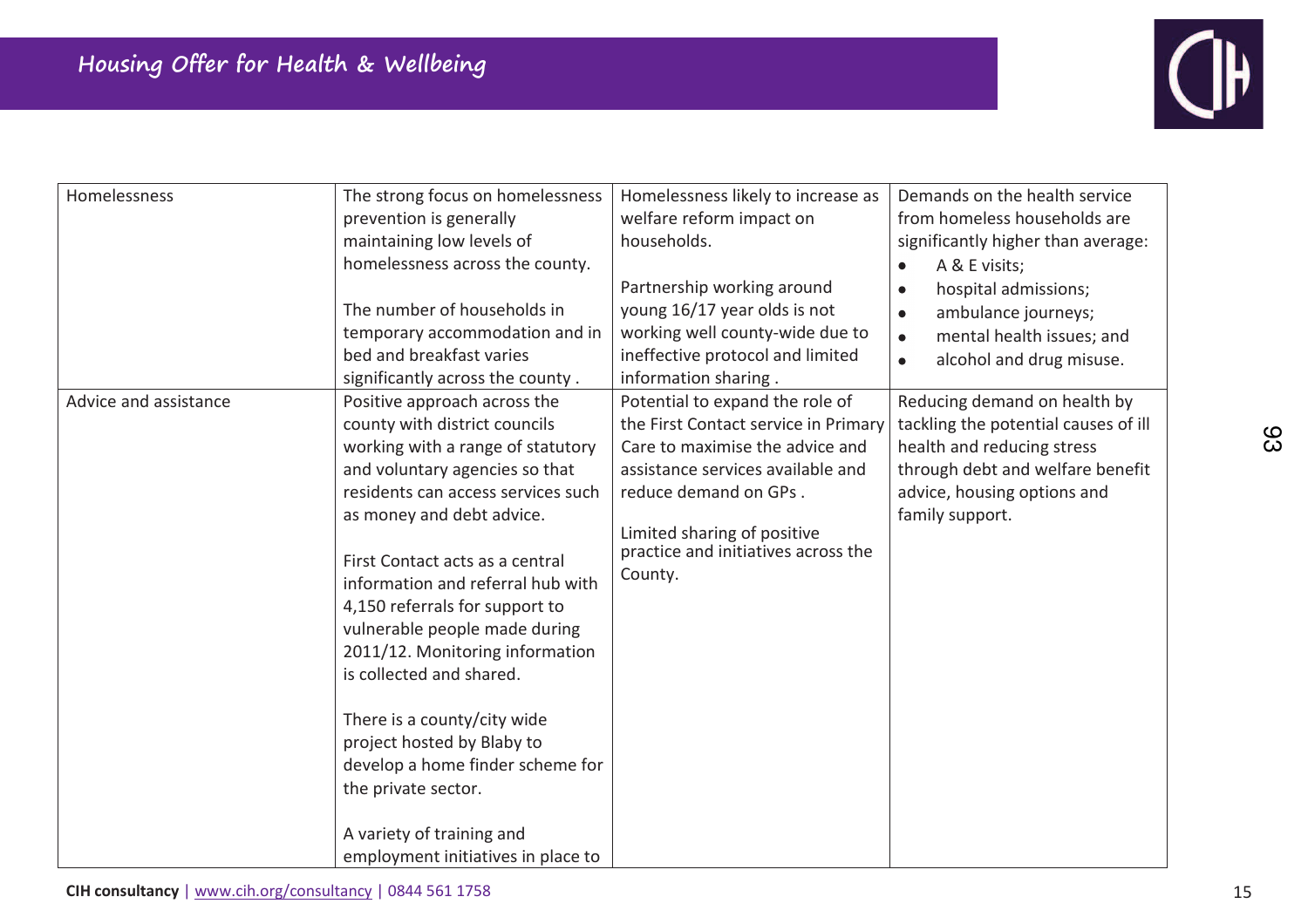

|                    | support residents.<br>The Supporting Leicestershire<br>Families project is now working<br>with troubled families. |                                                                               |                                                                                                                                      |
|--------------------|-------------------------------------------------------------------------------------------------------------------|-------------------------------------------------------------------------------|--------------------------------------------------------------------------------------------------------------------------------------|
| Hospital discharge | Some patients remain in hospital<br>because there is no appropriate<br>housing to return to.                      | No arrangements or protocols<br>with housing governing hospital<br>discharge. | Reducing delayed discharges from<br>hospital - in 2012/13 delayed<br>discharge accounted for over<br>8000 bed spaces at an estimated |
|                    | Tenants often return from<br>hospital without any support                                                         | Poor outcomes for clients<br>resulting in longer stays in                     | cost of £260 a day.                                                                                                                  |
|                    | arrangements in place leaving<br>councils to help in a re-active<br>way.                                          | hospitals and avoidable re-<br>admissions.                                    | Minimising re-admission to<br>hospital through planned and<br>appropriate discharge.                                                 |
|                    | Some clients present as homeless<br>upon hospital discharge,<br>sometimes out of hours.                           |                                                                               |                                                                                                                                      |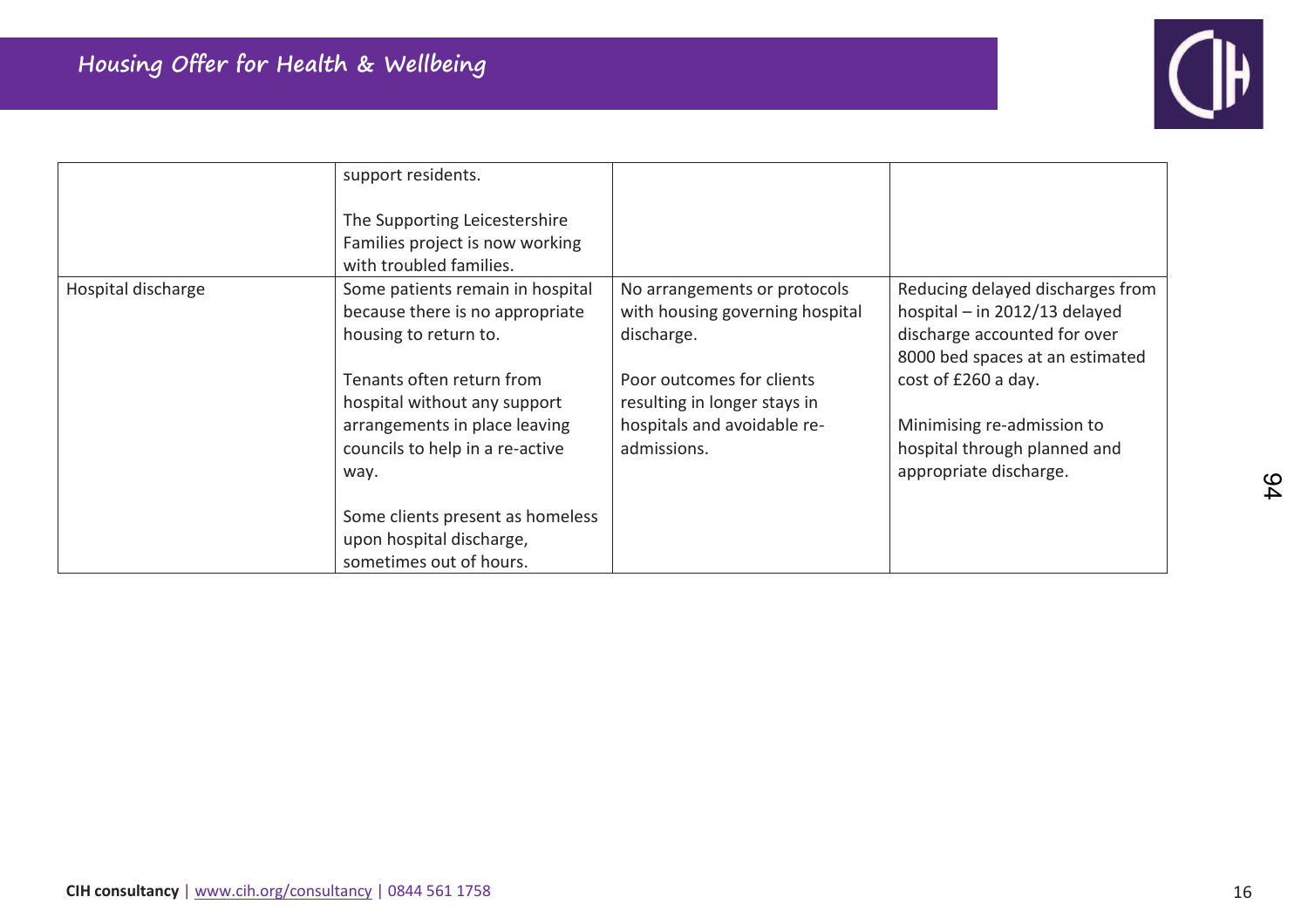

| <b>Outcome 3: Supporting the ageing population</b> |                                                                                                                                                                                                                                                                                                                                                                                                                       |                                                                                                                                                                                                                                                                                                                                                                                                                                                                                     |                                                                                                                                                                                                                                          |
|----------------------------------------------------|-----------------------------------------------------------------------------------------------------------------------------------------------------------------------------------------------------------------------------------------------------------------------------------------------------------------------------------------------------------------------------------------------------------------------|-------------------------------------------------------------------------------------------------------------------------------------------------------------------------------------------------------------------------------------------------------------------------------------------------------------------------------------------------------------------------------------------------------------------------------------------------------------------------------------|------------------------------------------------------------------------------------------------------------------------------------------------------------------------------------------------------------------------------------------|
| Warm, decent and secure homes.                     | Most social housing stock meets<br>the Government's Decent<br>Home Standard.<br>Range of affordable warmth<br>programmes.                                                                                                                                                                                                                                                                                             | Many older owner occupiers are<br>asset rich and revenue poor.<br>Action to deal with poor quality<br>homes in the Private Sector very<br>limited.<br>Affordable warmth programmes<br>dependant on external funds.                                                                                                                                                                                                                                                                  | 2012 Leicestershire Health profile<br>shows:<br>354 excess winter deaths;<br>416 early deaths due to<br>$\bullet$<br>heart disease and strokes;<br>596 hip fractures in the over<br>$\bullet$<br>65s a year.                             |
| Aids and adaptations.                              | Reduced waiting lists at the<br>district councils for aids and<br>adaptations (DFGs) due to one off<br>additional health funding<br>2012/13. Backlog now present in<br>some localities.<br>Delays occur due to the<br>pressures on occupational therapy<br>services.<br>Monitoring information for<br>District Council DFG work is now<br>being collected and collated for<br>benchmarking at a county wide<br>level. | Future funding likely to be<br>insufficient to meet demand.<br>Social housing adaptations funded<br>in different ways depending on<br>ownership of the homes and not a<br>joined up approach across all<br>tenures.<br>Long and variable waiting times of<br>up to one year for adaptations,<br>excluding OT times despite<br>improvements to delivery<br>arrangements.<br>Pathway for aid and adaptations<br>through social care but not tenure<br>neutral and outcomes not clear. | Maintains independent living in<br>own home.<br>Prevention of accidents and<br>injuries in the first instance<br>Minimises delayed hospital<br>discharges<br>Improved quality of life and<br>health outcomes<br>Improved value for money |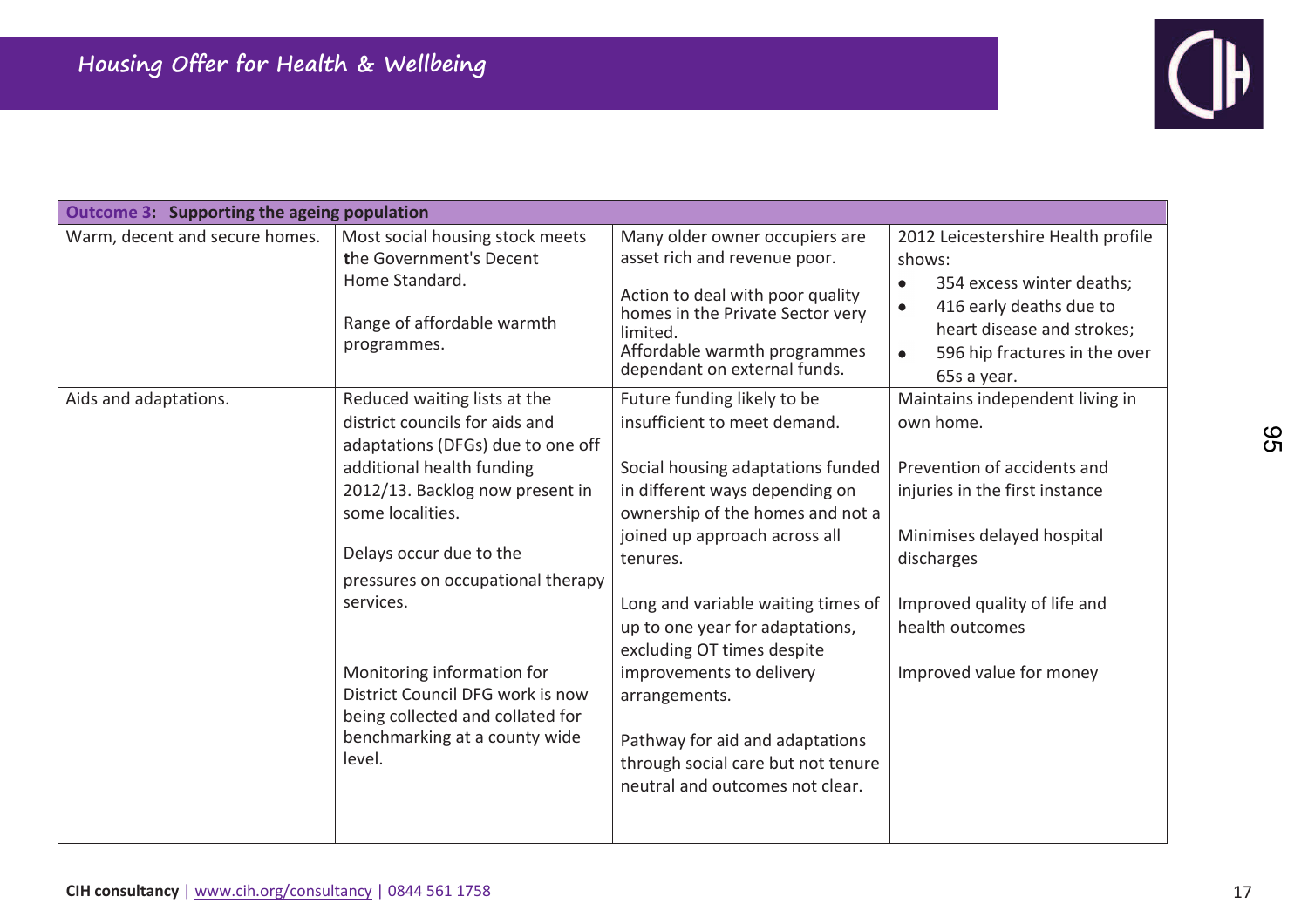

| Handy person scheme.  | Low level support available in some<br>areas to provide a rapid response<br>to urgent needs amongst<br>vulnerable households including:-<br>Minor repairs to remove hazards<br>and assist with mobility;<br><b>Rearrangement of furniture to</b><br>assist access and mobility;<br>Minor aids and adaptations;<br>Home security measures;<br>Access to warmth work. | Handyperson Service is not<br>part of the contract with Papworth<br>Trust for the Home Improvement<br>Agency (HIA).<br>Handyperson Service not<br>available in some localities.                                                                                            | Helps maintain independent<br>living.<br>Reduces stress and anxiety in<br>managing the home.<br>Assists Hospital discharge process.<br>Reduces accidents and falls in the<br>home.<br>Identifies and manages risk.      |
|-----------------------|---------------------------------------------------------------------------------------------------------------------------------------------------------------------------------------------------------------------------------------------------------------------------------------------------------------------------------------------------------------------|----------------------------------------------------------------------------------------------------------------------------------------------------------------------------------------------------------------------------------------------------------------------------|-------------------------------------------------------------------------------------------------------------------------------------------------------------------------------------------------------------------------|
| Assistive technology. | Various community alarm services<br>operating across the county.                                                                                                                                                                                                                                                                                                    | Limited use of assistive<br>technology to help people<br>maintain independence and live<br>confidently in their own homes.<br>Lack of shared understanding of<br>the role and contribution of<br>telehealth and telecare.                                                  | Supports independent living.<br>Minimises dependence on health<br>and social care interventions,<br>ambulance call outs and<br>emergency hospital admissions.<br>Helps address specific conditions<br>such as dementia. |
| Partnership working.  | A number of good examples of<br>effective partnership working and<br>initiatives have been identified.                                                                                                                                                                                                                                                              | Inconsistent partnership working<br>between the district councils,<br>social care and the health service<br>around healthy living and<br>preventative health care such as<br>falls prevention, exercise, healthy<br>eating, digital inclusion and<br>community activities. | Minimises demands on health<br>services.<br>Tackles isolation and loneliness.<br>Improved value for money.<br>Shared health, housing and social                                                                         |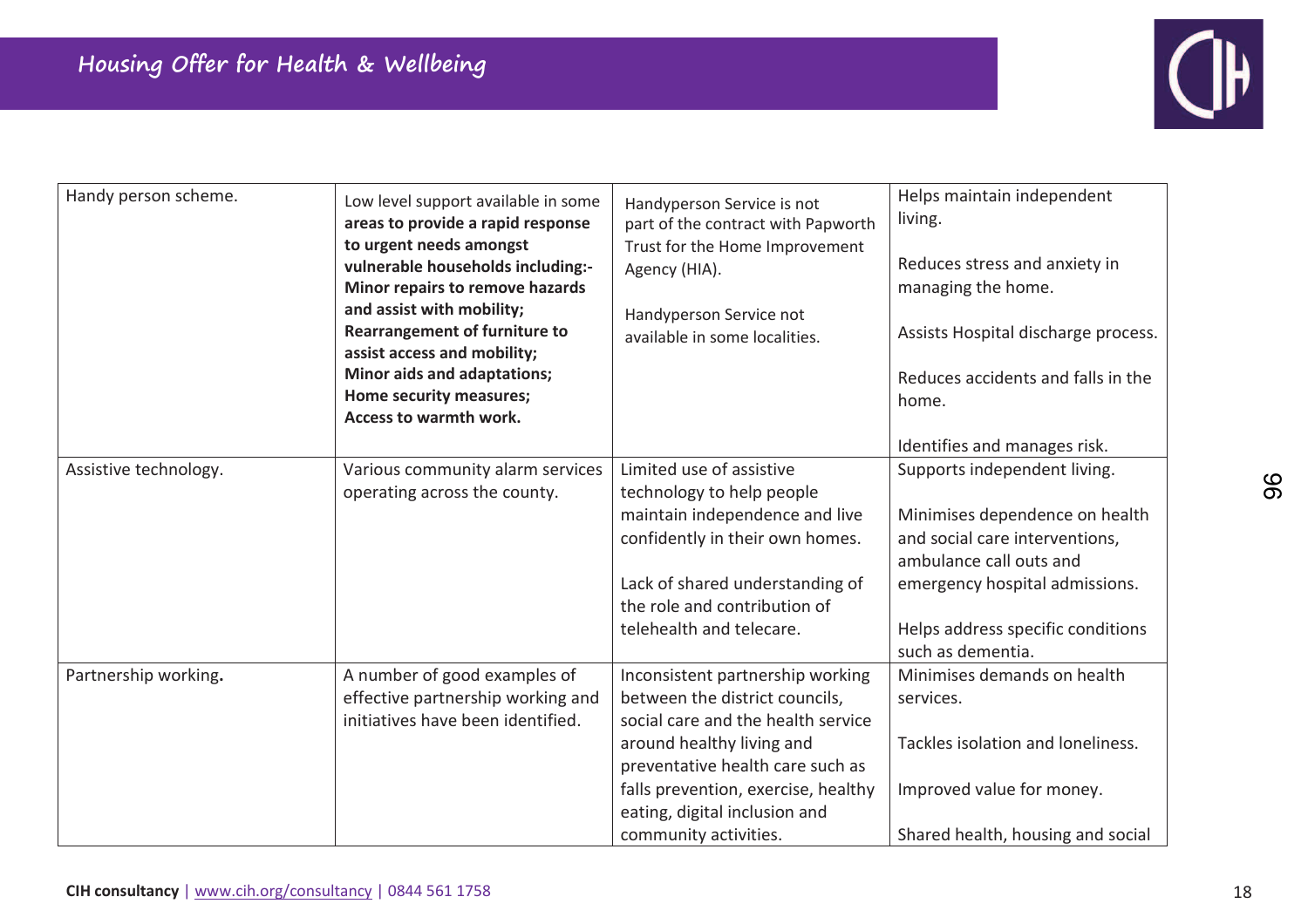

|  | care pathways will lead to |
|--|----------------------------|
|  | improved outcomes for the  |
|  | people of Leicestershire.  |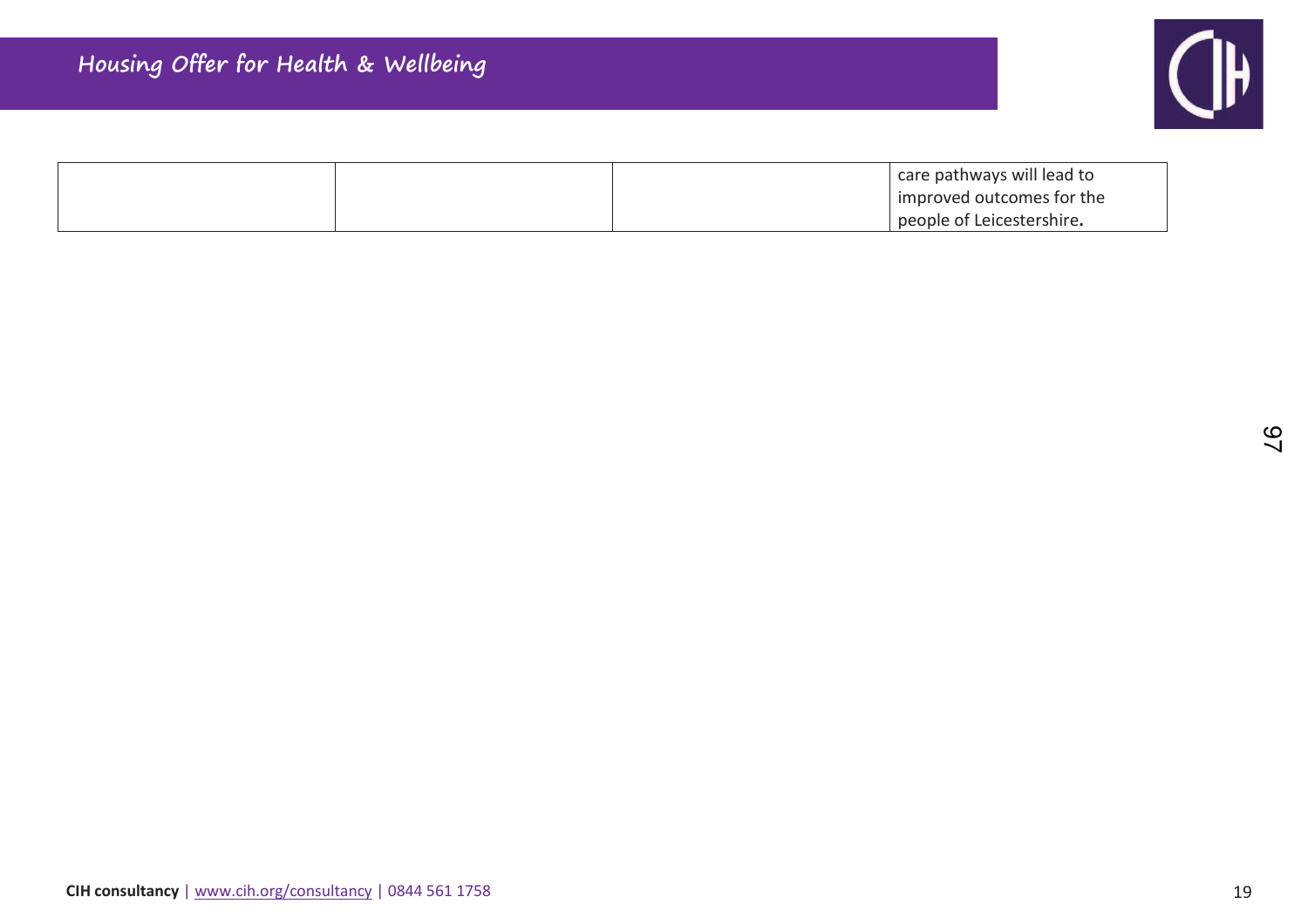

| <b>Outcome 4: Mental Health and Wellbeing</b> |                                  |                                     |                                    |
|-----------------------------------------------|----------------------------------|-------------------------------------|------------------------------------|
| Supported living project.                     | Countywide supported living      | Temporary funding with no           | Reduction in the number of         |
|                                               | project which aims to connect    | assurances that this will continue  | hospital and residential care      |
|                                               | vulnerable people with the right | beyond the current contract.        | admissions.                        |
|                                               | property and support.            |                                     |                                    |
| Supported and specialist housing.             | Limited supported and specialist | Some work is in progress in parts   | Specialist and supported housing   |
|                                               | housing is available across the  | of the county to identify and       | that provides independence with    |
|                                               | county to meet the needs of      | develop sites for extra care        | care and support would have a      |
|                                               | people with mental ill health    | housing. Many of these              | significant impact on the quality  |
|                                               | including those with dementia.   | developments will be small scale    | of life and health outcomes for    |
|                                               |                                  | and will not keep abreast with the  | people with mental ill health.     |
|                                               |                                  | need for specialist and supported   |                                    |
|                                               |                                  | housing.                            | Housing designed and adapted to    |
|                                               |                                  |                                     | meet the needs of people with      |
|                                               |                                  | 94% of older people live in         | dementia has been proven to        |
|                                               |                                  | general needs housing, 77% of       | have a significant impact on the   |
|                                               |                                  | these are owner occupiers and a     | management of the disease and      |
|                                               |                                  | rising number need support and      | wellbeing of sufferers and their   |
|                                               |                                  | care in their own homes. These      | carers.                            |
|                                               |                                  | homes need to be fit for living and |                                    |
|                                               |                                  | ageing.                             | Improved levels of supported,      |
|                                               |                                  |                                     | specialist and adapted housing     |
|                                               |                                  | Further work is needed across all   | can reduce hospital admissions,    |
|                                               |                                  | the agencies to further develop a   | bed days, visits to GPs and levels |
|                                               |                                  | Leicestershire Housing Strategy     | of medication.                     |
|                                               |                                  | for an Ageing Population.           |                                    |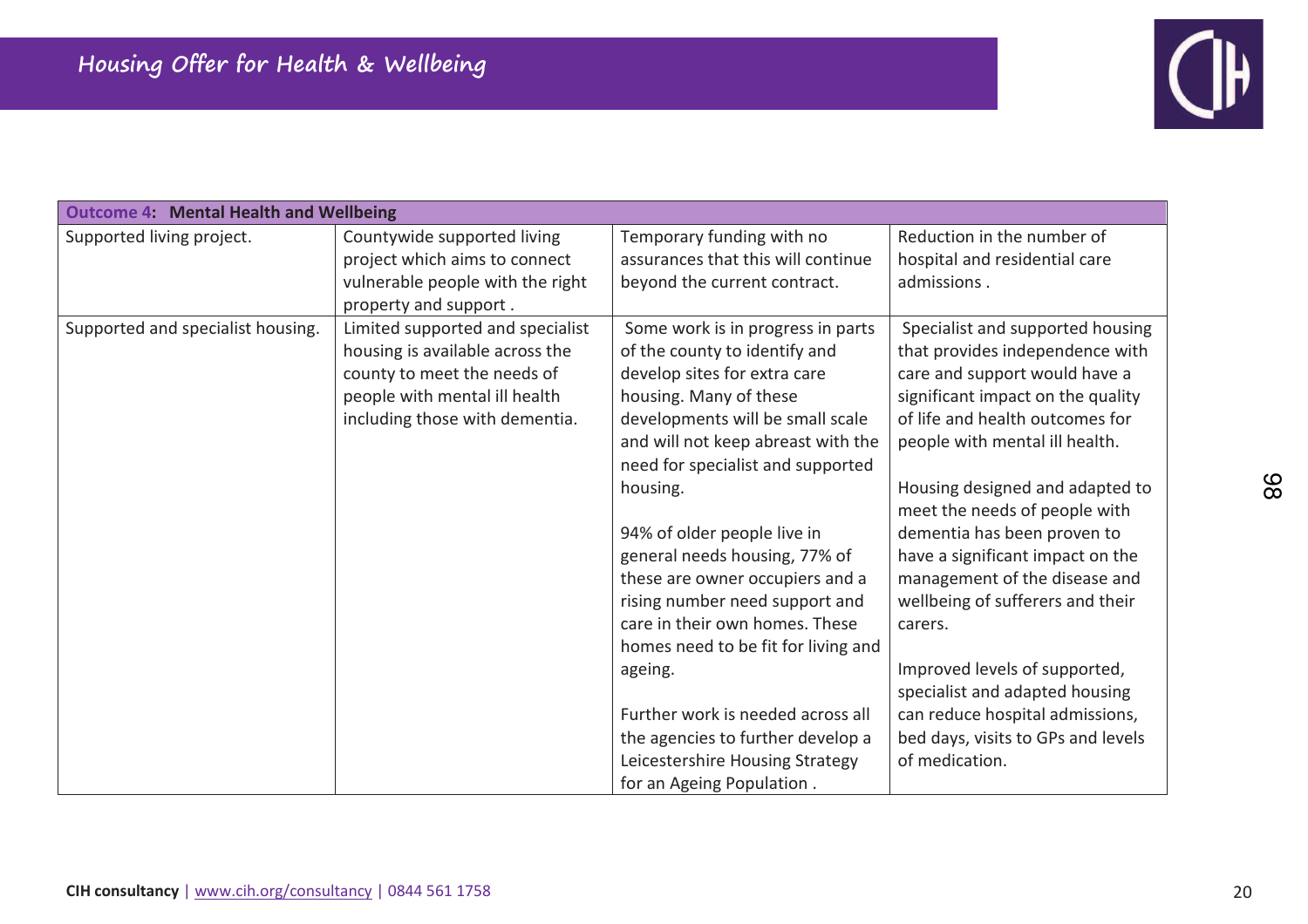

| Identify and signpost. | Housing staff across a range of<br>disciplines identify, support and<br>signpost those experiencing<br>mental health and wellbeing<br>issues. | There are currently insufficient<br>housing officers with the right<br>range of skills and in the right<br>locations to provide the specialist<br>advice and support.                                 | Homelessness and insecurity of<br>accommodation is a critical issue<br>for people experiencing mental ill<br>health.<br>Early identification reduces costs<br>and improves outcomes for<br>people<br>Access to affordable, secure and<br>supported housing is a critical<br>element in the management of<br>mental health conditions and<br>recovery. |
|------------------------|-----------------------------------------------------------------------------------------------------------------------------------------------|-------------------------------------------------------------------------------------------------------------------------------------------------------------------------------------------------------|-------------------------------------------------------------------------------------------------------------------------------------------------------------------------------------------------------------------------------------------------------------------------------------------------------------------------------------------------------|
| Training provision.    | Available in some localities to<br>improve awareness of a range of<br>mental ill health issues.                                               | Limited scope with no provision in<br>some parts of the county.<br>The needs of people presenting<br>for housing advice and support<br>are increasingly complex and<br>additional training is needed. | Housing advice and information<br>staff could provide timely and<br>cost effective advice to people<br>with mental ill health and prevent<br>the loss of housing at times of<br>crisis.                                                                                                                                                               |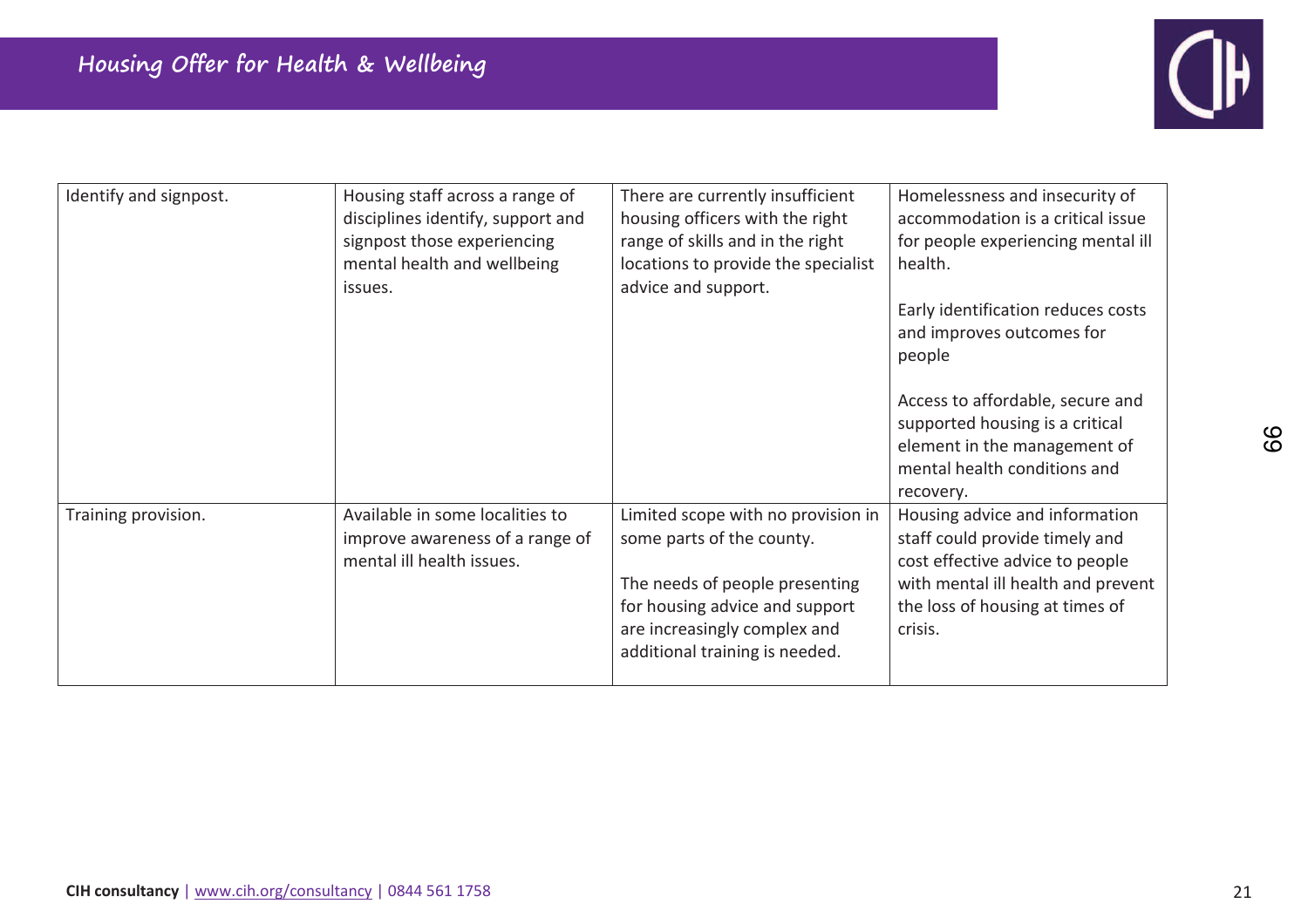

## Partnership working

The successful delivery of the Housing Offer is dependent upon strong and effective partnership working across a range of organisations. These include social care, health services, registered providers, the police and the voluntary sector. This will require commitment to delivering shared objectives and outcomes so that resources, expertise and capacity can be maximised for the benefit of Leicestershire residents. It will need a greater recognition and acknowledgement of the contribution of housing as a key determinant of health and wellbeing.

There are some effective operational officer groups working across the county, such as the Choice Based Lettings and Allocations Scheme Project Group and the Homeless Delivery Group. There is also strong partnership working around community safety. These present potential models for wider partnership working to achieve the Housing Offer outcomes.

The Health and Housing Project Board recognises that it will need robust partnership arrangements and an effective delivery mechanism to take forward the Housing Offer. It is also important that any partnerships work at both strategic and operational levels. The Board will work with partners to establish an approach which is capable of driving forward and delivering the key outcomes that are required.  $\infty$ 

There are a number of positive practice examples around housing, health and social care working well together to improve the health and wellbeing of residents. These are captured in Appendix 4 as a useful tool to help inform improvement in Leicestershire.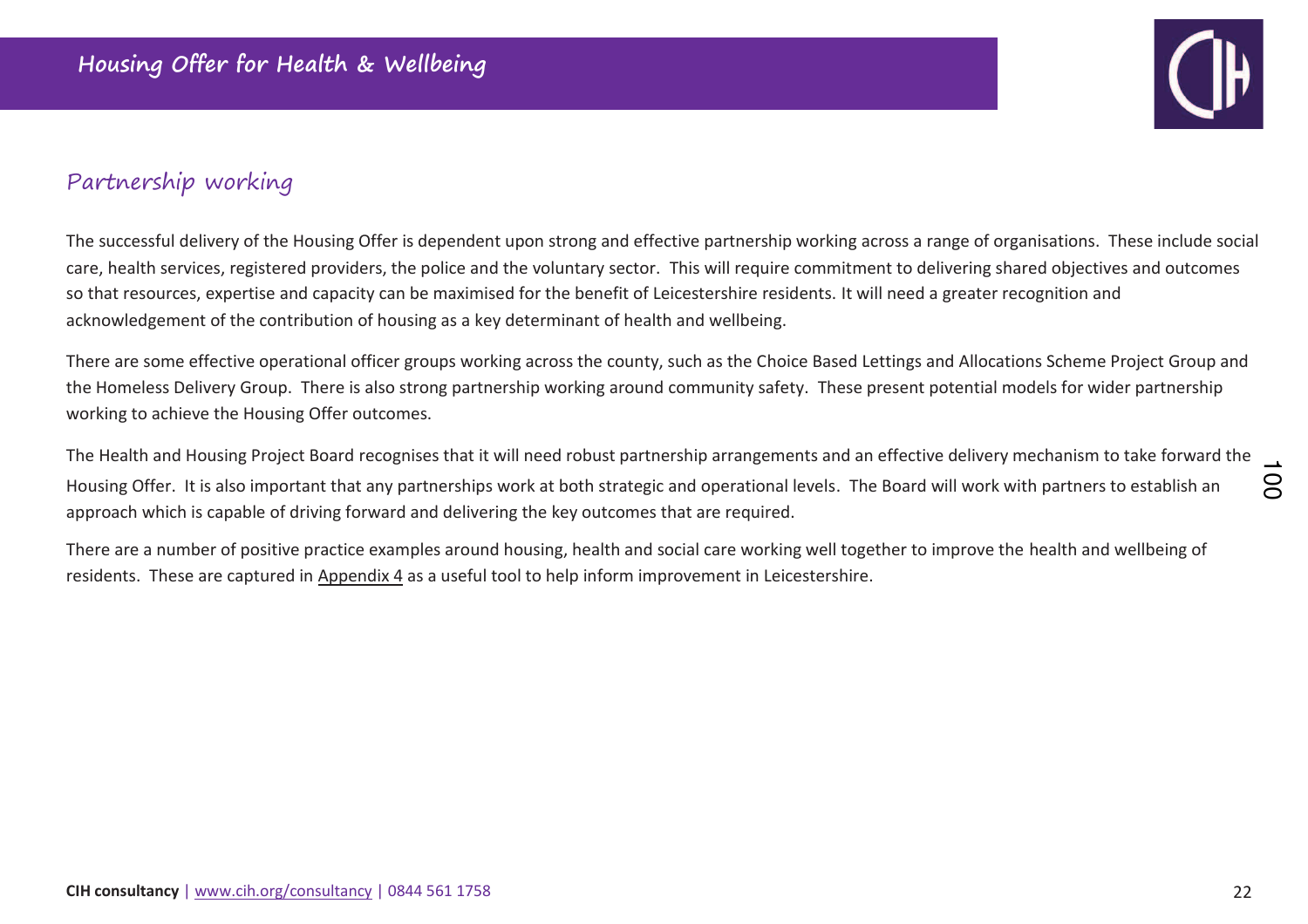## Next steps

The Health and Housing Project Board recognises that, to be effective, the work to deliver the Housing Offer needs to be a prioritised and delivered using a staged approach. Priorities need to be agreed through the wider housing partnership and the Health and Wellbeing Board.

Based on the evidence presented in this report the Health and Housing Project Board suggest that initially a theme around 'keeping well at home' is developed with areas for action targeted at older and vulnerable households across Leicestershire. These six areas are:

- **Involve housing options in the hospital discharge pathway so that housing barriers/solutions are actioned quickly;** $\bullet$
- **Establish a handy persons support service;** $\bullet$
- **Take the First Contact Scheme into GP surgeries to signpost people to advice and services;** $\bullet$
- **Secure money to deliver a targeted affordable warmth programme;**  $\bullet$
- **Develop model for joined up holistic services for older people's support and care, and**  $\bullet$
- **Promote an appropriate Equity Release Scheme for owner occupiers to release funding for improvements and adaptions.**

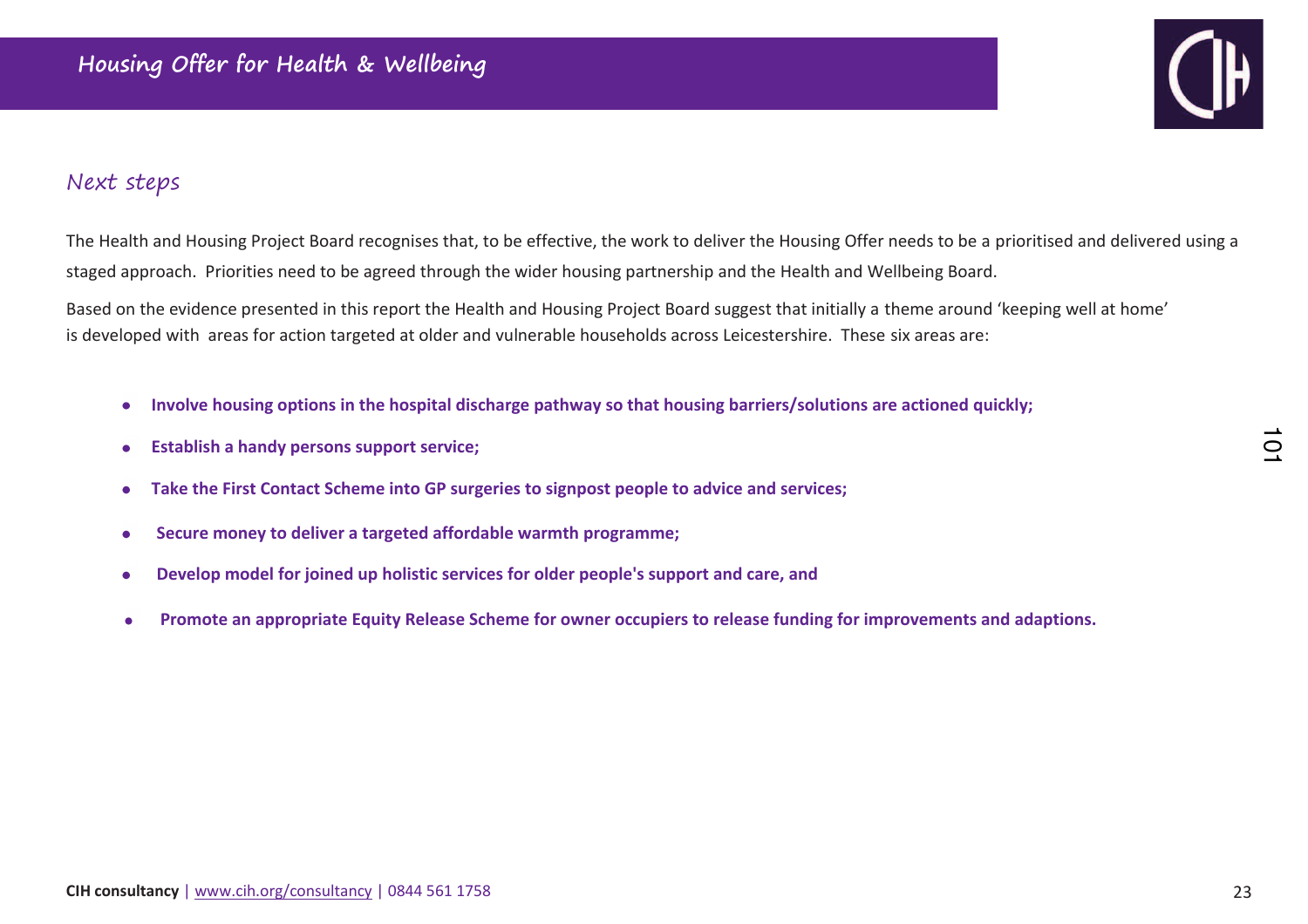

## Appendix 1 – National Overview

#### **Introduction**

This section is concerned with the national policy context in which housing, health and social care organisations are operating. This context and the new structures in local areas provide the forums in which a more strategic approach to planning and developing services that support health and wellbeing can operate.

It explores the existing evidence at the national level of how housing and community based solutions for health and care issues can provide alternative and cost effective options. Housing and related support services are a critical part of the preventative agenda and the evidence also explores that. The report then focuses on a series of case studies that demonstrate how housing organisations are working with health and care partners to develop services that address key priorities for health and care. The aim is that this contextual report will demonstrate the 'art of the possible' in developing housing and related services that:

- address the rising demand for costly health and care services;  $\bullet$
- deliver key outcomes for health and care;  $\bullet$
- provide better outcomes for individuals; and  $\bullet$
- support a shift in focus to prevention, re-ablement and short term interventions.  $\bullet$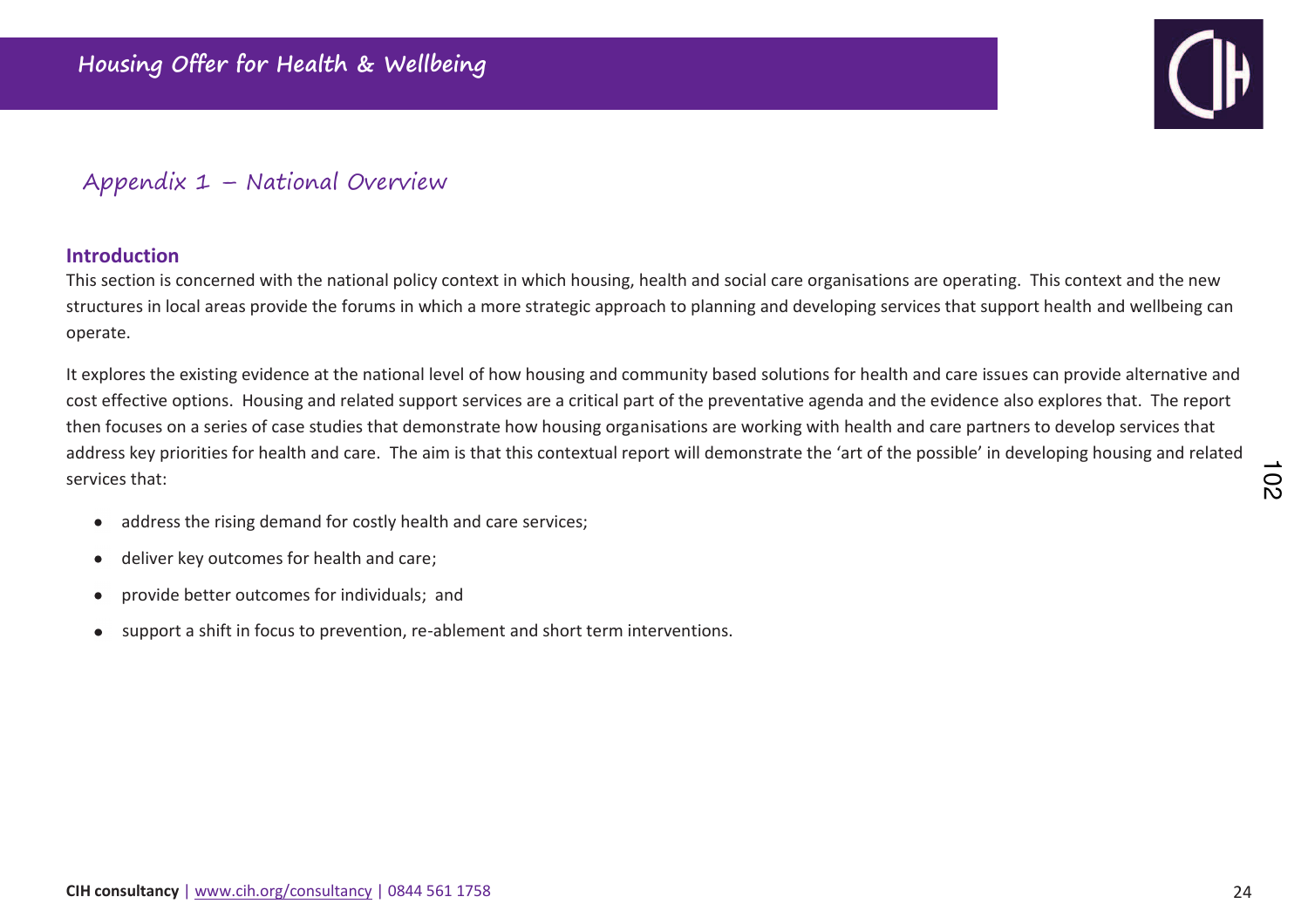

## Policy context

#### *Localism Act 2011*

The Act brought in legislation to devolve decision making and funding to the lowest appropriate level on issues that particularly impact on local communities<br>- in particular housing and planning. Although this will largely parishes, for example; with Neighbourhood Plans (driving what can be developed and where in a local area).

Key to the localism agenda is the ability for local people to drive priorities and shape the services they want locally. Clearly there is a need for effective leadership in this approach to ensure that all voices in local communities are heard and to navigate through conflicting priorities. This may be a particular area for shared approaches across health and care with housing, in terms of enabling the provision of housing based solutions where it may require the area for shared approaches across health and care with housing, in terms of enabling the provision of housing based solutions where it may require the Q<br>Q<br>development of new supported accommodation or remodelling of existi should inform and influence the strategic plans for housing and new development across a locality.

The networks and services of local housing and support providers can be a route to ensuring that all within local communities engage with the decisions that affect them.

Other flexibilities that may provide scope for how housing and related services are developed in partnership with health and care might include:

- local flexibilities in allocations reasonable preference groups remain but there are some opportunities to reflect other factors (or example  $\bullet$ people in work, carers or people adopting or fostering);
- social housing reform the opportunity to offer fixed term tenancies as appropriate. These must be set out in housing providers' tenancy policies  $\bullet$ and have regard to local authorities' tenancy strategies. This enables providers, if they wish, to offer fixed term tenancies to some households, perhaps in relation to addressing under-occupation or to make best use of existing adapted stock, for example.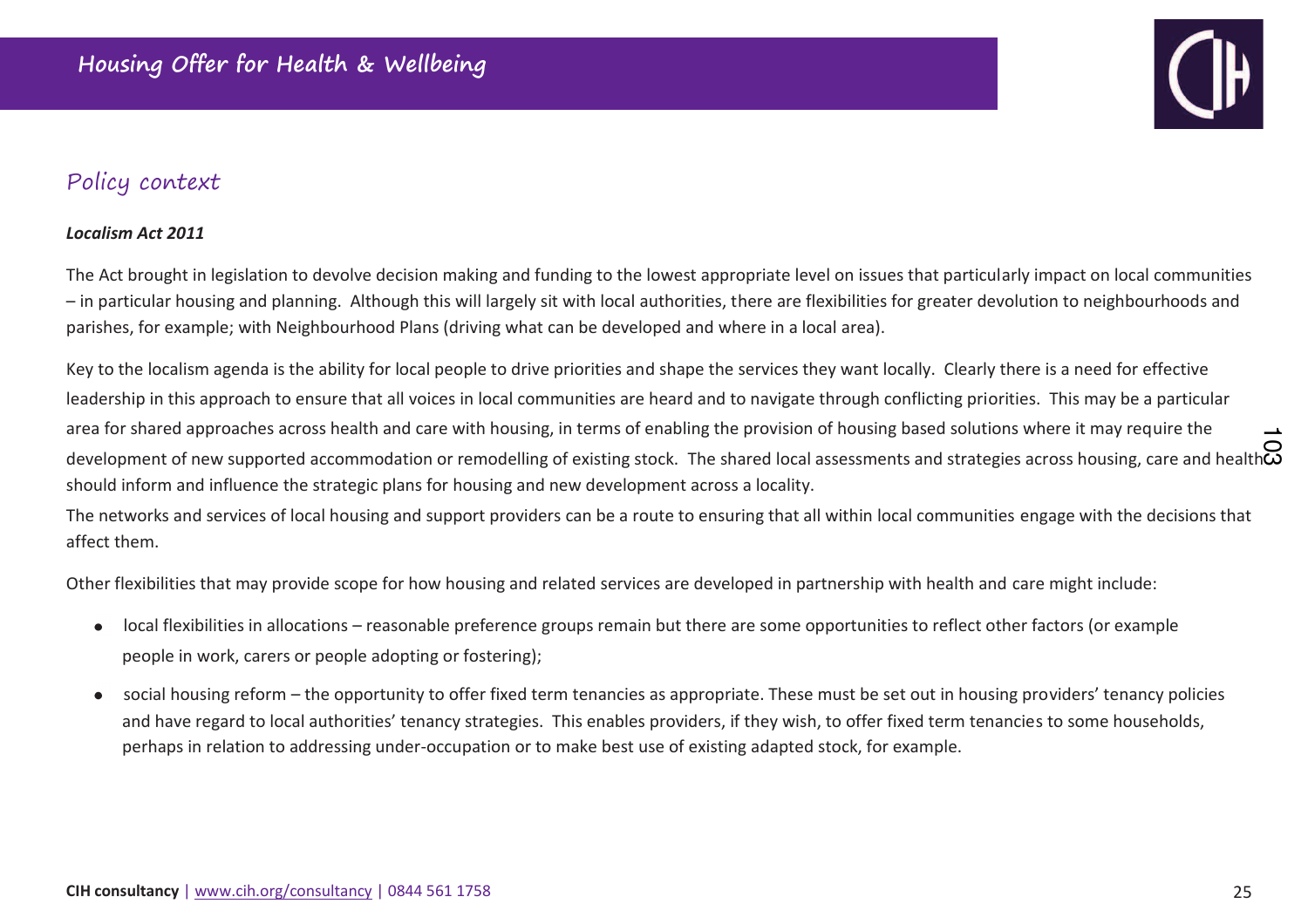

#### *Welfare Reform Act 2012*

This ct brought in changes to housing benefit and the framework for universal credit. The changes to the local housing allowance covering private sector rents, and the restrictions to housing benefit for working age households who are under-occupying (the latter also applying to working age tenants in social housing), will put pressure on the finance of some households, many such households will either have to make up any shortfall or look at relocating to smaller and/or cheaper accommodation. For social housing tenants, universal credit will also bring in direct payments to tenants rather than landlords, posing a risk to income streams and potentially additional stress to tenants.

In the short term there is confusion amongst tenants as to how these changes apply to them, with households of working age with disabled members being worried by the implications of the spare room subsidy or 'bedroom tax' as it has been dubbed. In the long term it will involve providers looking at who they house and where, and what policies to apply to tenancy reviews if using the flexibilities of social housing reform. The options that prospective future tenants will face make the provision of clear, accessible information and advice of increasing significance and services that build up tenants' financial capability as well as maximising their income will be important to support local tenants and residents.

The implications are potentially for increased stress and anxiety that may be reflected in additional demands on medical resources. Shared approaches across housing providers and local housing authorities to advise and support their residents can provide help to identify and target assistance and initiatives such as co-location of housing officers, or those who can give benefits and other support within GP surgeries, may provide more targeted support, including for those in the private rented sector). The development of information, advice and advocacy services locally around options for care and support (included in the draft and support bill, provide the opportunity for health, care and housing options and solutions to be considered together where local services are joined up and inclusive.

#### *Health and Social Care Act 201***2**

The Act brought in significant changes to the structure and operation of the NHS, nationally and locally. Specifically, most of the funding and commissioning of services now lies with Clinical Commissioning Groups (CCGs) comprising of GPs and other clinicians. From April 2013, these have replaced PCTs, with the goal that services will now be commissioned by those most directly in contact with, and aware of, the needs of their patients and localities.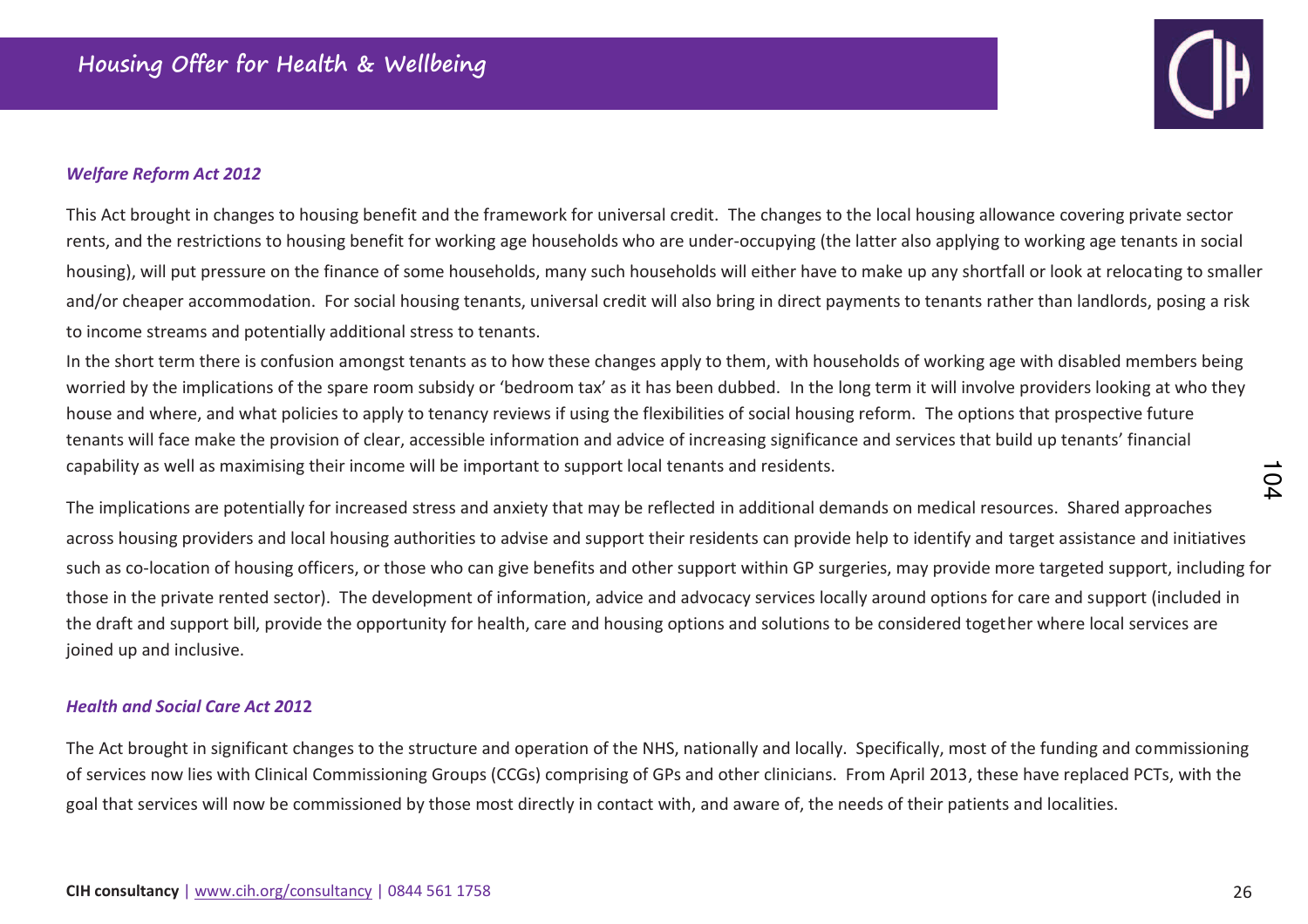

Commissioning decisions are shaped by Joint Strategic Needs Assessments and Health and Wellbeing Strategies which are the responsibility of local Health and Wellbeing Boards. These Boards bring together health and care commissioners in a local area and elected councillors, with representatives of CCGs and local Healthwatch. The Boards also include the local Director of Public Health (DPH), now resituated within the local authority, in unitary and county councils. Other bodies' representatives can be included as considered appropriate in local areas.

The importance of housing as a wider social determinant of health and wellbeing may be reinforced by embedding DPHs back within local authorities, enabling them to look at the standard and quality of housing and its impacts on health. In two tier areas, the public health function will be in the county, whilst the local housing authority and its regulatory function on standards will be with districts. Therefore the Health and Wellbeing Boards can use the flexibility of membership to make stronger connections with districts as local housing authorities.

In addition, finding ways to connect to the wider housing sector (for example housing associations through a sub group) will enable Health and Wellbeing 上<br>Boards to draw on the wide experience of local community. This will allow the Board to maximise connections to community and residents' groups to engage ←<br>Γ with the agenda and to the development/ maintenance of housing and related support services that directly contribute to health and wellbeing.

[This briefing focuses on local structures; more information on national structures established by the Act can be found here.]

#### *Care Bill*

The Bill will be a significant piece of legislation, replacing many previous Acts to make a person's entitlement to support easier to understand and navigate. It establishes a right to assessment for carers. It sets out a definition of wellbeing which is to be the principle around which care and support is developed, and which includes safe and settled accommodation. It also seeks to widen the scope of support, in relation to providing more information and advice to help self-funders find care solutions.

The Bill has been issued at a time of increased focus on the demands of an ageing population with greater numbers living with long term limiting conditions and therefore higher use of care services. The bill is intended to address this by driving forward more integrated services and shifting focus and investmentonto services that prevent, delay or reduce the need for higher cost care and health interventions.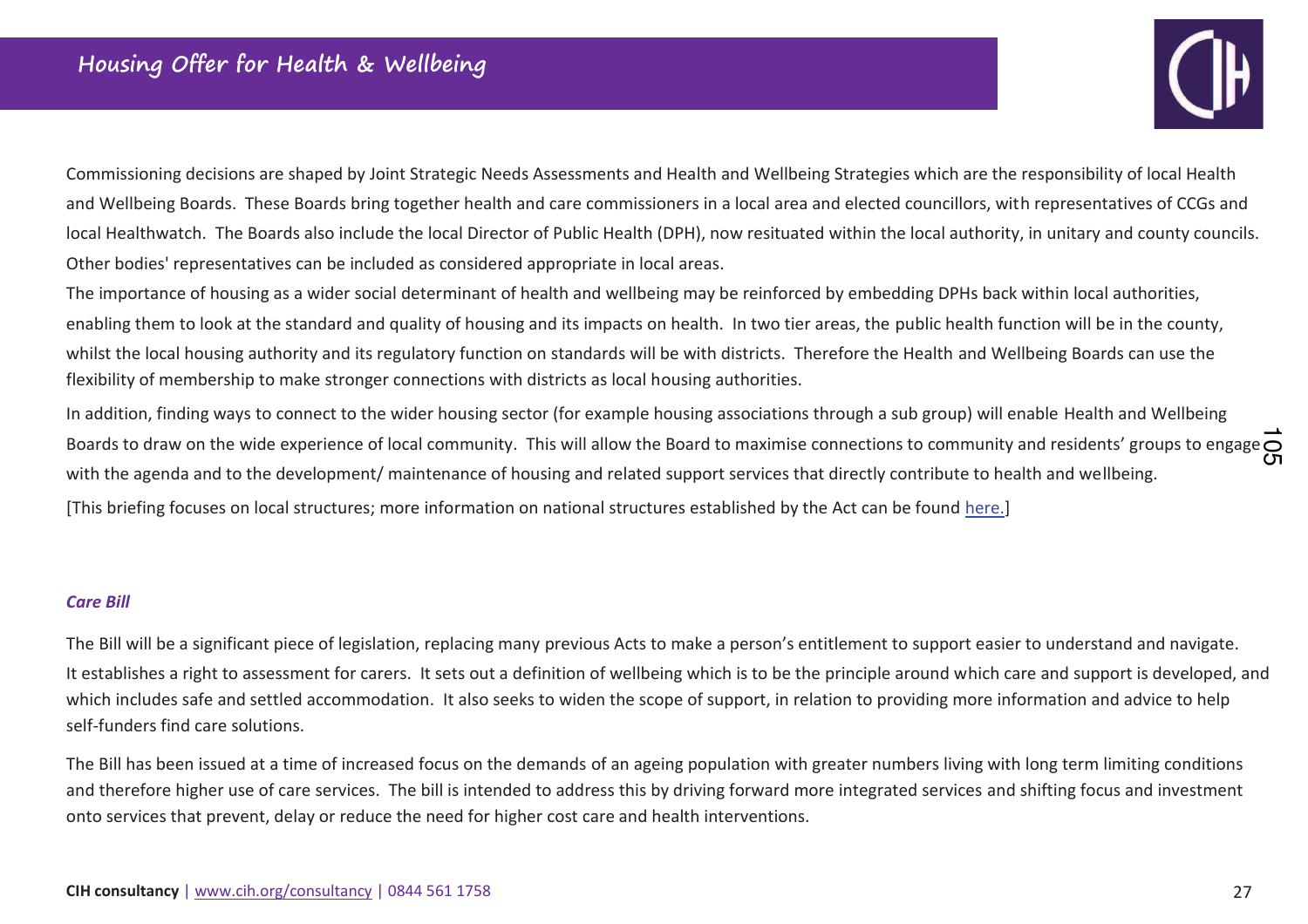

The new duty of cooperation between statutory partners will extend to district authorities in two tier areas, providing a potential opportunity for more integration with housing; however the drive to include housing within the larger integration agenda, as set out strongly in the white paper, 'Caring for our Future' (below), is significantly scaled back within the Bill. Housing provision is not included in the clause on promoting integration of care and support with health services. This was one of several recommendations from the Joint Select Committee's pre-scrutiny report . The Committee recommended strengthening the involvement of housing through:

- the inclusion of housing options in the information and advice that people can access to find solutions for their care and support needs;  $\bullet$
- assessment of the adequacy of housing provision within plans for hospital discharge;  $\bullet$
- the inclusion of housing in care and support assessments and the requirement for referral to relevant authorities when this identifies a housing  $\bullet$ need; and
- the involvement of housing as named partners for Safeguarding Adult Boards.  $\bullet$

Local partners in Health and Wellbeing Boards may consider how the flexibilities offered by the Bill could be extended to include housing (authorities and providers) and to realise the benefits demonstrated by housing and support services to help the shift towards greater prevention of the need for care, more effective reablement and delivery of better outcomes for health and wellbeing.

#### *Caring for our future: reforming care and support*

The Government's white paper focused on meeting the needs of people with long term conditions, built around key elements that capture the recipient's perspective:

- maintaining independence;  $\bullet$
- understanding how care and support works, rights and entitlements;
- quality of care and support;  $\bullet$

 $\overline{5}$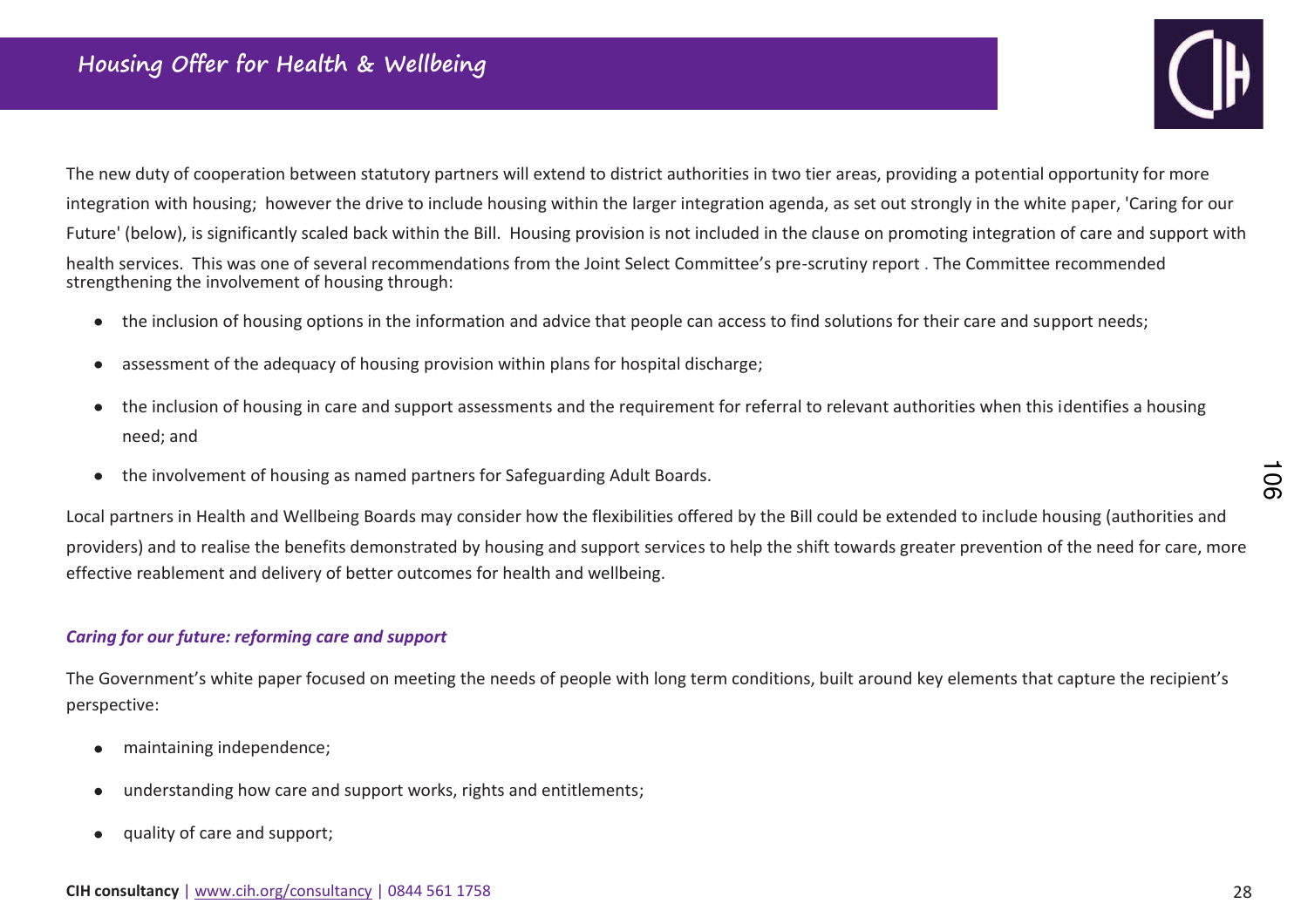- dignity and respect; and
- control.  $\bullet$

The increasing demand for care and health services means a shift to preventative services which can reduce dependence on care or enable people to recover their independence more quickly, is stressed in the paper and in the responsibilities of local authorities and health partners in the future.

Housing and community services were explicitly recognised as contributing to helping to maintain independence and reduce/ delay the need for care, in particular with an investment of £300million to develop new schemes of housing with care. Greater take up of assistive technology can also play a role in supporting people to live at home safely.

Nationally, the Department of Health committed to working with Foundations (the national umbrella body for Home Improvement Agencies and handyperson servicesͿ, to increase the reach of these services, notably to people who would self-fund their care and support services.

The paper also addressed the need to look at assets of households and communities in providing support; the communal facilities on housing estates and in sheltered/ extra care schemes, coupled with the networks of and support to local voluntary groups provided within the housing sector can play an integral role in this and in addressing isolation and exclusion. The housing sector's role in wider programmes of support within communities, such as help for people out of work, active engagement with young people, healthy eating schemes etc., all contribute to wellbeing and healthier communities, and networks of informal help and support.

#### *Homelessness*

*Housing Act 1996, Homelessness Act 2002, the Homelessness (Priority Need for Accommodation)(England) Order 2002* 

Local housing authorities have duties towards households that are homeless. In most cases this involves providing information and advice on the housing options available to them; particularly for single homeless people. Where households are vulnerable, unintentionally homeless and in priority need the main duty is to help with accommodation. This largely applies to households with children, although vulnerability for childless households can include coming out of an institution (including care) or mental health problems. Temporary accommodation is frequently provided whilst the case for a statutory need is assessed.

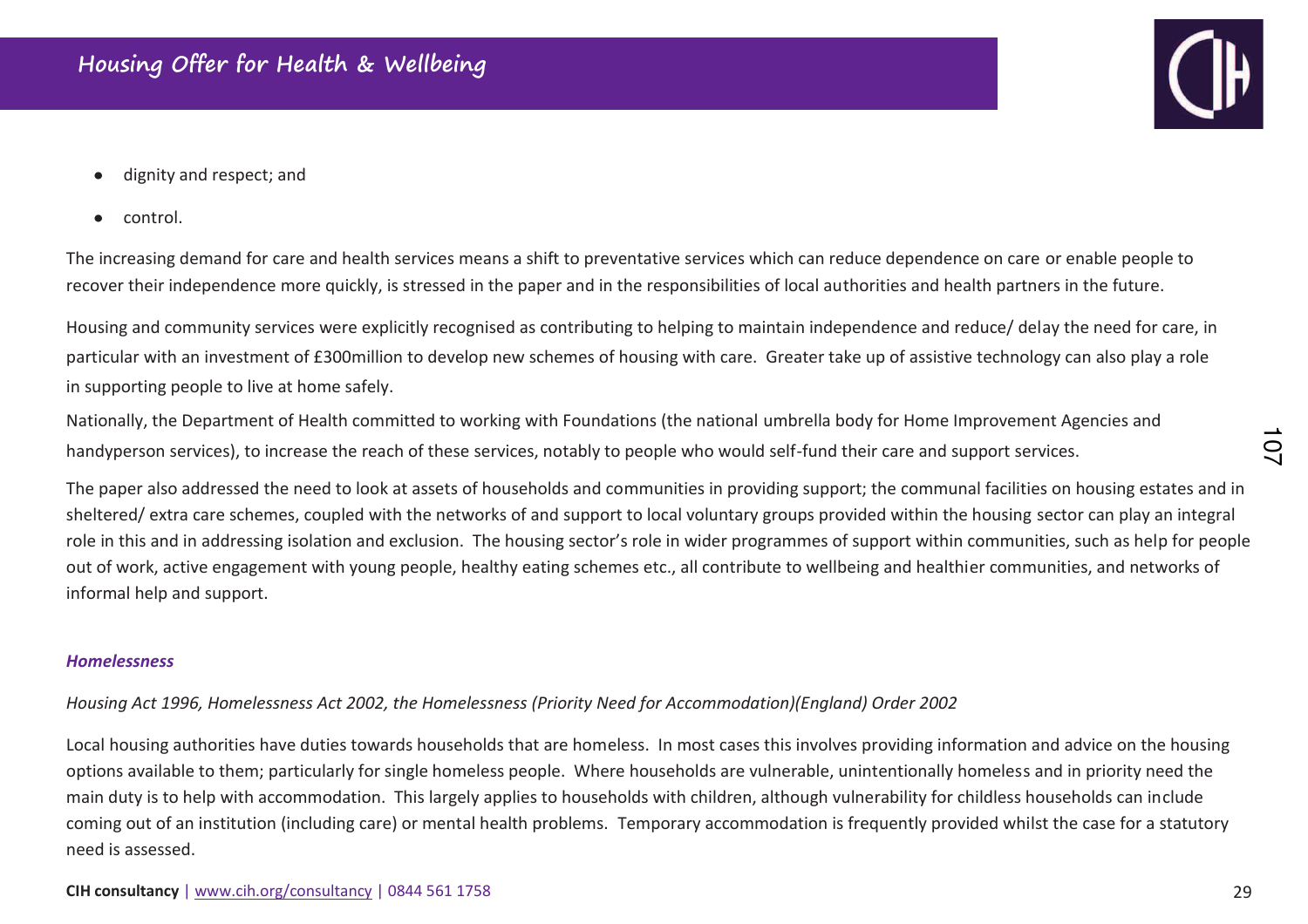

The Localism Act now enables local authorities to discharge the homeless duty into the private rented sector with certain conditions (length of tenancy and suitability).

Whilst the main duty is for rehousing, the need for support to help people address problems that could lead to repeat patterns of homelessness, and the impact on health long term, means many access housing support services provided by the housing association/voluntary sector. The severe constraint on finances for local authorities has put such services at risk; this can be particularly difficult in two tier areas where funding for housing support lies with administering authorities at the county but the statutory homeless duty and many of the additional support services lie with the local housing authorities. The ability to use the private rented sector effectively to discharge the main duty is also likely to be impacted by decreased support to ensure that households are successful at maintaining the tenancy and meeting its conditions, such as timely and full payment of rent. In relation to care and health needs, apart from the impact on physical and mental health from homelessness and tenancy insecurity, additional costs come from reassessments if households move frequently, increased risk for vulnerable individuals, loss of informal care networks increasing dependency on formal care, etc. No second night out

Homelessness, and in particular rough sleeping, has significant impacts on health and wellbeing and increases need for, and cost of, care and health interventions. The average lifespan of a homeless man is 47 years and a homeless woman is 43 years, compared to average life expectancy of 77 (Crisis 2011).

Recognising the importance of fast intervention to get people off the streets and into housing, accessing appropriate support to prevent a cycle of homelessness and high costs, has led to the development of the initiative No Second Night Out. Initially focused on the high level of problems in London, the principles of delivering information, advice and help to find accommodation has been rolled out in major cities nationally. It centres around the development of a hub to provide assessments, connect to alternatives to sleeping on the streets, prevent a return to the street and where possible, help reconnect people to their original location and help locally.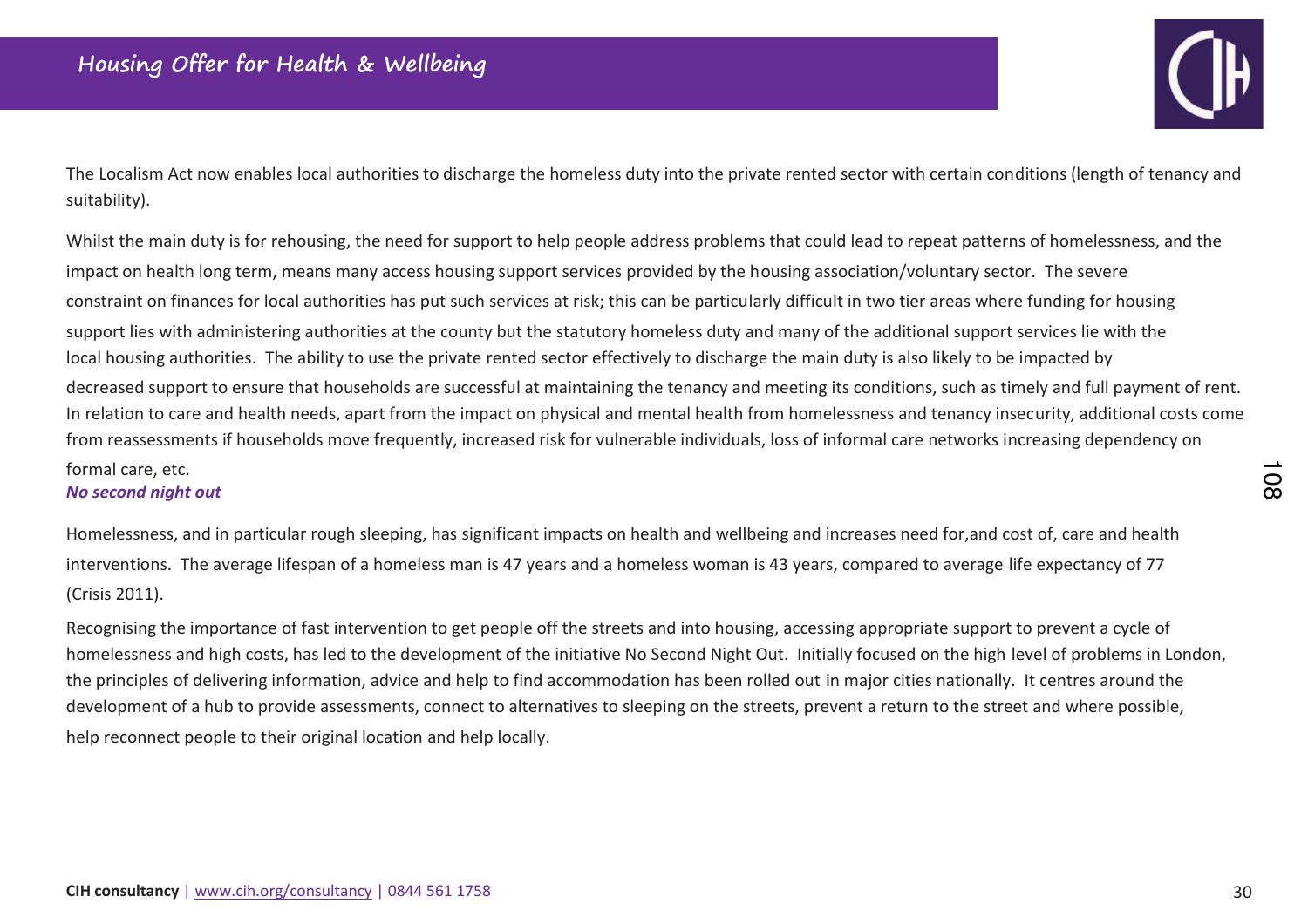

#### *Affordable warmth and energy efficiency Acts 2010 and 2011*

The foundation for Government action on fuel poverty was set in the *Warm Homes and Energy Conservation Act 2000* which established a target for government to ensure, as far as reasonably practical, that no household should be in fuel poverty by 2016. Evidence below demonstrates the impacts of a cold home on health and wellbeing; an impact that is increased for those who are much older or young children, people with disabilities or long term limiting illnesses, all of whom are often in the home for longer periods of time, further increasing the negative health impacts.

Previous warm home initiatives have been replaced by a series of other measures aimed to:

- Incentivise households and businesses to improve the energy efficiency of their properties; and  $\bullet$
- target additional help at some of the most vulnerable households or those homes hardest to treat.  $\bullet$

the Green Deal, established through the Energy Act 2011, funds improvements in energy efficiency measures through ongoing savings made on fuel bills. The ○<br>© The Green Deal, established through the Energy Act 2011, funds Energy Company Obligation (ECO), under the same Act, provides additional assistance to more vulnerable households or homes that are harder to improve, running to 2015.

The Energy Act 2010 set out the Warm Homes Discount – a four year programme (up to 2014) of additional funding and assistance by energy companies for those households considered most vulnerable, including older people, those with young children and people with disabilities or long term limiting illness meeting eligibility criteria.

Being aware of the initiatives, who qualifies and the information and advice from energy companies, will enable health and housing partners to ensure the widest access of vulnerable groups with health and wellbeing needs.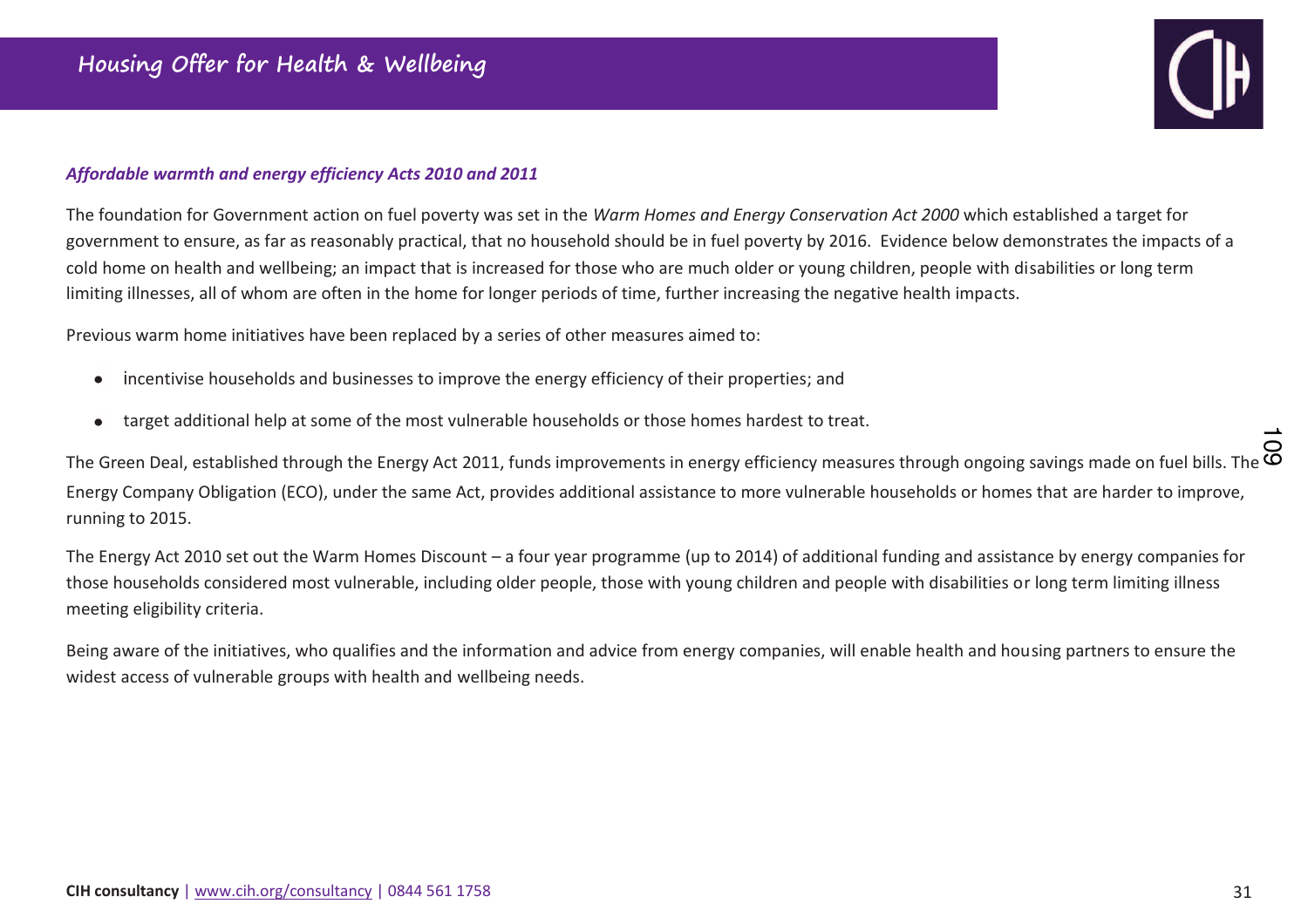#### *Spending Round 2013*

The impacts of the ageing population on public services and costs has been brought sharply into focus recently, including through the report from the House of Lords' Committee on Public Service and Demographic Change,

Ready for Ageing?, which found that, whilst longer life expectancy brings many advantages, potential risks came from the collective failure to address the implications for public services and to shape these to support active, healthy and independent ageing. In particular there are high cost impacts for health and care services, and potentially a significant role for a range of housing and related support services to support a shift to prevention or reduction/ delay of dependency on high cost health and care interventions.

The need to address the impacts of an ageing population, and addressing long term conditions, have been reflected in recent revenue and capital decisions announced in the Spending Round 2013, notably:

- £3.8billion for joint commissioned services by NHS and local authorities, with a focus on developing integrated services that reduce hospital admissions for older people;
- £220 million for disabled facilities grants; and  $\bullet$
- £40million for hostel accommodation for rough sleepers, aimed at reducing use of Accident and Emergency facilities and improving mental health outcomes.

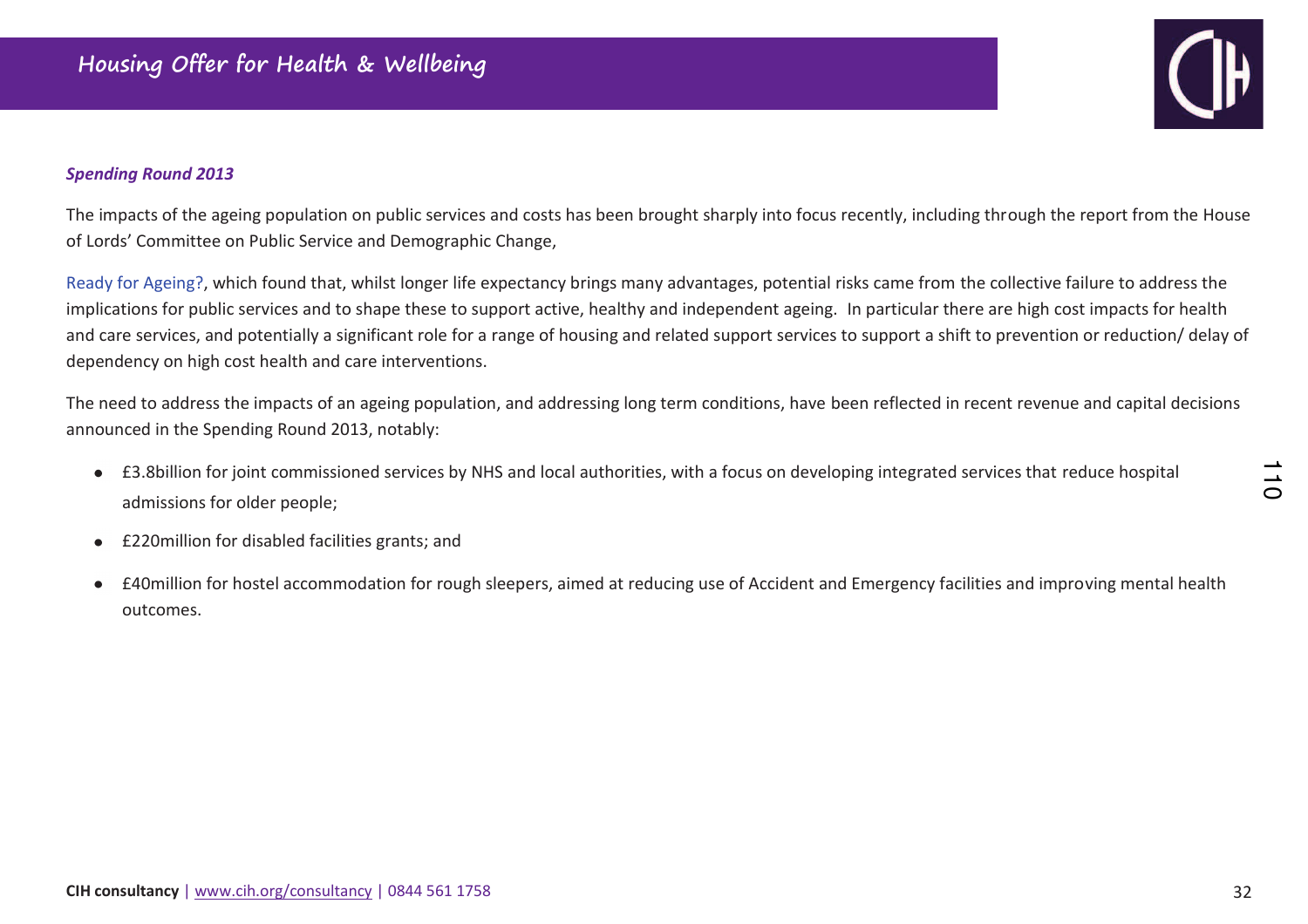

## Appendix 2 – National Overview of Research & Evidence

This section considers the research and evidence of linkages between housing and health, and impacts on costs for public services.

#### *Developing your local housing offer for health and care: targeting outcomes*

This paper from CIH and Housing LIN is a tool to help housing professionals to identify and articulate how their housing and support services contribute to the delivery of outcomes required of public health, health and social care partners. It provides signposts and links to the major national reports demonstrating the evidence and evaluating the impacts of housing and related support in addition to all identified below. It also signposts to tools that can help housing organisations to evaluate and quantify the benefits and impacts of their local services for health and care partners.

#### *Social determinants of health*

Professor Sir Michael Marmot's review of the social determinants of health, Fair Society, Healthy Lives, reinforced previous studies that evidenced the impacts of housing, neighbourhoods and environments on the health and wellbeing of individuals and communities. The report sets out six policy objectives, one of which explicitly focuseƐ on sustainable places and communities. For all of the objectives, the contribution of the places in which people live can be significant.

Marmot's policy objectives are:

- giving every child the best start in life;  $\bullet$
- enabling all children, young people and adults to maximise their capabilities and have control over their lives;  $\bullet$
- creating fair employment and good work for all;  $\bullet$
- creating and developing sustainable places and communities; and  $\bullet$
- strengthening the role and impact of ill-health prevention.  $\bullet$

 $\frac{1}{1}$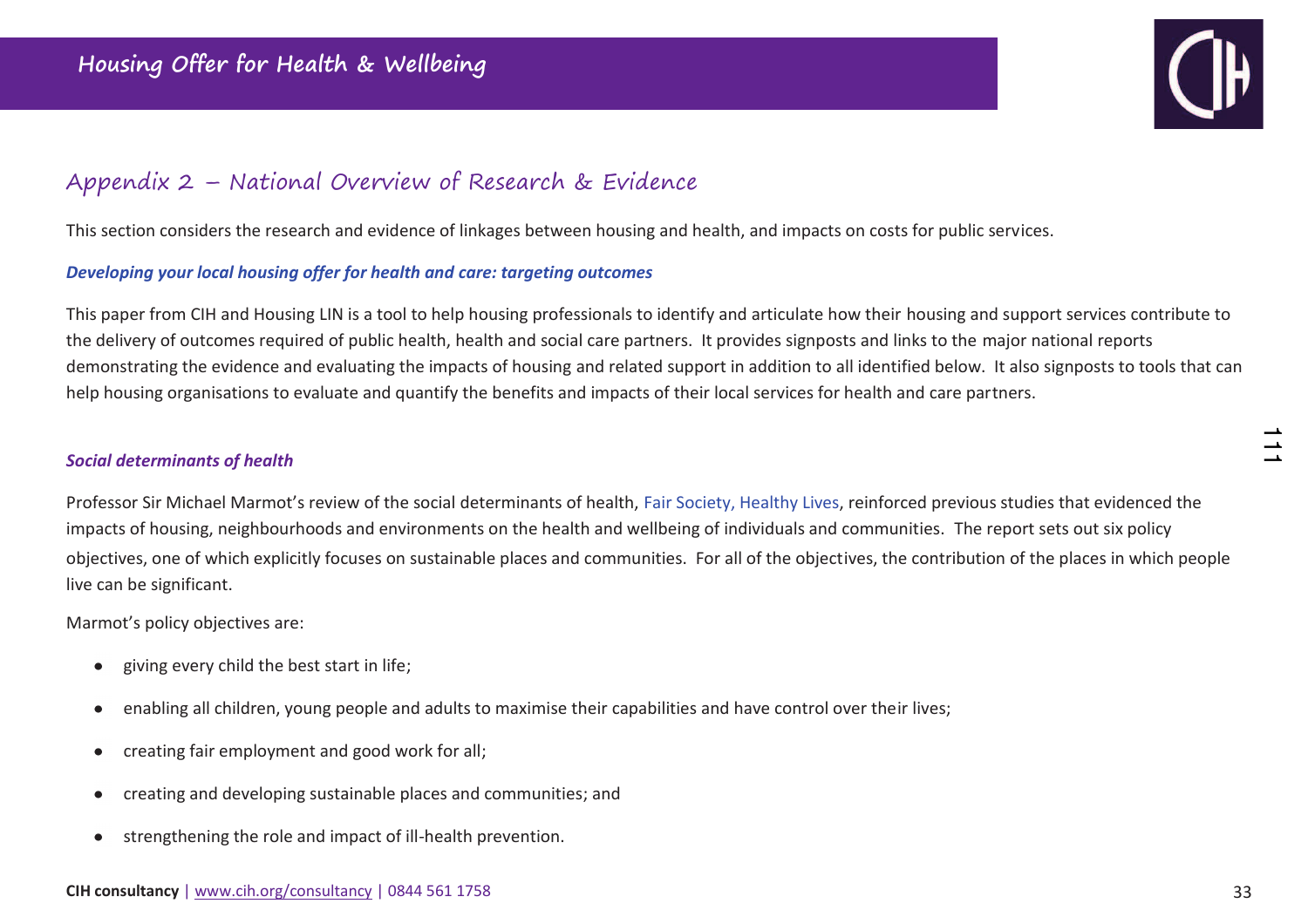

The approach that Marmot recommends to address inequalities is one of 'universal proportionality'; improving the situation of all in society with a greater weighting for those most disadvantaged, rather than programmes targeted solely at the poorest – (eg improving energy efficiency in all housing as well as addressing the poorest households and housing).

The approach of universal proportionality fits with opportunities from recent legislation and changes in the policy framework across housing and health and flexibilities to tailor services for local priorities.

#### *Improving cold homes*

The health impacts of cold homes and fuel poverty report (2011), produced by the Health Inequalities team for Friends of the Earth, illustrated the impacts of cold housing and poor energy efficiency on health, including:

- the relationship between low thermal efficiency and low temperatures with excess winter deaths (of which there are still approximately 40,000 per year);
- that excess winter deaths are almost three times higher in the coldest quarter of housing;
- ƚhe strong relationship between cold temperatures and cardio-vascular disease (the cause of 40% of excess winter deaths) and respiratory problems  $\bullet$ (33% of excess winter deaths);
- children in cold homes twice as likely to have respiratory problems;  $\bullet$
- the negative impact of cold homes on mental health across the age ranges;  $\bullet$
- more than one in four adolescents in cold homes at risk of multiple mental health issues, compared to one in twenty who have always lived in warm  $\bullet$ housing; and
- the increase in falls, accidents and injuries.  $\bullet$

 $\mathsf{D}$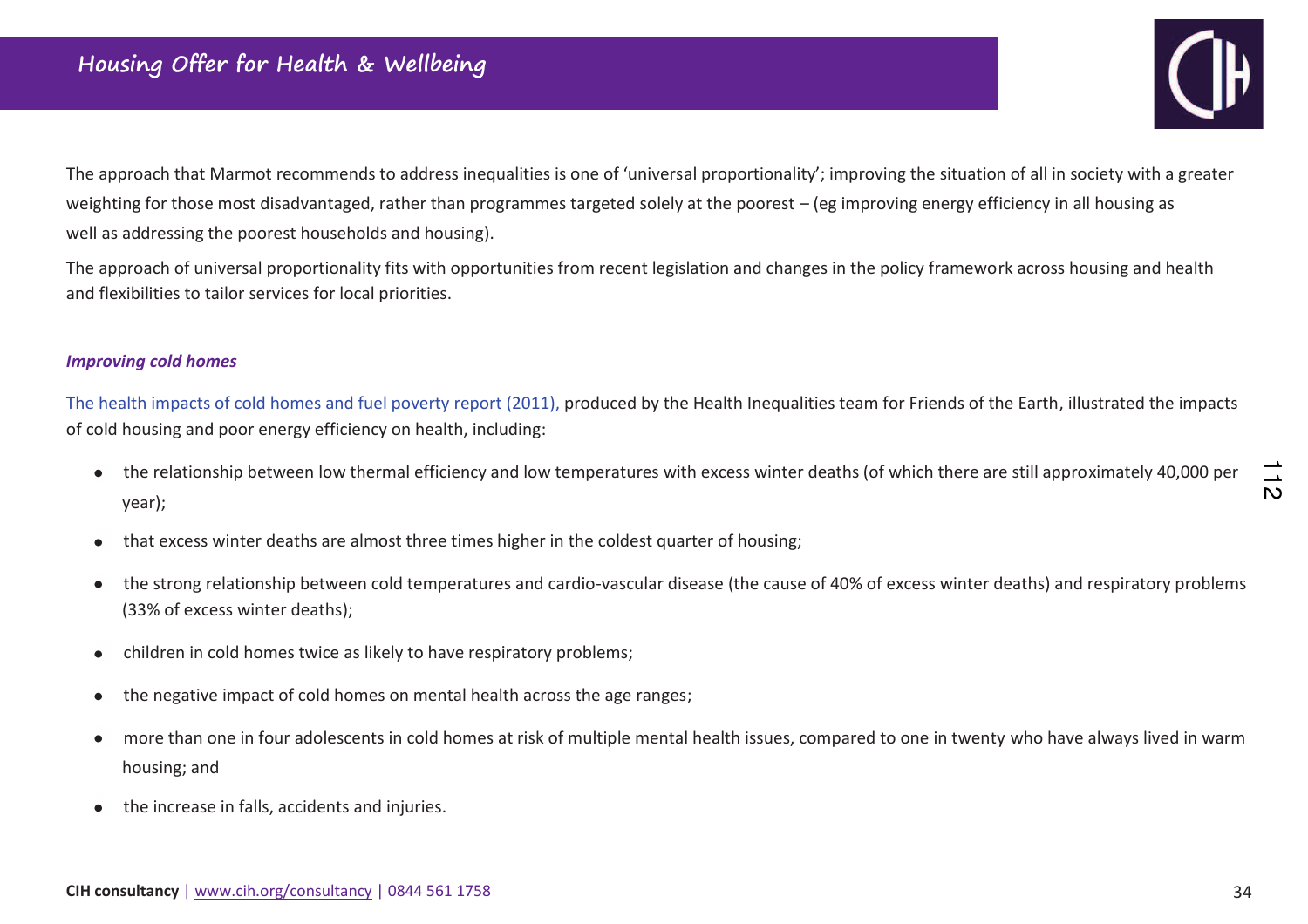

Research by BRE for CIEH aimed to identify the costs to the NHS of the negative impacts on health of cold homes, in The health costs of cold dwellings (2011). The work looked at the lowest energy efficiency ratings (F and G) and also at the incidence of category one hazards identified through the Housing, Health and Safety Rating System (HHSRS). A particular concern was to identify the costs from the private rented sector as this often includes the oldest stock in the worst condition. The BRE calculator estimated costs to the NHS of £145 million if the worst homes in the private rented sector were not improved to the average Standard Assessment Procedure (SAP). For the East Midlands region the figures were 67,000 homes at a cost of over £12million.

Professor John Hills evaluated the effectiveness of the fuel poverty measure (households paying more than 10% of income on energy) and its influence on policy interventions. His final report, Getting the measure of fuel poverty, recommended a change in the previous measure but also highlighted the huge task in addressing the issue for the most vulnerable in hard to treat homes. 34% of fuel poor households include someone with a disability or long term limiting illness - 20% include a child aged 5 or under and 5% include a person aged 75 or older.

District Action on Public Health, a publication from the District Councils network, explored the role of districts in addressing the wider determinants of health. Districts are a central and significant partner to support better health outcomes through:

- planning to development and sustain healthy communities green spaces, connected transport systems and well linked facilities;  $\bullet$
- the provision of the full range of housing (of the right size, type, tenure and cost) to meet local needs and aspirations across the life course;  $\bullet$
- addressing homelessness and providing effective housing options;  $\bullet$
- delivering aids and adaptations to support safe independent living; and  $\bullet$
- provision of housing support, and adaptation, to help people to live independently within the community and connect to other services, education,  $\bullet$ training and employment opportunities.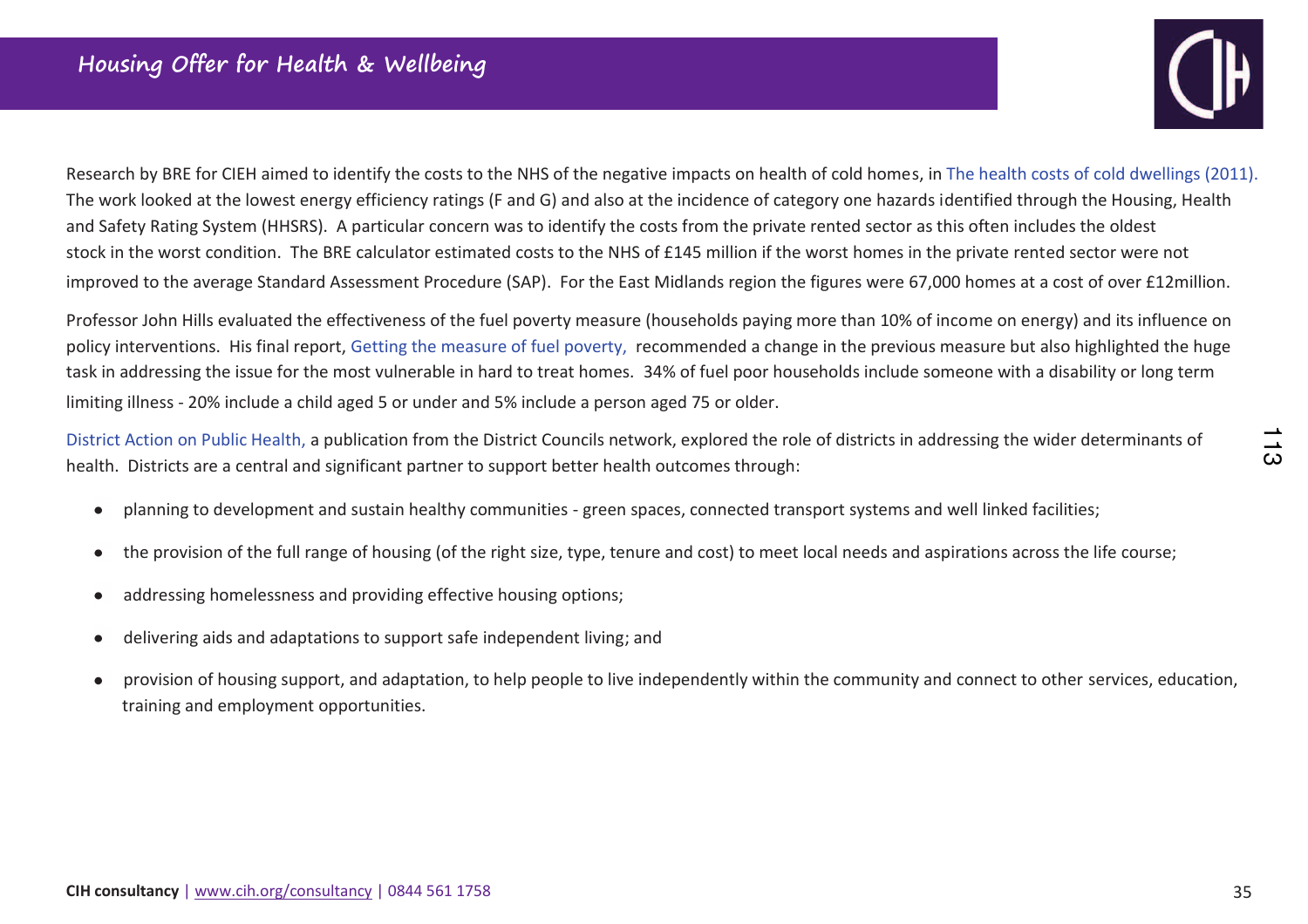#### **Accessible and well adapted homes**



Better outcomes, lower costs (2007) illustrated the significant savings that could be delivered by timely adaptations that enabled on-going independence which delayed or reduced the need for personal care services. The report considered the impact for health and wellbeing in relations to:

- reducing or removing an existing outlay (eg enabling someone to come out of residential care or reducing the hours of care in the home);  $\bullet$
- preventing an outlay that would otherwise be needed (eg a hip fracture averaging over £28,000 compared to a major adaptation that reduces the risk  $\bullet$ of falls costing £6,500. Where the adaptation required to reduce the risk are some well sited grab rails, savings are considerably increased;
- preventing other health costs in terms of, for example pain management, delayed discharge from hospital, care support, coping without the help of adequate adaptations, etc;
- saving through prevention of waste. Adequately resourced and effective procedures to access adaptations can prevent conditions worsening and  $\bullet$ increased costs occurring. Although Government has recently increased funding for Disabled Facilities Grants (a major funding stream for adaptations) home improvement agencies are closing due to lack of revenue funding (often previously provided through Supporting People/ housing related support funding; and
- savings through better outcomes for the same investment where improved quality of life, supporting ongoing engagement with society, independence and better health and wellbeing outcomes can be delivered by ensuring maximum return on current investment.

#### **Specialist homes**

Specialist housing, such as supported housing or extra care housing, helps people with additional needs to live more independently. It brings particular benefits (outcomes and savings) where it delivers a housing based solution that enables people to live safely and well out of residential or other institutionalised settings.

 $\Delta$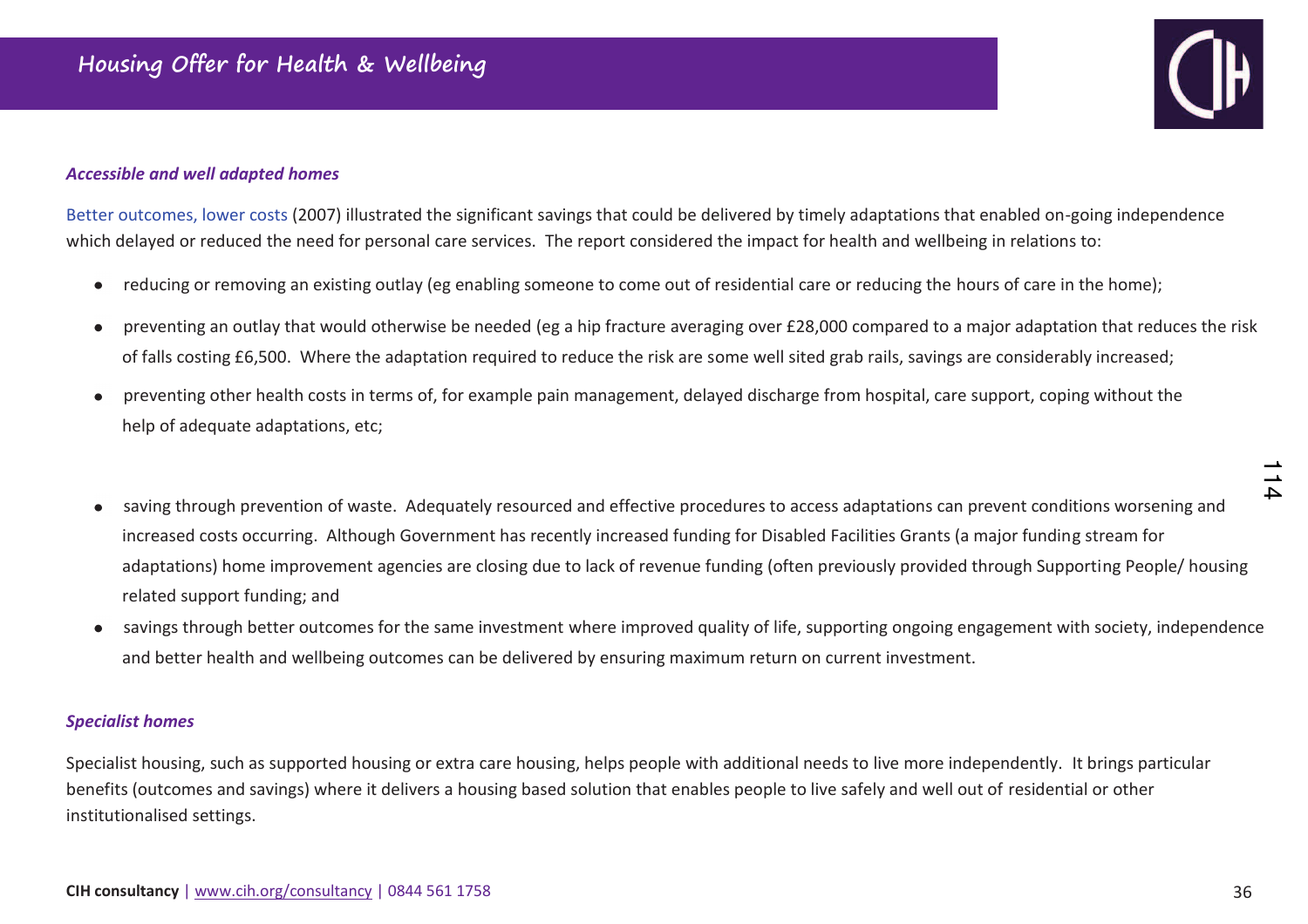

Research for the Homes and Communities Agency by Frontier Economics (2010) looked at the economic benefits resulting from specialist housing, taking into account the additional costs of these types of provision, focused on capital investment. Costs and savings were compared to a counter-factual experience identified and overall found a net benefit of £640million (savings of £1.6bn delivered for £990m investment). The research evaluated which groups benefit most and by what amount, which reveals particular savings accrued for health and social care:

- older people savings of £444 per person per year (and the largest savings overall due to numbers involved) relating particularly to health and care services;
- people with mental health needs savings of £4,671 per person per year, much of it relating to health services;  $\bullet$
- people with learning difficulties savings of  $£6,764$  per person per year, much of it relating to social care services;  $\bullet$
- people with physical or sensory disabilities savings of £1,386 per person per year;  $\bullet$
- single people with support needs savings of  $£1,655$  per person per year; and  $\bullet$
- offenders/ those at risk of offending savings of £356 per person per year.  $\bullet$

Groups of younger people – those at risk, those leaving care and teenage parents – did not demonstrate savings but the evaluation was based only on the period in specialist housing rather than a longitudinal analysis of benefits that were potentially realised in years after.

Establishing the extra in extracare, a report by the International Longevity Centre involving three private extra care providers looked at the impacts of extra care housing on the health and wellbeing of residents in comparison with matched groups in general housing in receipt of domiciliary care. The benefits for residents, as well a health and care services, were found to be:

- residents of extra care housing were less likely to go into institutional accommodation than those in general needs housing (10% compared to 19%);  $\bullet$
- about a quarter entering extra care housing with a social care need experienced a reduction in needs and longer periods of stability;  $\bullet$
- ƚhere was a lower likelihood of residents from extra care housing being admitted to hospital for an overnight stay; when admitted they remained for  $\bullet$ longer, perhaps reflecting admittance for more serious issues;

 $\frac{1}{5}$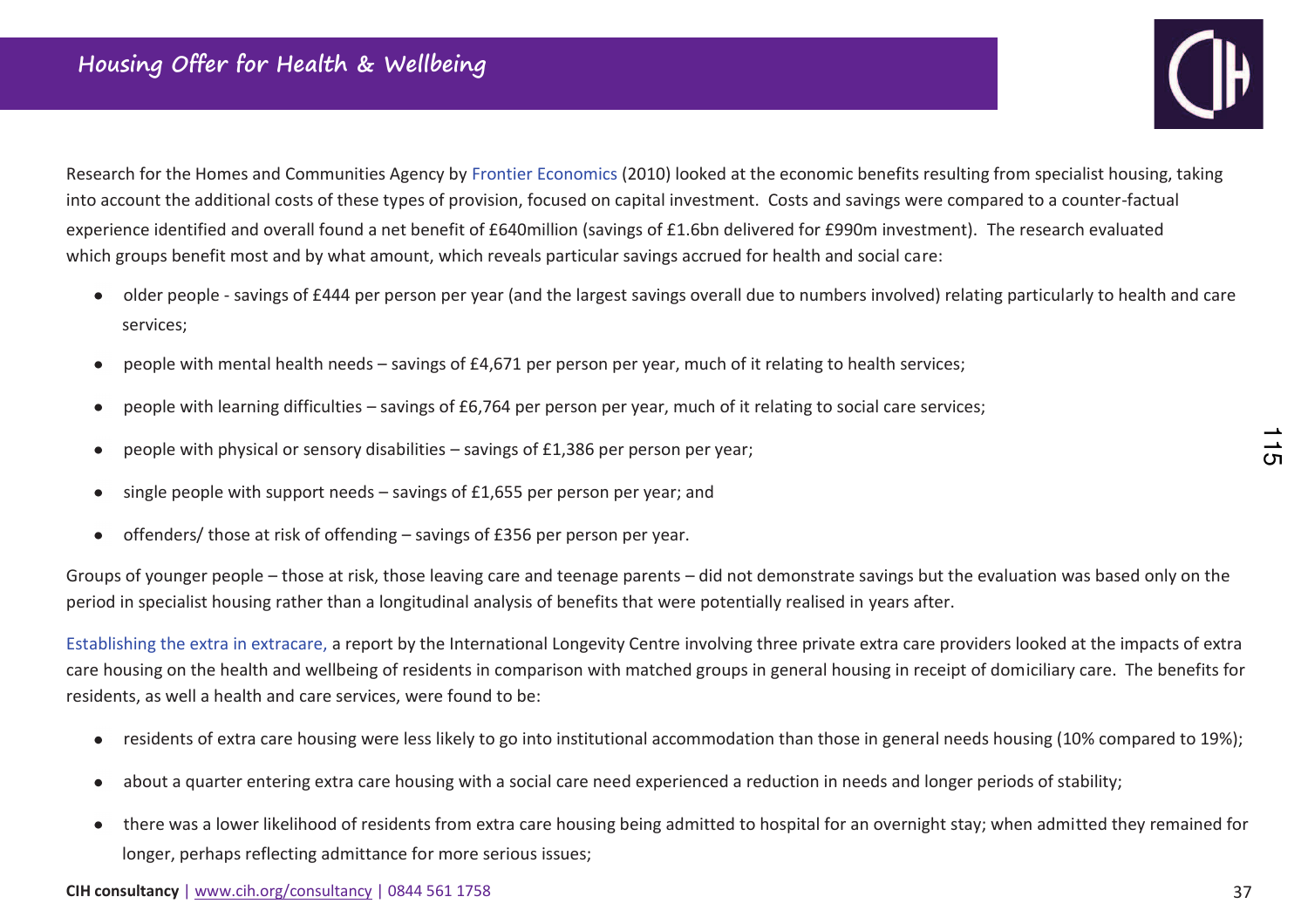- residents in extra care housing experienced fewer falls; and  $\bullet$
- extra care housing supports some of the frailest and oldest of the population, with people entering in their 70s and 80s. Proportions living in extra  $\bullet$ care housing with dementia, after strokes and with Parkinsons disease was higher than in the general population.

#### *Housing support*

Accessible housing and appropriate support provides an effective way to help people to gain or maintain independent living in a community for longer. Addressing issues with appropriate housing support has been demonstrated to enable people to manage their homes and lives effectively without escalation into greater dependency and use of more intensive public services, such as hospital admissions, residential care or other institutional measures.

An evaluation (2009) of the cost benefit arising from investment in revenue funded housing support demonstrated net savings of £3.4bn for an investment of £1.6bn; with £315.2million benefits to health services. Significant savings came from delaying/ preventing the use of residential care.

Particular savings accrued in relation to people with long term conditions, notably for:

- people with learning difficulties net benefit of £711m;  $\bullet$
- people with mental health needs net benefit of £559m;  $\bullet$
- older people in sheltered housing net benefit of £647m;  $\bullet$
- older people in extra care housing net benefit of £123.4m; and
- older people receiving floating support net benefit of £628m.  $\bullet$

Additional benefits were recognised but not evaluated in the research, notably quality of life and social inclusion, reduced burdens for carers and greater access to other appropriate services.

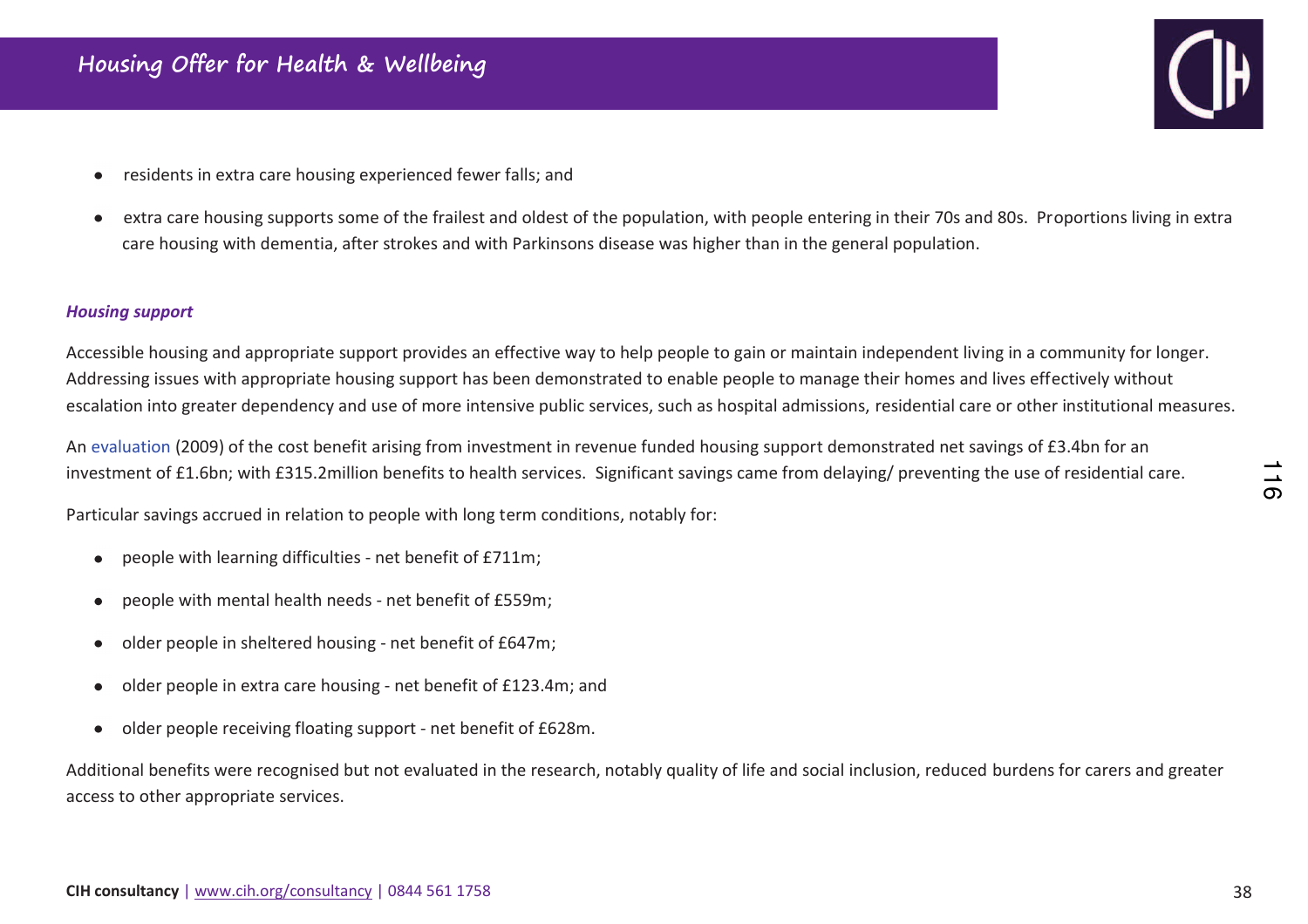

The report encompassed housing related services delivered through supported accommodation and floating support. More recently, research on the impacts of social exclusion for health and wellbeing demonstrates the value of services which enable people to be engaged with communities and society.

#### *Support for social inclusion*

Loneliness impacts on increased blood pressure and is associated with depression and higher mortality rates. The influence of social isolation has comparable impact on risk of death as smoking and alcohol and exceeds obesity and lack of physical activity (evidence usefully collated in SCIE research briefing 39). The assets (communal facilities) in supported accommodation that facilitate social activities and enable people living in localities to gather in local venues can therefore bring significant further benefits for local public services when well used for social and community health activities.

#### *Homelessness*

Homelessness has major impacts on mental and physical health, including significant limits on a homeless person's life expectancy. Homelessness is both a cause and consequence of depression and other mental health issues. Research for Crisis found 42% of homeless people accessing services had mental health problems.

Drug and alcohol misuse is high amongst the homeless population where approximately 52% of people accessing hostels had alcohol problem and 47% a drugs problem. Between 10-20% of homeless people experience both mental health and substance misuse issues. Increased smoking and lack of access to adequate and healthy food compound the poor health of homeless people and its long term effects.

The impact of homelessness on physical health is extensive, including increased experience of infections, respiratory and cardiovascular conditions, cancer and liver damage. It significantly increases the risk of experiencing violence and injury. The impacts are exacerbated by the difficulties homeless people experience in accessing health care services, which means they access more high cost, emergency and crisis interventions. Homeless people are 40% times more likely not to be registered with a GP than the housed population and consequently have increased use of A&E services.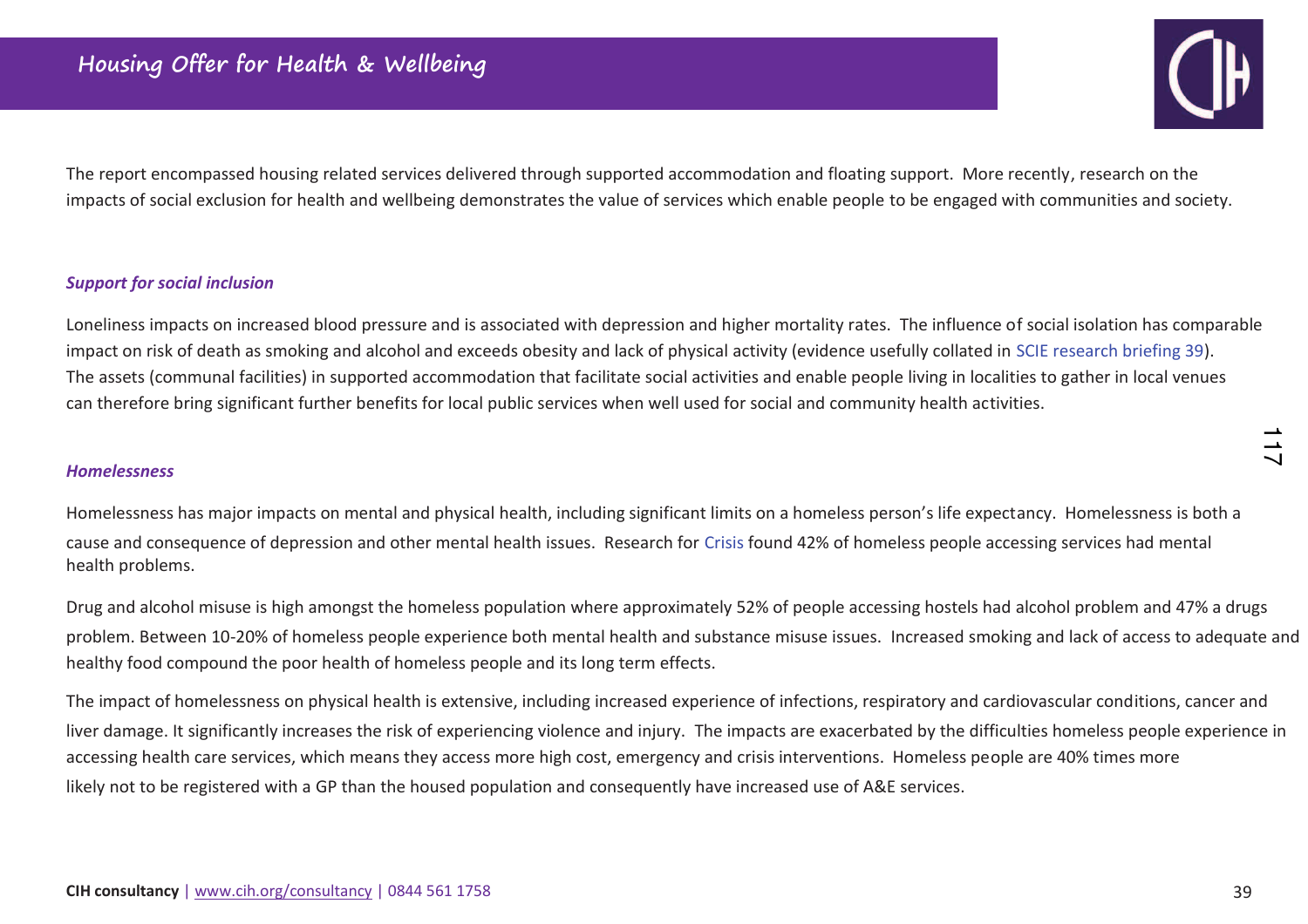

## Appendix 3 - Positive Practice

The following studies focus on how integrated working and joint funding of programmes are already being developed across health, social care and housing. These generally centre on particular health issues or client groups, and/or specific housing solutions; however all provide ideas of what solutions housing can provide, and how closer working and planning for services across the sectors can deliver better outcomes for individuals, communities and public services.

#### **Norfolk's integrated commissioning service**

Norfolk is covered by a county council, seven district councils, six clinical commissioning groups and three acute hospitals. Over seven years the Supporting People programme provided a catalyst for developing a more integrated commissioning service focused on services that helped to maintain/regain independence, health and wellbeing through community, housing-based solutions, including:

- reablement:  $\bullet$
- social care; and  $\bullet$
- housing related support.  $\bullet$

The service has four locality teams based on the CCG boundaries. To date it largely covers services for older people and those with long term conditions, but not those with learning difficulties, mental health or drug/alcohol problems or acute services.

It provides:

- a 'one stop shop' for community commissioning (a framework that can support CCGs as they take on the majority of NHS funding);  $\bullet$
- expertise in commissioning across housing, health and care;  $\bullet$
- new ways of addressing old problems (increasingly demonstrating the delivery of non-medical/non clinical solutions);  $\bullet$
- networks that can develop solutions;  $\bullet$

 $\infty$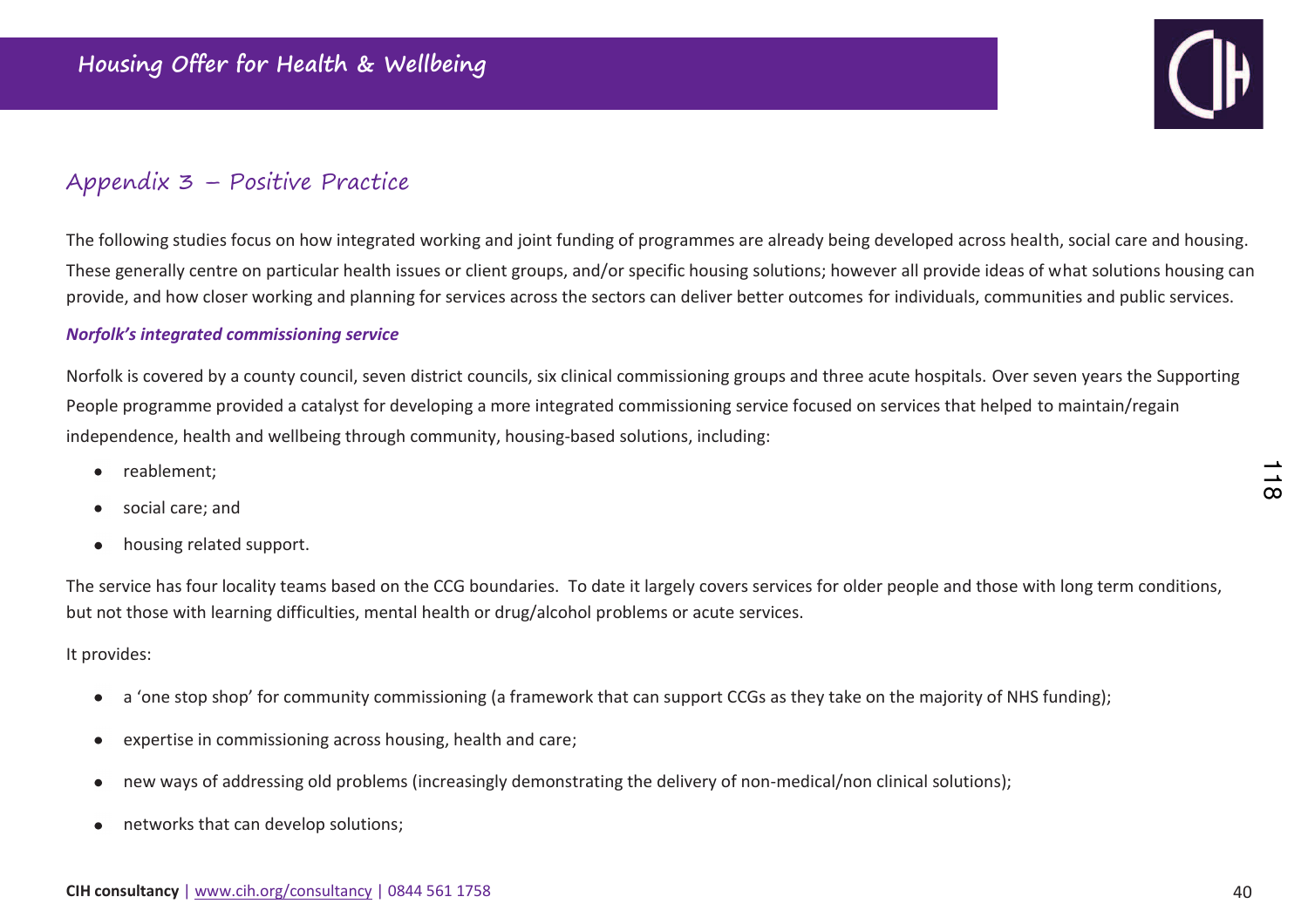- person centred and evidence based approaches; and
- ƌesources to deliver local solutions.

#### *Blackpool: health investment in housing improvement and shared training of front line staff*

Blackpool has a history of close strategic working between senior officers of public services including health, social care, housing and police, helped by coterminous boundaries and co-location of officers. The high levels of deprivation in the locality, large numbers of older people in the population and the poor condition of much of the housing all meant that interventions on housing would be a clear factor for improving health and wellbeing.

This led to a joint training programme for front line workers across the sectors, based on the effect of the environment on health to identify signs of poor housing condition. It developed shared expertise and understanding and resulted in a shared referral process.

Recognising the higher level of engagement by older and socially excluded people with GPs and community health professionals, the then PCT and the Home Improvement Agency (HIA) were keen to connect with GPs to increase the awareness of housing as a factor in health and to increase the 'reach' of the HIA service to those who might otherwise be missed.

The result was a project to develop a referral system through GPs' IT system, which triggers housing related questions when a person presents with cold related illnesses. Referrals are directed to the HIA, which coordinates interventions using the shared referral process previously developed across partners. The project was promoted to GPs by addressing their concerns for their patients: providing a means of tackling respiratory problems, reducing the need for medication and repeat visits to the GP.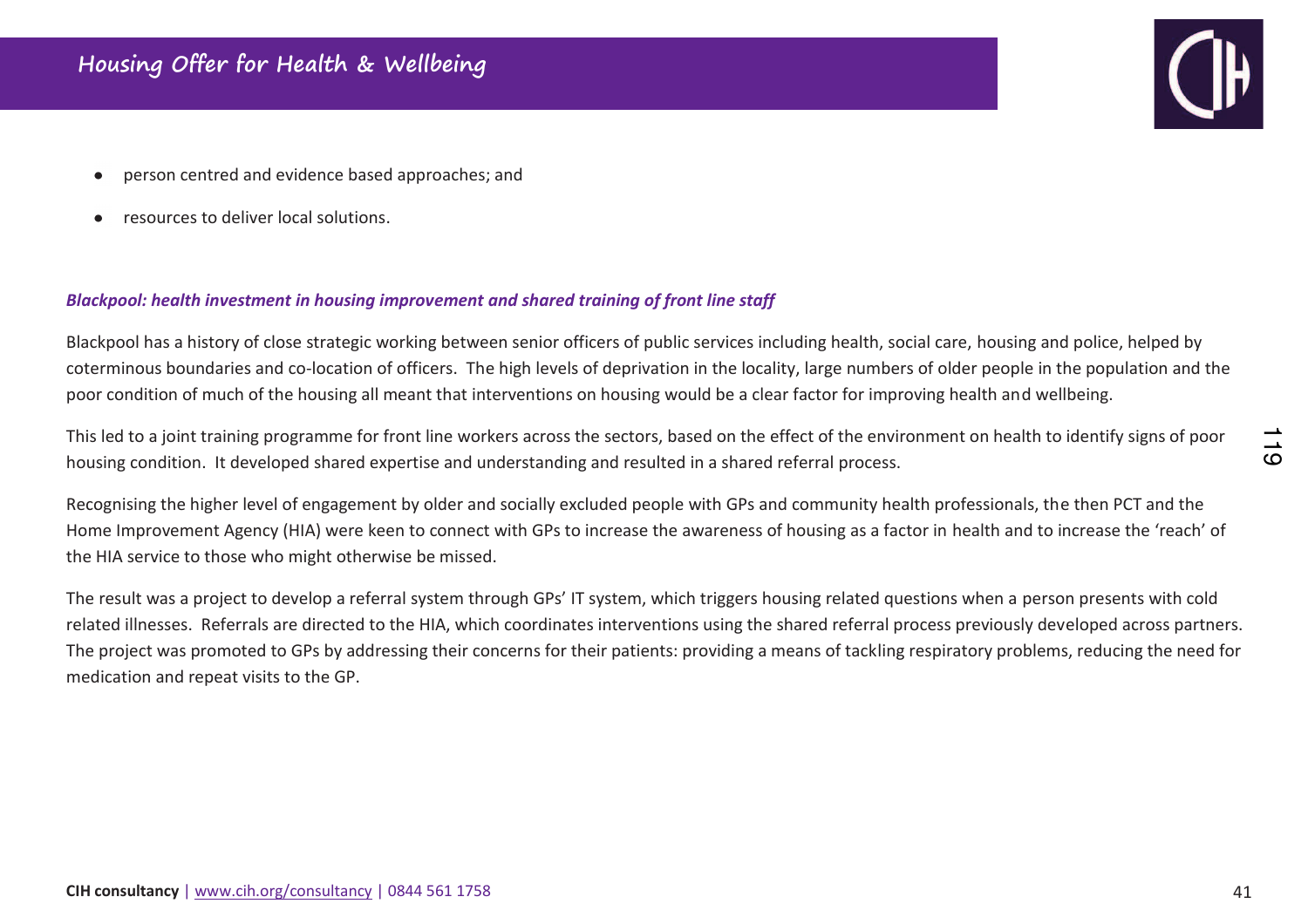#### Liverpool's healthy homes programme

Housing conditions are a significant factor in ill health and health inequalities in Liverpool. Surveys of the condition of housing revealed approximately 7.5% of homes were fuel poor and roughly the same were without central heating. The city experienced 242 excess winter deaths and 77 deaths per year due to accidents in the home.

A partnership between Liverpool City Council and the PCT was established to address the social determinants of ill health and improve access to health services across the city. In particular it aimed to identify 25,000 homes to assess needs and to undertake health and housing safety rating assessments (identifying hazards to health and safety, and actions for improvement according to level of risk).

The ambition was to reduce premature deaths by over 100 and reduce GP consultations/acute admissions by over 1000 cases over four years by identifying needs and referrals to appropriate services/partners for interventions. It developed a single assessment process and included a number of health awareness campaigns.

Actions included door knocking in areas of greatest vulnerability, as identified by

- indices of Multiple Deprivation;  $\bullet$
- housing distribution by type;  $\bullet$
- rates of years of potential life lost;  $\bullet$
- emergency hospital admissions;  $\bullet$
- residence for hospital admissions for falls;  $\bullet$
- residential burglary figures;  $\bullet$
- Housing Benefit rate; and  $\bullet$
- fuel poverty indicators.  $\bullet$

Mid-way through the term (2011) the programme had:

- engaged with nearly 30,000 occupants, including 21% of non white ethnic origin (8% of the population);  $\bullet$
- made over 17,600 referrals to partners, including over 3,000 in relation to fuel poverty and energy efficiency;  $\bullet$

#### CIH consultancy | www.cih.org/consultancy | 0844 561 1758

 $\overline{C}$ 

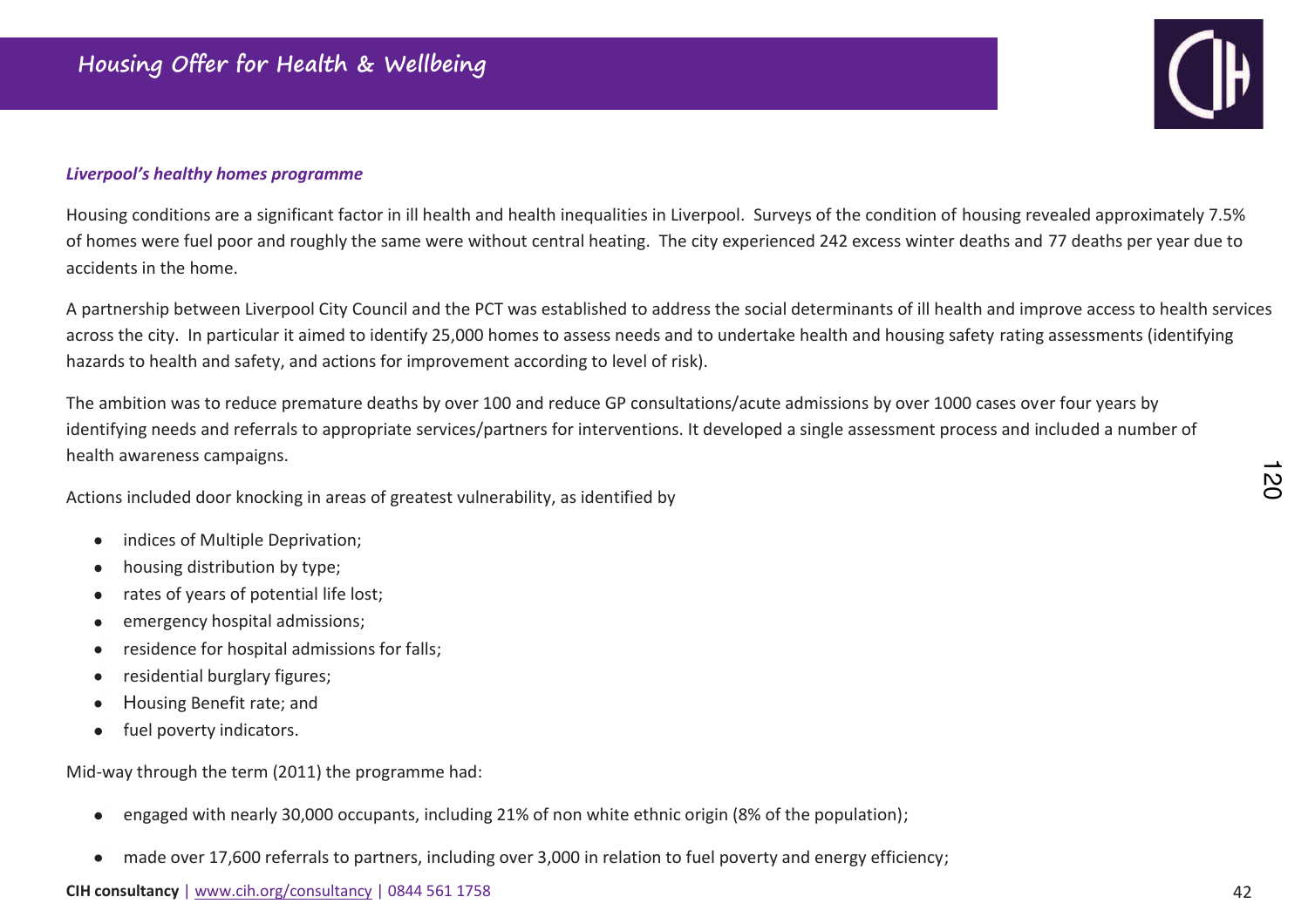- carried out over 3,000 HHSRS inspections and identified over 2000 category one hazards;  $\bullet$
- run 89 health promotion events; and  $\bullet$
- levered in over £3m of private investment.  $\bullet$

Housing inspections had addressed:

- 626 cases of excess cold;
- 408 fire hazards:
- 318 falls:  $\bullet$
- 288 cases of mould and damp;  $\bullet$
- 161 risks to hygiene;  $\bullet$
- 23 cases of overcrowding;  $\bullet$
- 58 cases with insecure housing and risk of entry by intruders; and
- 169 other hazards.

BRE's evaluation of the first year estimated that over a ten year period savings to NHS would be £4.4m and wider societal savings of £11m.

#### *Helena Partnership's healthy home award*

Helena Partnership was the first housing organisation to be recognised by CIH for the contribution its housing and related interventions have made to the health and wellbeing of its tenants. Its own investment and initiatives are delivering significant impacts for its local communities, in respect of improvingthe safety, accessibility and warmth of housing, and better local neighbourhoods. In addition, it has developed a number of initiatives in partnership with the local PCT to address key priorities and tackle health inequalities, including:

• Shoots Food Club – begun in 2006 with PCT investment and is now a thriving social enterprise which helps local people to source affordable healthy food and to make better nutrition and lifestyle choices;



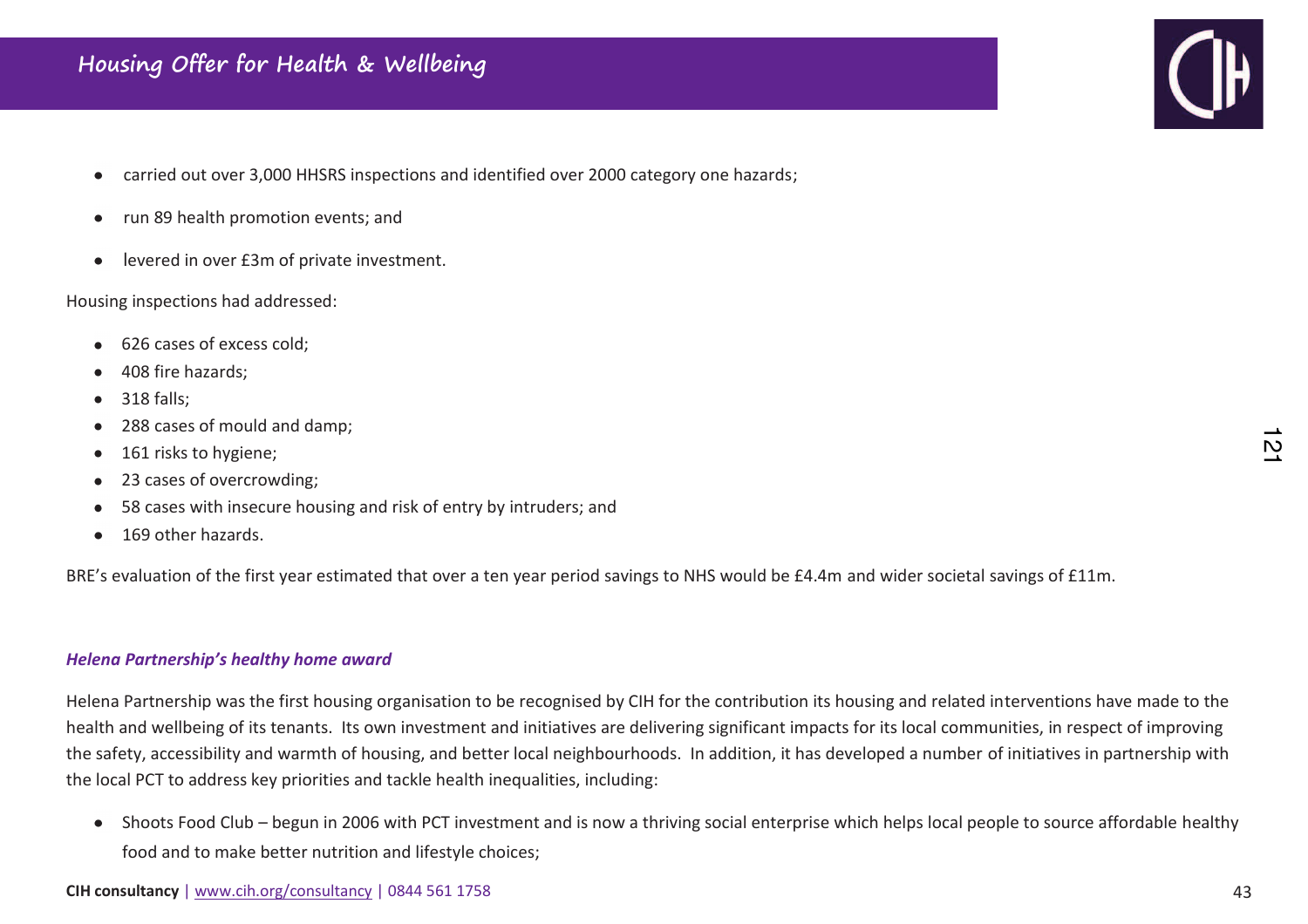

- men's health checks and 'Get Checked' campaign a proactive outreach campaign that targeted men who did not access GPs by, among other  $\bullet$ means, going into local pubs and bookies, resulting in significant increased rates of referrals for major health issues including bowel and prostate cancer; and
- 'Going Home' from hospital project working with NHS and other partners to develop a service that supports older people to be safely and quickly  $\bullet$ discharged from hospital by providing support in the home or finding more appropriate housing.

#### *One Housing Group's partnership for mental health*

One Housing Group has taken a strategic approach to develop housing and community based solutions for people with mental health problems that delivers a reduction in need for hospital beds. They have formed a strategic partnership with a Foundation Trust and embedded themselves in the supply chain.

Building on the Trust's land, One Housing Group has developed an extra care scheme for people with mental ill health. Technology is integral to the design and operation of the scheme, with CCTV and telecare underpinning the support services offered. The scheme provides a very attractive and safe place to live, as well as delivering a better and more effective pathway to support people with mental health problems. As a result only those requiring clinical interventions need to go into hospital. Service users generally stay for approximately 14 months and are supported to move on to settled accommodation.

Savings for the foundation trust come from the 60% reduction to date in acute admissions. It provides a better experience for individuals with much better outcomes as more move on successfully and fewer relapse.

#### *Home Group: A Good Death and other health projects*

A pilot project funded by North East Health Innovation Cluster and Science City (Newcastle University) enabled Home Group to develop ' A Good Death' – a scheme to support people with terminal illness in the last few years of life. The scheme helps to tackle practical issues that can help tenants and ideally keep them at home to die, providing a better outcome in line with most people's preferences (of the 65% of people who want to remain at home to die, only 20% achieve this). This scheme also provides savings on the cost of emergency admissions/death in hospital.

 $\frac{12}{2}$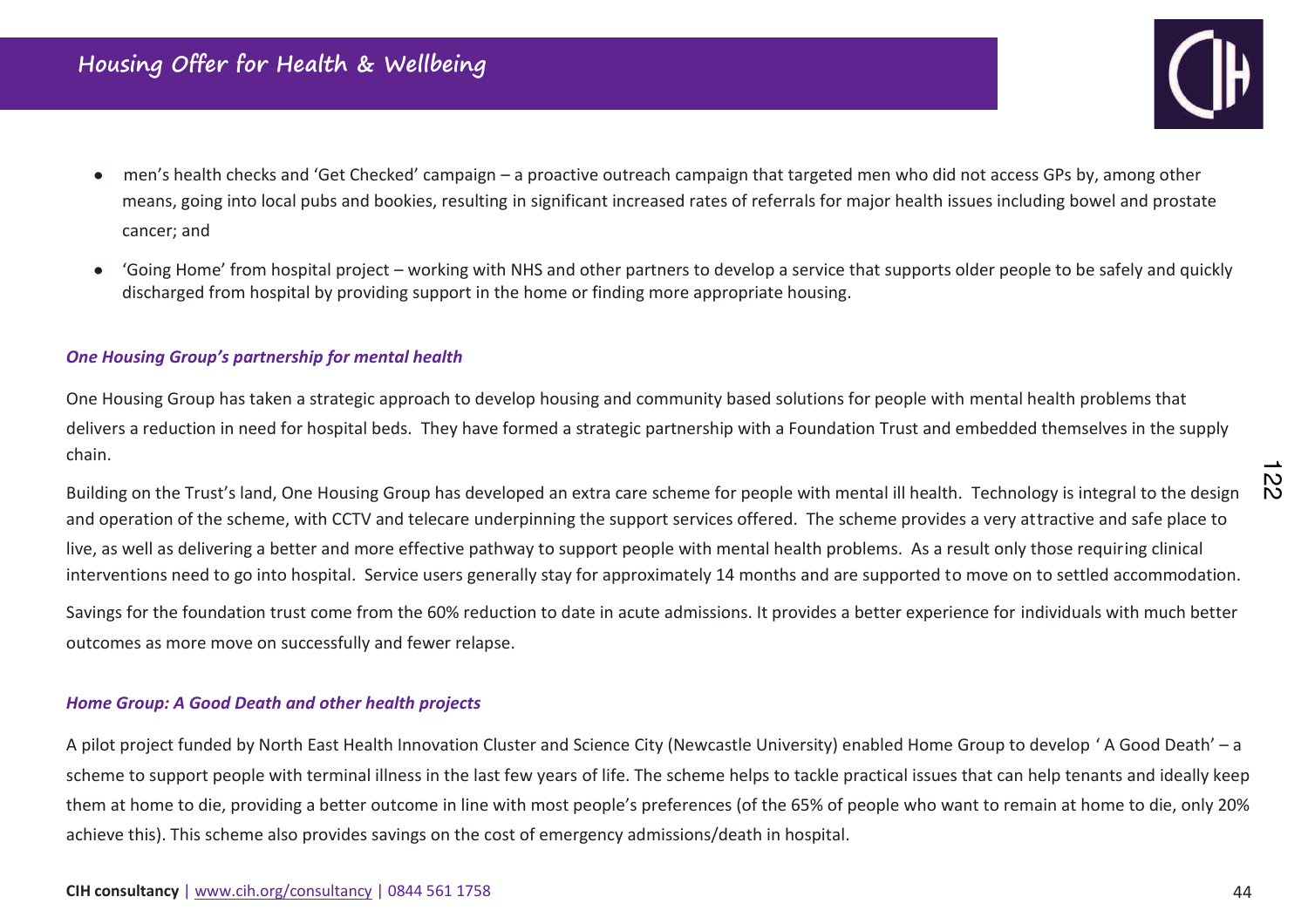

The project works with a number of partners including Marie Cure Cancer Care, Age UK and Public Health North East and volunteers, to provide the practical support that can help maintain people at home.

Support can include:

- organising aids and adaptations;  $\bullet$
- sourcing new equipment;
- applying for benefits;  $\bullet$
- providing help to connect with family and friends;  $\bullet$
- giving people someone to talk to; and  $\bullet$
- help in putting affairs in order.  $\bullet$

In other regions, Home Group is developing other services with health partners including:

- Đo-location of housing officers in three GP surgeries in Norfolk. The officers are there to provide help with housing, benefits and related support  $\bullet$ issues. The project identifies solutions that help to reduce visits and medication where related to respiratory problems, anxiety and depression etc. Currently the service is supporting approximately 80 clients; and
- development of housing solutions to support and care for people with long term conditions (mental health) and people with learning disabilities,  $\bullet$ enabling reduced use of more intensive hospital or out of area residential services, and providing a more personalised housing based solution for care and support needs.

#### *Wakefield District Housing's health inequality workers*

A significant partnership developed between Wakefield District Housing (WDH) group and the local PCT to address the level of health inequalities and the needs of vulnerable groups in the local area. The joint working was facilitated by the involvement of both housing and health representatives on the local partnership board.

WDH, having its foundation in the large scale voluntary transfer of the local authority's housing stock, was involved in estates where health inequalities were clearly evidenced. As the landlord, its officers were often aware of what households' care and health needs were before they presented with a crisis

<u>ي</u><br>م